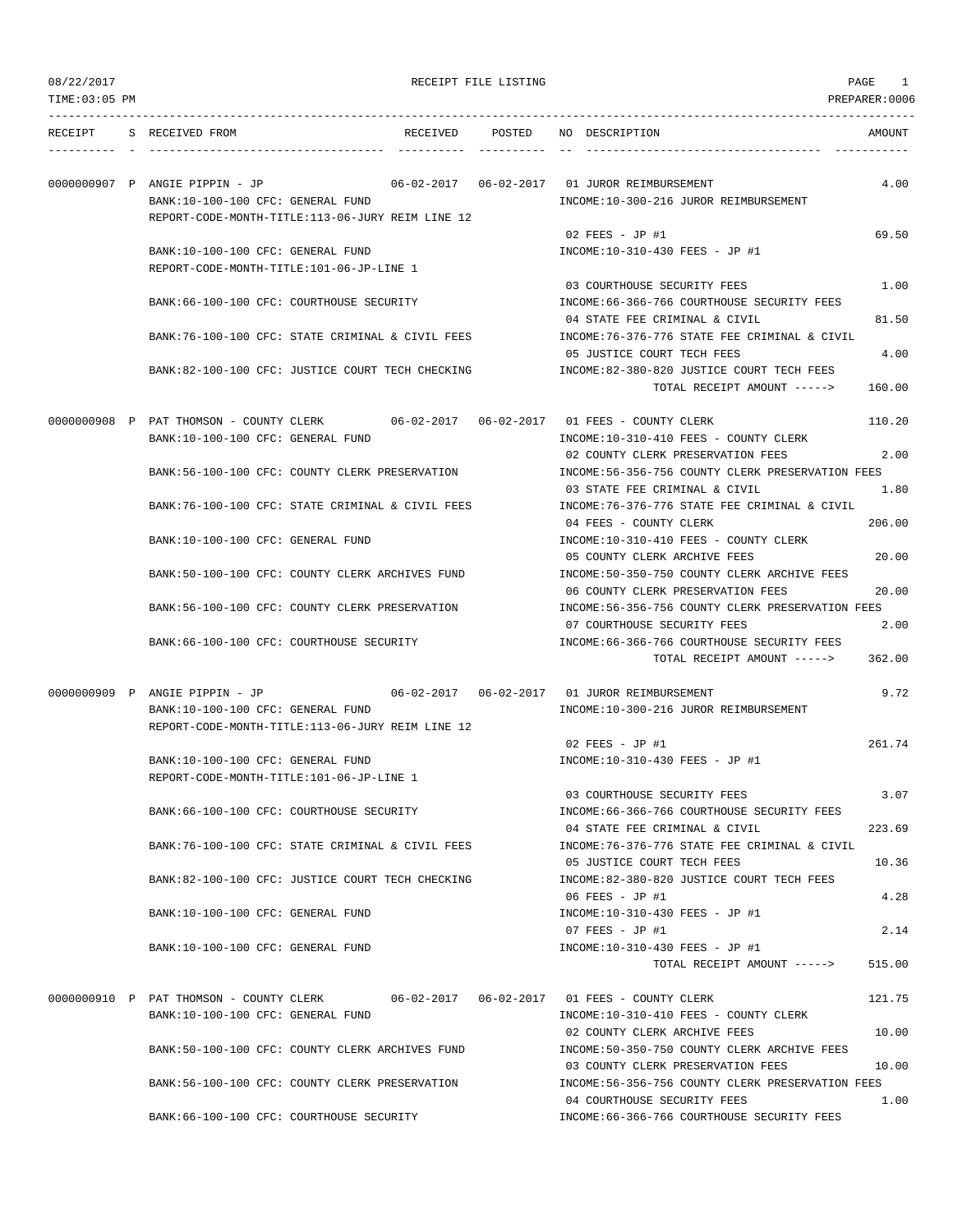TIME:03:05 PM PREPARER:0006

|                  | RECEIPT S RECEIVED FROM                                                              | RECEIVED POSTED | NO DESCRIPTION                                                                | AMOUNT |
|------------------|--------------------------------------------------------------------------------------|-----------------|-------------------------------------------------------------------------------|--------|
|                  |                                                                                      |                 |                                                                               |        |
| 0000000910       | Continued                                                                            |                 | 05 STATE FEE CRIMINAL & CIVIL                                                 | 42.00  |
|                  | BANK:76-100-100 CFC: STATE CRIMINAL & CIVIL FEES                                     |                 | INCOME:76-376-776 STATE FEE CRIMINAL & CIVIL                                  |        |
|                  | BANK:76-100-100 CFC: STATE CRIMINAL & CIVIL FEES                                     |                 | 06 STATE FEE CRIMINAL & CIVIL<br>INCOME:76-376-776 STATE FEE CRIMINAL & CIVIL | 10.00  |
|                  |                                                                                      |                 | 07 STATE FEE CRIMINAL & CIVIL                                                 | 40.00  |
|                  | BANK:76-100-100 CFC: STATE CRIMINAL & CIVIL FEES                                     |                 | INCOME: 76-376-776 STATE FEE CRIMINAL & CIVIL                                 |        |
|                  |                                                                                      |                 | 08 STATE FEE CRIMINAL & CIVIL                                                 | 5.00   |
|                  | BANK:76-100-100 CFC: STATE CRIMINAL & CIVIL FEES                                     |                 | INCOME:76-376-776 STATE FEE CRIMINAL & CIVIL                                  |        |
|                  |                                                                                      |                 | 09 FEES - COUNTY CLERK                                                        | 110.00 |
|                  | BANK:10-100-100 CFC: GENERAL FUND                                                    |                 | INCOME:10-310-410 FEES - COUNTY CLERK<br>10 COUNTY CLERK ARCHIVE FEES         | 10.00  |
|                  | BANK:50-100-100 CFC: COUNTY CLERK ARCHIVES FUND                                      |                 | INCOME:50-350-750 COUNTY CLERK ARCHIVE FEES                                   |        |
|                  |                                                                                      |                 | 11 COURTHOUSE SECURITY FEES                                                   | 35.00  |
|                  | BANK:66-100-100 CFC: COURTHOUSE SECURITY                                             |                 | INCOME: 66-366-766 COURTHOUSE SECURITY FEES                                   |        |
|                  |                                                                                      |                 | 12 FEES - COUNTY JUDGE                                                        | 6.00   |
|                  | BANK:10-100-100 CFC: GENERAL FUND                                                    |                 | INCOME:10-310-400 FEES - COUNTY JUDGE                                         |        |
|                  |                                                                                      |                 | 13 FEES - SHERIFF<br>INCOME:10-310-455 FEES - SHERIFF                         | 100.00 |
|                  | BANK:10-100-100 CFC: GENERAL FUND                                                    |                 | 14 RECORDS PRESERVATION FEES                                                  | 10.00  |
|                  | BANK:30-100-100 CFC: COURT RECORDS PRES FUND                                         |                 | INCOME:30-330-730 RECORDS PRESERVATION FEES                                   |        |
|                  |                                                                                      |                 | 15 JUDICIAL TRAINING FEES                                                     | 5.00   |
|                  | BANK: 53-100-100 JUDICIAL TRAINING FUND                                              |                 | INCOME: 53-353-753 JUDICIAL TRAINING FEES                                     |        |
|                  |                                                                                      |                 | 16 LAW LIBRARY FEES                                                           | 35.00  |
|                  | BANK:60-100-100 CFC: LAW LIBRARY                                                     |                 | INCOME:60-360-760 LAW LIBRARY FEES                                            |        |
|                  | BANK:68-100-100 CFC: COUNTY PRESERVATION                                             |                 | 17 COUNTY PRESERVATION FEES<br>INCOME: 68-368-768 COUNTY PRESERVATION FEES    | 5.00   |
|                  |                                                                                      |                 | 18 GUARDIANSHIP                                                               | 20.00  |
|                  | BANK:76-100-100 CFC: STATE CRIMINAL & CIVIL FEES                                     |                 | INCOME: 76-376-702 GUARDIANSHIP                                               |        |
|                  |                                                                                      |                 | TOTAL RECEIPT AMOUNT ----->                                                   | 575.75 |
|                  | 0000000911 P EMILIA GARCIA - SENIOR CITIZENS 06-02-2017 06-02-2017 01 FOOD DONATIONS |                 |                                                                               | 61.50  |
|                  | BANK:78-100-100 CFC: SENIOR CITIZENS                                                 |                 | INCOME: 78-378-712 FOOD DONATIONS                                             |        |
|                  |                                                                                      |                 | 02 FOOD DONATIONS                                                             | 35.00  |
|                  | BANK:78-100-100 CFC: SENIOR CITIZENS                                                 |                 | INCOME: 78-378-712 FOOD DONATIONS                                             |        |
|                  |                                                                                      |                 | 03 FOOD DONATIONS                                                             | 267.00 |
|                  | BANK: 78-100-100 CFC: SENIOR CITIZENS                                                |                 | INCOME: 78-378-712 FOOD DONATIONS<br>04 FOOD DONATIONS                        | 31.00  |
|                  | BANK: 78-100-100 CFC: SENIOR CITIZENS                                                |                 | INCOME: 78-378-712 FOOD DONATIONS                                             |        |
|                  |                                                                                      |                 | TOTAL RECEIPT AMOUNT ----->                                                   | 394.50 |
|                  |                                                                                      |                 |                                                                               |        |
|                  | 0000000921 P BIG COUNTRY ELECTRIC COOPERATIVE  06-02-2017  06-02-2017  01 UTILITIES  |                 |                                                                               | 52.00  |
|                  | BANK: 78-100-100 CFC: SENIOR CITIZENS                                                |                 | INCOME: 78-778-380 UTILITIES                                                  |        |
|                  |                                                                                      |                 | TOTAL RECEIPT AMOUNT ----->                                                   | 52.00  |
| 0000000922 P TAC |                                                                                      |                 | 06-02-2017  06-02-2017  01 TRAVEL/SCHOOL/TUITIONS/DUES                        | 619.70 |
|                  | BANK:10-100-100 CFC: GENERAL FUND                                                    |                 | INCOME:10-490-300 TRAVEL/SCHOOL/TUITIONS/DUES                                 |        |
|                  |                                                                                      |                 | TOTAL RECEIPT AMOUNT ----->                                                   | 619.70 |
|                  |                                                                                      |                 |                                                                               |        |
| 0000000929 P TAC |                                                                                      |                 | 06-02-2017  06-02-2017  01 TRAVEL & SCHOOL                                    | 412.89 |
|                  | BANK:10-100-100 CFC: GENERAL FUND                                                    |                 | INCOME:10-400-300 TRAVEL & SCHOOL<br>TOTAL RECEIPT AMOUNT ----->              | 412.89 |
|                  |                                                                                      |                 |                                                                               |        |
|                  | 0000000947 P ANGIE PIPPIN - JP                                                       |                 |                                                                               | 402.50 |
|                  | BANK:10-100-100 CFC: GENERAL FUND                                                    |                 | INCOME:10-310-430 FEES - JP #1                                                |        |
|                  | REPORT-CODE-MONTH-TITLE:101-06-JP-LINE 1                                             |                 |                                                                               |        |
|                  |                                                                                      |                 | TOTAL RECEIPT AMOUNT ----->                                                   | 402.50 |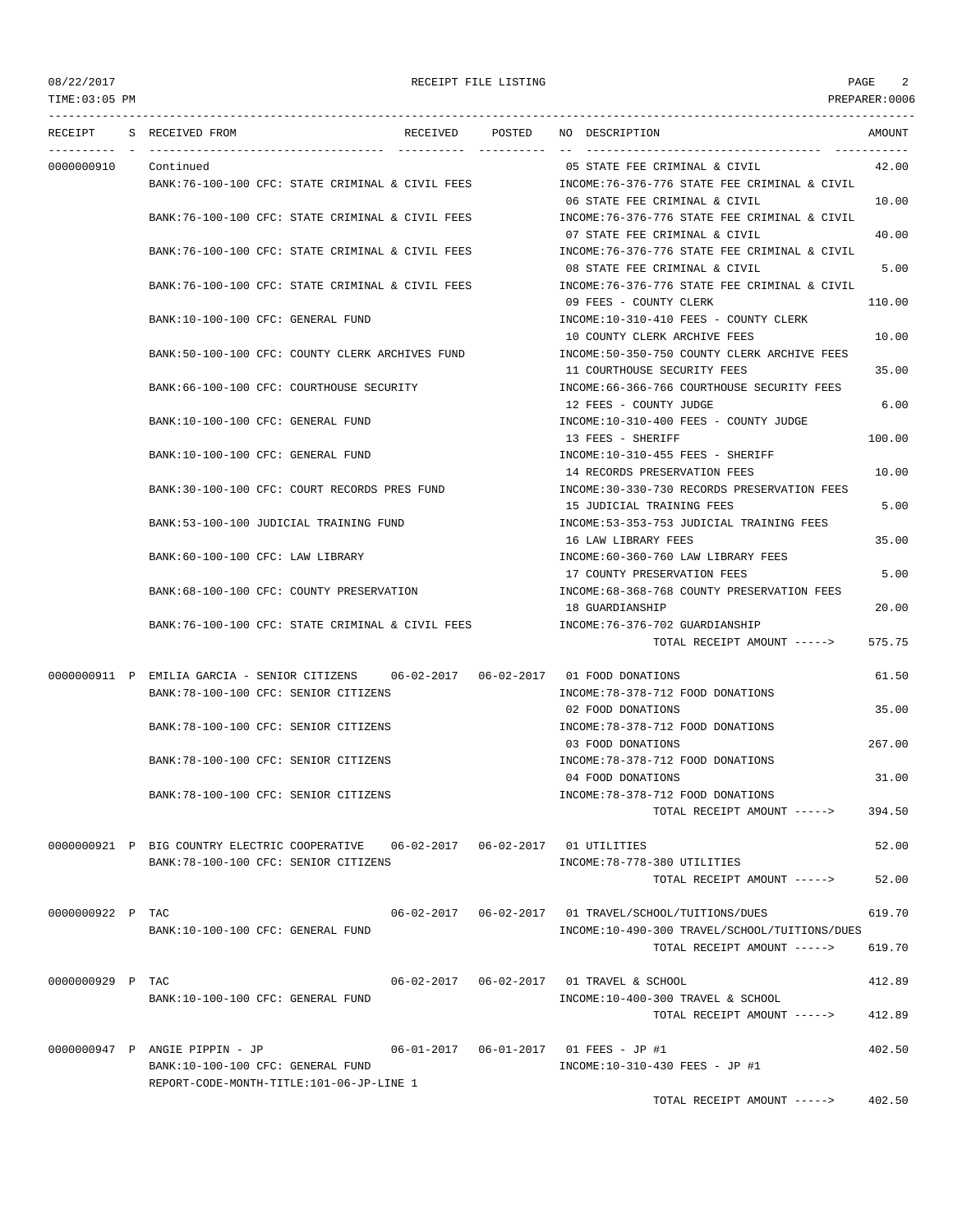| 08/22/2017     |                                                                                       | RECEIPT FILE LISTING |                                                                                                           | PAGE<br>3      |
|----------------|---------------------------------------------------------------------------------------|----------------------|-----------------------------------------------------------------------------------------------------------|----------------|
| TIME: 03:05 PM |                                                                                       |                      |                                                                                                           | PREPARER:0006  |
| RECEIPT        | S RECEIVED FROM                                                                       | RECEIVED POSTED      | NO DESCRIPTION                                                                                            | AMOUNT         |
|                | 0000000948 P PAT THOMSON - COUNTY CLERK                                               |                      |                                                                                                           | 77.00          |
|                | BANK:10-100-100 CFC: GENERAL FUND                                                     |                      | INCOME:10-310-410 FEES - COUNTY CLERK<br>TOTAL RECEIPT AMOUNT ----->                                      | 77.00          |
|                | 0000000956 P ANGIE PIPPIN - JP<br>BANK:10-100-100 CFC: GENERAL FUND                   |                      | INCOME:10-300-216 JUROR REIMBURSEMENT                                                                     | 17.07          |
|                | REPORT-CODE-MONTH-TITLE:113-06-JURY REIM LINE 12                                      |                      | $02$ FEES - JP #1                                                                                         | 601.91         |
|                | BANK:10-100-100 CFC: GENERAL FUND<br>REPORT-CODE-MONTH-TITLE:101-06-JP-LINE 1         |                      | INCOME:10-310-430 FEES - JP #1                                                                            |                |
|                | BANK:66-100-100 CFC: COURTHOUSE SECURITY                                              |                      | 03 COURTHOUSE SECURITY FEES<br>INCOME:66-366-766 COURTHOUSE SECURITY FEES                                 | 4.42           |
|                | BANK:76-100-100 CFC: STATE CRIMINAL & CIVIL FEES                                      |                      | 04 STATE FEE CRIMINAL & CIVIL<br>INCOME:76-376-776 STATE FEE CRIMINAL & CIVIL                             | 319.37         |
|                | BANK:82-100-100 CFC: JUSTICE COURT TECH CHECKING                                      |                      | 05 JUSTICE COURT TECH FEES<br>INCOME:82-380-820 JUSTICE COURT TECH FEES                                   | 17.23          |
|                |                                                                                       |                      | TOTAL RECEIPT AMOUNT ----->                                                                               | 960.00         |
|                | 0000000957 P EMILIA GARCIA - SENIOR CITIZENS<br>BANK: 78-100-100 CFC: SENIOR CITIZENS |                      | INCOME: 78-378-712 FOOD DONATIONS                                                                         | 82.00          |
|                | BANK: 78-100-100 CFC: SENIOR CITIZENS                                                 |                      | 02 FOOD DONATIONS<br>INCOME: 78-378-712 FOOD DONATIONS                                                    | 44.50          |
|                |                                                                                       |                      | TOTAL RECEIPT AMOUNT ----->                                                                               | 126.50         |
|                | 0000000958 P ANGIE PIPPIN - JP<br>BANK:10-100-100 CFC: GENERAL FUND                   |                      | INCOME:10-300-216 JUROR REIMBURSEMENT                                                                     | 13.92          |
|                | REPORT-CODE-MONTH-TITLE:113-06-JURY REIM LINE 12                                      |                      | 02 FEES - JP #1                                                                                           | 202.10         |
|                | BANK:10-100-100 CFC: GENERAL FUND<br>REPORT-CODE-MONTH-TITLE:101-06-JP-LINE 1         |                      | INCOME:10-310-430 FEES - JP #1                                                                            |                |
|                | BANK:66-100-100 CFC: COURTHOUSE SECURITY                                              |                      | 03 COURTHOUSE SECURITY FEES<br>INCOME: 66-366-766 COURTHOUSE SECURITY FEES                                | 3.48           |
|                | BANK:76-100-100 CFC: STATE CRIMINAL & CIVIL FEES                                      |                      | 04 STATE FEE CRIMINAL & CIVIL<br>INCOME: 76-376-776 STATE FEE CRIMINAL & CIVIL                            | 283.58         |
|                | BANK:82-100-100 CFC: JUSTICE COURT TECH CHECKING                                      |                      | 05 JUSTICE COURT TECH FEES<br>INCOME:82-380-820 JUSTICE COURT TECH FEES                                   | 13.92          |
|                |                                                                                       |                      | TOTAL RECEIPT AMOUNT ----->                                                                               | 517.00         |
|                | 0000000959 P PAT THOMSON - COUNTY CLERK<br>BANK:10-100-100 CFC: GENERAL FUND          |                      | INCOME:10-310-410 FEES - COUNTY CLERK                                                                     | 74.75          |
|                | BANK:10-100-100 CFC: GENERAL FUND                                                     |                      | 02 FEES - COUNTY CLERK<br>INCOME:10-310-410 FEES - COUNTY CLERK                                           | 42.00          |
|                | BANK:50-100-100 CFC: COUNTY CLERK ARCHIVES FUND                                       |                      | 03 COUNTY CLERK ARCHIVE FEES<br>INCOME: 50-350-750 COUNTY CLERK ARCHIVE FEES                              | 20.00          |
|                | BANK:56-100-100 CFC: COUNTY CLERK PRESERVATION                                        |                      | 04 COUNTY CLERK PRESERVATION FEES<br>INCOME: 56-356-756 COUNTY CLERK PRESERVATION FEES                    | 20.00          |
|                | BANK:66-100-100 CFC: COURTHOUSE SECURITY                                              |                      | 05 COURTHOUSE SECURITY FEES<br>INCOME: 66-366-766 COURTHOUSE SECURITY FEES<br>TOTAL RECEIPT AMOUNT -----> | 2.00<br>158.75 |
|                |                                                                                       |                      |                                                                                                           |                |
|                | 0000000960 P GINA PASLEY - DISTRICT CLERK<br>BANK:10-100-100 CFC: GENERAL FUND        |                      | INCOME:10-310-425 FEES - DISTRICT CLERK                                                                   | 2.00           |
|                | BANK:10-100-100 CFC: GENERAL FUND                                                     |                      | 02 FEES - COUNTY & DISTRICT COURT<br>INCOME:10-310-420 FEES - COUNTY & DISTRICT COURT                     | 40.00          |
|                | BANK:10-100-100 CFC: GENERAL FUND                                                     |                      | 03 FEES - DISTRICT CLERK<br>INCOME:10-310-425 FEES - DISTRICT CLERK                                       | 111.00         |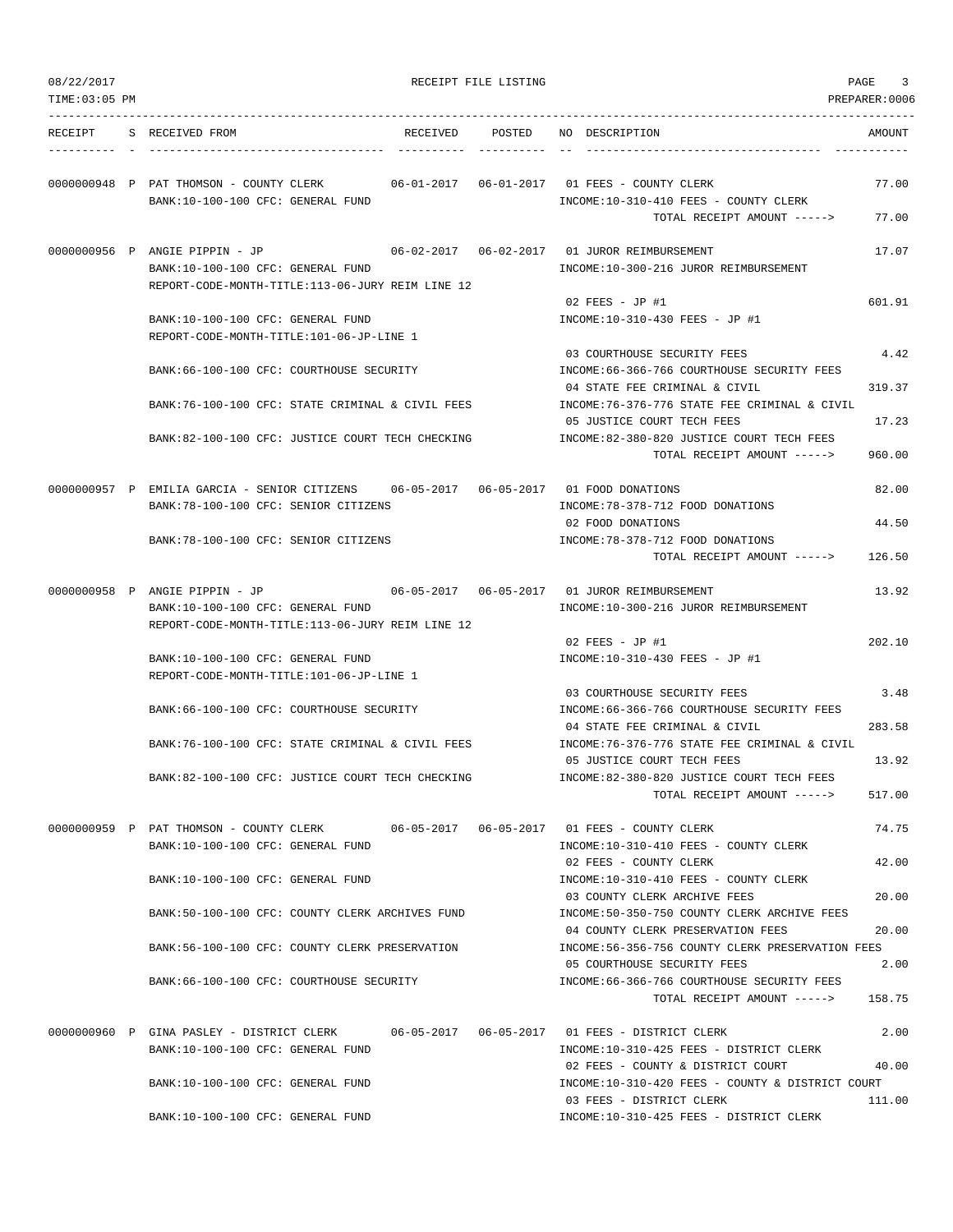| TIME: 03:05 PM |                                                   |          |             |                                                                                      | PREPARER:0006 |
|----------------|---------------------------------------------------|----------|-------------|--------------------------------------------------------------------------------------|---------------|
| RECEIPT        | S RECEIVED FROM                                   | RECEIVED | POSTED      | NO DESCRIPTION                                                                       | AMOUNT        |
| 0000000960     | Continued                                         |          | ----------- | 04 FEES - SHERIFF                                                                    | 30.00         |
|                | BANK:10-100-100 CFC: GENERAL FUND                 |          |             | INCOME:10-310-455 FEES - SHERIFF                                                     |               |
|                |                                                   |          |             | 05 RECORDS PRESERVATION FEES                                                         | 20.00         |
|                | BANK:30-100-100 CFC: COURT RECORDS PRES FUND      |          |             | INCOME:30-330-730 RECORDS PRESERVATION FEES                                          |               |
|                |                                                   |          |             | 06 DIST COURT REC TECH FEES                                                          | 20.00         |
|                | BANK:36-100-100 CFC: DIST COURT RECORDS TECH FUND |          |             | INCOME: 36-336-736 DIST COURT REC TECH FEES                                          |               |
|                |                                                   |          |             | 07 LAW LIBRARY FEES                                                                  | 70.00         |
|                | BANK:60-100-100 CFC: LAW LIBRARY                  |          |             | INCOME:60-360-760 LAW LIBRARY FEES                                                   |               |
|                |                                                   |          |             | 08 DIST CLERK PRESERVATION FEES                                                      | 10.00         |
|                | BANK:63-100-100 CFC: DISTRICT CLERK PRESERVATION  |          |             | INCOME:63-363-763 DIST CLERK PRESERVATION FEES                                       |               |
|                |                                                   |          |             | 09 COURTHOUSE SECURITY FEES                                                          | 10.00         |
|                | BANK:66-100-100 CFC: COURTHOUSE SECURITY          |          |             | INCOME:66-366-766 COURTHOUSE SECURITY FEES                                           |               |
|                |                                                   |          |             | 10 COUNTY PRESERVATION FEES                                                          | 10.00         |
|                | BANK:68-100-100 CFC: COUNTY PRESERVATION          |          |             | INCOME: 68-368-768 COUNTY PRESERVATION FEES                                          |               |
|                |                                                   |          |             | 11 STATE FEE CRIMINAL & CIVIL                                                        | 50.00         |
|                | BANK:76-100-100 CFC: STATE CRIMINAL & CIVIL FEES  |          |             | INCOME: 76-376-776 STATE FEE CRIMINAL & CIVIL                                        |               |
|                |                                                   |          |             | 12 STATE FEE CRIMINAL & CIVIL                                                        | 45.00         |
|                | BANK:76-100-100 CFC: STATE CRIMINAL & CIVIL FEES  |          |             | INCOME:76-376-776 STATE FEE CRIMINAL & CIVIL                                         |               |
|                |                                                   |          |             | 13 STATE FEE CRIMINAL & CIVIL                                                        | 10.00         |
|                | BANK:76-100-100 CFC: STATE CRIMINAL & CIVIL FEES  |          |             | INCOME:76-376-776 STATE FEE CRIMINAL & CIVIL                                         |               |
|                |                                                   |          |             | 14 STATE FEE CRIMINAL & CIVIL                                                        | 5.00          |
|                | BANK:76-100-100 CFC: STATE CRIMINAL & CIVIL FEES  |          |             | INCOME: 76-376-776 STATE FEE CRIMINAL & CIVIL                                        |               |
|                |                                                   |          |             | 15 STATE FEE CRIMINAL & CIVIL                                                        | 10.00         |
|                | BANK:76-100-100 CFC: STATE CRIMINAL & CIVIL FEES  |          |             | INCOME:76-376-776 STATE FEE CRIMINAL & CIVIL                                         |               |
|                |                                                   |          |             | 16 STATE FEE CRIMINAL & CIVIL                                                        | 60.00         |
|                | BANK:76-100-100 CFC: STATE CRIMINAL & CIVIL FEES  |          |             | INCOME: 76-376-776 STATE FEE CRIMINAL & CIVIL                                        |               |
|                |                                                   |          |             | 17 STATE FEE CRIMINAL & CIVIL                                                        | 99.00         |
|                | BANK:76-100-100 CFC: STATE CRIMINAL & CIVIL FEES  |          |             | INCOME:76-376-776 STATE FEE CRIMINAL & CIVIL                                         |               |
|                |                                                   |          |             | TOTAL RECEIPT AMOUNT ----->                                                          | 602.00        |
|                |                                                   |          |             |                                                                                      |               |
|                |                                                   |          |             | 0000000961 P PAT THOMSON - COUNTY CLERK 06-06-2017 06-06-2017 01 FEES - COUNTY CLERK | 77.92         |
|                | BANK:10-100-100 CFC: GENERAL FUND                 |          |             | INCOME:10-310-410 FEES - COUNTY CLERK                                                |               |
|                |                                                   |          |             | 02 PRESERVATION VS HB 1744                                                           | 1.00          |
|                | BANK:56-100-100 CFC: COUNTY CLERK PRESERVATION    |          |             | INCOME: 56-356-757 PRESERVATION VS HB 1744                                           |               |
|                |                                                   |          |             | 03 STATE FEE CRIMINAL & CIVIL                                                        | 1.83          |
|                | BANK:76-100-100 CFC: STATE CRIMINAL & CIVIL FEES  |          |             | INCOME: 76-376-776 STATE FEE CRIMINAL & CIVIL                                        |               |
|                |                                                   |          |             | 04 FEES - COUNTY CLERK                                                               | 9.00          |
|                | BANK:10-100-100 CFC: GENERAL FUND                 |          |             | INCOME:10-310-410 FEES - COUNTY CLERK                                                |               |
|                |                                                   |          |             | 05 COUNTY CLERK ARCHIVE FEES                                                         | 10.00         |
|                | BANK:50-100-100 CFC: COUNTY CLERK ARCHIVES FUND   |          |             | INCOME:50-350-750 COUNTY CLERK ARCHIVE FEES                                          |               |
|                |                                                   |          |             | 06 COUNTY CLERK PRESERVATION FEES                                                    | 10.00         |
|                | BANK:56-100-100 CFC: COUNTY CLERK PRESERVATION    |          |             | INCOME: 56-356-756 COUNTY CLERK PRESERVATION FEES                                    |               |
|                |                                                   |          |             | 07 COURTHOUSE SECURITY FEES                                                          | 1.00          |
|                | BANK:66-100-100 CFC: COURTHOUSE SECURITY          |          |             | INCOME: 66-366-766 COURTHOUSE SECURITY FEES                                          |               |
|                |                                                   |          |             | TOTAL RECEIPT AMOUNT ----->                                                          | 110.75        |
|                |                                                   |          |             | 0000000962 P PAT THOMSON - COUNTY CLERK 06-07-2017 06-07-2017 01 FEES - COUNTY CLERK | 427.12        |
|                | BANK:10-100-100 CFC: GENERAL FUND                 |          |             | INCOME:10-310-410 FEES - COUNTY CLERK                                                |               |
|                |                                                   |          |             | 02 PRESERVATION VS HB 1744                                                           | 2.00          |
|                | BANK:56-100-100 CFC: COUNTY CLERK PRESERVATION    |          |             | INCOME: 56-356-757 PRESERVATION VS HB 1744                                           |               |
|                |                                                   |          |             | 03 STATE FEE CRIMINAL & CIVIL                                                        | 1.80          |
|                | BANK:76-100-100 CFC: STATE CRIMINAL & CIVIL FEES  |          |             | INCOME: 76-376-776 STATE FEE CRIMINAL & CIVIL                                        |               |
|                |                                                   |          |             | 04 STATE FEE CRIMINAL & CIVIL                                                        | 1.83          |
|                | BANK:76-100-100 CFC: STATE CRIMINAL & CIVIL FEES  |          |             | INCOME:76-376-776 STATE FEE CRIMINAL & CIVIL                                         |               |
|                |                                                   |          |             |                                                                                      |               |

BANK:10-100-100 CFC: GENERAL FUND INCOME:10-310-410 FEES - COUNTY CLERK

05 FEES - COUNTY CLERK 31.00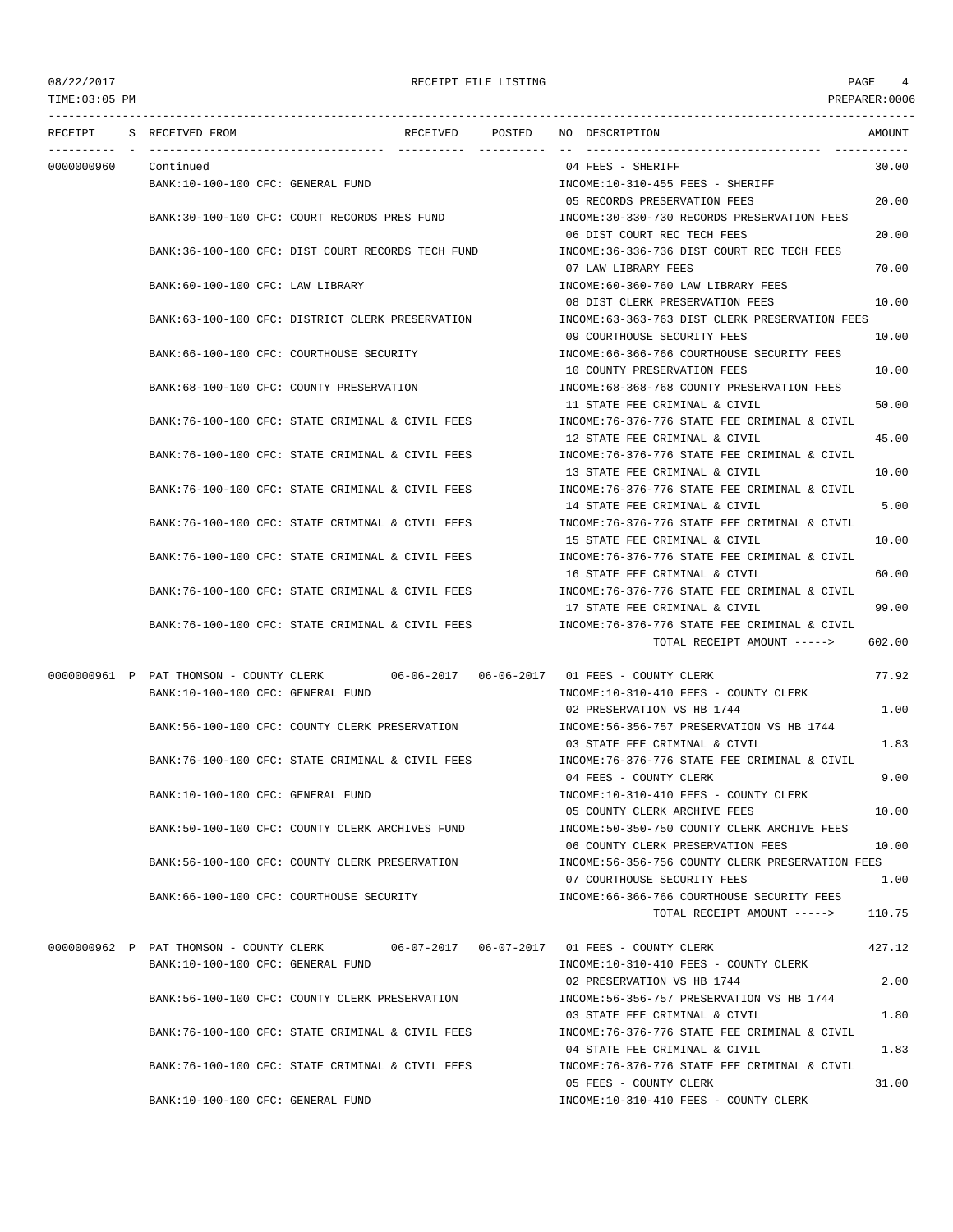| TIME:03:05 PM |                                                                                          | PREPARER:0006                                                                                   |
|---------------|------------------------------------------------------------------------------------------|-------------------------------------------------------------------------------------------------|
| RECEIPT       | POSTED<br>S RECEIVED FROM<br>RECEIVED                                                    | NO DESCRIPTION<br>AMOUNT                                                                        |
| 0000000962    | Continued                                                                                | 06 COUNTY CLERK ARCHIVE FEES<br>30.00                                                           |
|               | BANK:50-100-100 CFC: COUNTY CLERK ARCHIVES FUND                                          | INCOME:50-350-750 COUNTY CLERK ARCHIVE FEES                                                     |
|               |                                                                                          | 07 COUNTY CLERK PRESERVATION FEES<br>30.00                                                      |
|               | BANK:56-100-100 CFC: COUNTY CLERK PRESERVATION                                           | INCOME:56-356-756 COUNTY CLERK PRESERVATION FEES                                                |
|               |                                                                                          | 08 COURTHOUSE SECURITY FEES<br>3.00                                                             |
|               | BANK:66-100-100 CFC: COURTHOUSE SECURITY                                                 | INCOME: 66-366-766 COURTHOUSE SECURITY FEES<br>526.75                                           |
|               |                                                                                          | TOTAL RECEIPT AMOUNT ----->                                                                     |
|               | 0000000963 P GINA PASLEY - DISTRICT CLERK 06-07-2017 06-07-2017 01 FEES - DISTRICT CLERK | 2.00                                                                                            |
|               | BANK:10-100-100 CFC: GENERAL FUND                                                        | INCOME:10-310-425 FEES - DISTRICT CLERK                                                         |
|               |                                                                                          | 02 FEES - COUNTY & DISTRICT COURT<br>50.00                                                      |
|               | BANK:10-100-100 CFC: GENERAL FUND                                                        | INCOME:10-310-420 FEES - COUNTY & DISTRICT COURT                                                |
|               |                                                                                          | 238.00<br>03 FEES - DISTRICT CLERK                                                              |
|               | BANK:10-100-100 CFC: GENERAL FUND                                                        | INCOME:10-310-425 FEES - DISTRICT CLERK<br>04 FEES - SHERIFF<br>30.00                           |
|               | BANK:10-100-100 CFC: GENERAL FUND                                                        | INCOME:10-310-455 FEES - SHERIFF                                                                |
|               |                                                                                          | 20.00<br>05 RECORDS PRESERVATION FEES                                                           |
|               | BANK:30-100-100 CFC: COURT RECORDS PRES FUND                                             | INCOME:30-330-730 RECORDS PRESERVATION FEES                                                     |
|               |                                                                                          | 06 DIST COURT REC TECH FEES<br>20.00                                                            |
|               | BANK:36-100-100 CFC: DIST COURT RECORDS TECH FUND                                        | INCOME: 36-336-736 DIST COURT REC TECH FEES                                                     |
|               |                                                                                          | 70.00<br>07 LAW LIBRARY FEES                                                                    |
|               | BANK:60-100-100 CFC: LAW LIBRARY                                                         | INCOME:60-360-760 LAW LIBRARY FEES<br>10.00                                                     |
|               | BANK:63-100-100 CFC: DISTRICT CLERK PRESERVATION                                         | 08 DIST CLERK PRESERVATION FEES<br>INCOME:63-363-763 DIST CLERK PRESERVATION FEES               |
|               |                                                                                          | 09 COURTHOUSE SECURITY FEES<br>10.00                                                            |
|               | BANK:66-100-100 CFC: COURTHOUSE SECURITY                                                 | INCOME: 66-366-766 COURTHOUSE SECURITY FEES                                                     |
|               |                                                                                          | 10 COUNTY PRESERVATION FEES<br>10.00                                                            |
|               | BANK:68-100-100 CFC: COUNTY PRESERVATION                                                 | INCOME: 68-368-768 COUNTY PRESERVATION FEES                                                     |
|               |                                                                                          | 90.00<br>11 STATE FEE CRIMINAL & CIVIL                                                          |
|               | BANK:76-100-100 CFC: STATE CRIMINAL & CIVIL FEES                                         | INCOME:76-376-776 STATE FEE CRIMINAL & CIVIL                                                    |
|               | BANK:76-100-100 CFC: STATE CRIMINAL & CIVIL FEES                                         | 12 STATE FEE CRIMINAL & CIVIL<br>10.00<br>INCOME: 76-376-776 STATE FEE CRIMINAL & CIVIL         |
|               |                                                                                          | 10.00<br>13 STATE FEE CRIMINAL & CIVIL                                                          |
|               | BANK:76-100-100 CFC: STATE CRIMINAL & CIVIL FEES                                         | INCOME: 76-376-776 STATE FEE CRIMINAL & CIVIL                                                   |
|               |                                                                                          | 60.00<br>14 STATE FEE CRIMINAL & CIVIL                                                          |
|               | BANK:76-100-100 CFC: STATE CRIMINAL & CIVIL FEES                                         | INCOME:76-376-776 STATE FEE CRIMINAL & CIVIL                                                    |
|               |                                                                                          | 114.00<br>15 STATE FEE CRIMINAL & CIVIL                                                         |
|               | BANK: 76-100-100 CFC: STATE CRIMINAL & CIVIL FEES                                        | INCOME: 76-376-776 STATE FEE CRIMINAL & CIVIL                                                   |
|               |                                                                                          | TOTAL RECEIPT AMOUNT -----><br>744.00                                                           |
|               | 0000000964 P PAT THOMSON - COUNTY CLERK 06-08-2017 06-08-2017 01 FEES - COUNTY CLERK     | 32.75                                                                                           |
|               | BANK:10-100-100 CFC: GENERAL FUND                                                        | INCOME:10-310-410 FEES - COUNTY CLERK                                                           |
|               |                                                                                          | 02 FEES - COUNTY CLERK<br>35.00                                                                 |
|               | BANK:10-100-100 CFC: GENERAL FUND                                                        | INCOME:10-310-410 FEES - COUNTY CLERK                                                           |
|               |                                                                                          | 03 COUNTY CLERK ARCHIVE FEES<br>30.00                                                           |
|               | BANK:50-100-100 CFC: COUNTY CLERK ARCHIVES FUND                                          | INCOME: 50-350-750 COUNTY CLERK ARCHIVE FEES<br>04 COUNTY CLERK PRESERVATION FEES<br>30.00      |
|               | BANK:56-100-100 CFC: COUNTY CLERK PRESERVATION                                           | INCOME:56-356-756 COUNTY CLERK PRESERVATION FEES                                                |
|               |                                                                                          | 05 COURTHOUSE SECURITY FEES<br>3.00                                                             |
|               | BANK:66-100-100 CFC: COURTHOUSE SECURITY                                                 | INCOME:66-366-766 COURTHOUSE SECURITY FEES                                                      |
|               |                                                                                          | 130.75<br>TOTAL RECEIPT AMOUNT ----->                                                           |
|               | 0000000965 P APPRAISAL DISTRICT - M&O                                                    | 17,392.13                                                                                       |
|               | BANK:10-100-100 CFC: GENERAL FUND                                                        | INCOME:10-300-100 ADVALOREM TAXES                                                               |
|               |                                                                                          | TOTAL RECEIPT AMOUNT -----> 17,392.13                                                           |
|               |                                                                                          |                                                                                                 |
|               | 0000000966 P APPRAISAL DISTRICT - I&S<br>BANK:10-100-120 INTEREST & SINKING CHECKING     | 06-08-2017    06-08-2017    01 ADVALOREM TAXES<br>5,032.31<br>INCOME:10-300-100 ADVALOREM TAXES |
|               |                                                                                          | TOTAL RECEIPT AMOUNT -----><br>5,032.31                                                         |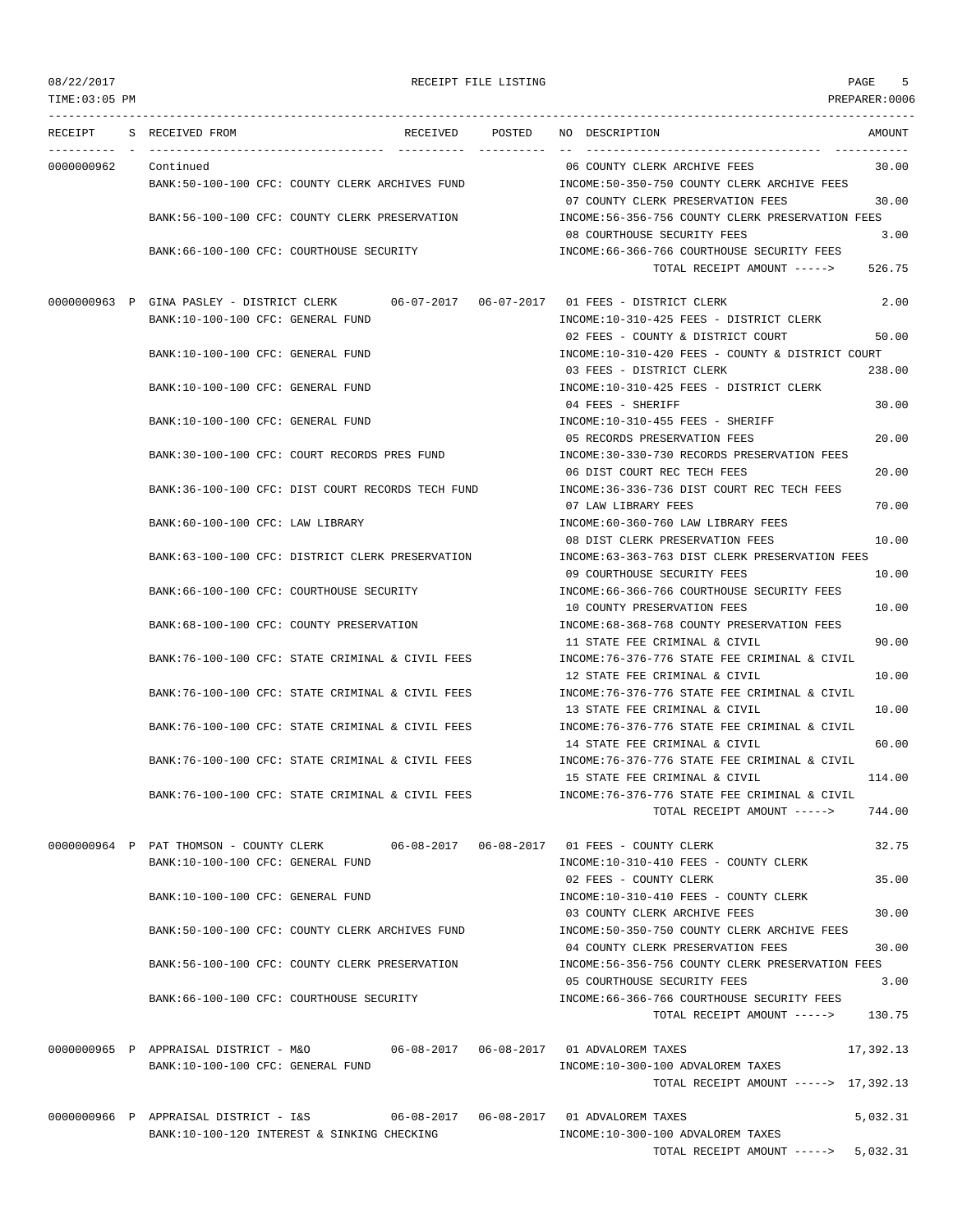|  | 08/22/2017 |  |
|--|------------|--|
|  |            |  |
|  |            |  |

| 08/22/2017<br>TIME: 03:05 PM |                                                                                                                         | RECEIPT FILE LISTING              |                                                                                                                                        | PAGE<br>6<br>PREPARER:0006 |
|------------------------------|-------------------------------------------------------------------------------------------------------------------------|-----------------------------------|----------------------------------------------------------------------------------------------------------------------------------------|----------------------------|
| RECEIPT                      | S RECEIVED FROM<br>RECEIVED                                                                                             | POSTED                            | NO DESCRIPTION                                                                                                                         | AMOUNT                     |
| 0000000967 P TAC             | BANK:10-100-100 CFC: GENERAL FUND                                                                                       |                                   | 06-08-2017  06-08-2017  01 TRAVEL/SCHOOL/TUITIONS/DUES<br>INCOME:10-490-300 TRAVEL/SCHOOL/TUITIONS/DUES<br>TOTAL RECEIPT AMOUNT -----> | 215.00<br>215.00           |
|                              | 0000000969 P FISHER COUNTY APPRAISAL DISTRICT<br>BANK:10-100-100 CFC: GENERAL FUND                                      |                                   | 06-07-2017  06-07-2017  01 LEGAL ADS<br>INCOME:10-530-485 LEGAL ADS<br>TOTAL RECEIPT AMOUNT ----->                                     | 142.59<br>142.59           |
|                              | 0000000970 P ANGIE PIPPIN - JP<br>BANK:10-100-100 CFC: GENERAL FUND<br>REPORT-CODE-MONTH-TITLE:113-06-JURY REIM LINE 12 |                                   | INCOME:10-300-216 JUROR REIMBURSEMENT                                                                                                  | 8.00                       |
|                              | BANK:10-100-100 CFC: GENERAL FUND<br>REPORT-CODE-MONTH-TITLE:101-06-JP-LINE 1                                           |                                   | $02$ FEES - JP #1<br>INCOME:10-310-430 FEES - JP #1                                                                                    | 96.00                      |
|                              | BANK:66-100-100 CFC: COURTHOUSE SECURITY                                                                                |                                   | 03 COURTHOUSE SECURITY FEES<br>INCOME: 66-366-766 COURTHOUSE SECURITY FEES<br>04 STATE FEE CRIMINAL & CIVIL                            | 2.00<br>163.00             |
|                              | BANK:76-100-100 CFC: STATE CRIMINAL & CIVIL FEES<br>BANK:82-100-100 CFC: JUSTICE COURT TECH CHECKING                    |                                   | INCOME: 76-376-776 STATE FEE CRIMINAL & CIVIL<br>05 JUSTICE COURT TECH FEES<br>INCOME:82-380-820 JUSTICE COURT TECH FEES               | 8.00                       |
|                              |                                                                                                                         |                                   | TOTAL RECEIPT AMOUNT ----->                                                                                                            | 277.00                     |
|                              | 0000000971 P ANGIE PIPPIN - JP<br>BANK:10-100-100 CFC: GENERAL FUND<br>REPORT-CODE-MONTH-TITLE:113-06-JURY REIM LINE 12 | $06 - 08 - 2017$ $06 - 08 - 2017$ | 01 JUROR REIMBURSEMENT<br>INCOME:10-300-216 JUROR REIMBURSEMENT                                                                        | 4.00                       |
|                              | BANK:10-100-100 CFC: GENERAL FUND<br>REPORT-CODE-MONTH-TITLE:101-06-JP-LINE 1                                           |                                   | 02 FEES - JP #1<br>INCOME:10-310-430 FEES - JP #1                                                                                      | 26.50                      |
|                              | BANK:66-100-100 CFC: COURTHOUSE SECURITY                                                                                |                                   | 03 COURTHOUSE SECURITY FEES<br>INCOME: 66-366-766 COURTHOUSE SECURITY FEES<br>04 STATE FEE CRIMINAL & CIVIL                            | 1.00<br>81.50              |
|                              | BANK:76-100-100 CFC: STATE CRIMINAL & CIVIL FEES                                                                        |                                   | INCOME:76-376-776 STATE FEE CRIMINAL & CIVIL<br>05 JUSTICE COURT TECH FEES                                                             | 4.00                       |
|                              | BANK:82-100-100 CFC: JUSTICE COURT TECH CHECKING                                                                        |                                   | INCOME:82-380-820 JUSTICE COURT TECH FEES<br>TOTAL RECEIPT AMOUNT ----->                                                               | 117.00                     |
|                              | 0000000972 P ANGIE PIPPIN - JP<br>BANK:10-100-100 CFC: GENERAL FUND<br>REPORT-CODE-MONTH-TITLE:113-06-JURY REIM LINE 12 |                                   | INCOME:10-300-216 JUROR REIMBURSEMENT                                                                                                  | 1.19                       |
|                              | BANK:10-100-100 CFC: GENERAL FUND<br>REPORT-CODE-MONTH-TITLE:101-06-JP-LINE 1                                           |                                   | $02$ FEES - JP #1<br>INCOME:10-310-430 FEES - JP #1                                                                                    | 98.09                      |
|                              | BANK:66-100-100 CFC: COURTHOUSE SECURITY                                                                                |                                   | 03 COURTHOUSE SECURITY FEES<br>INCOME:66-366-766 COURTHOUSE SECURITY FEES                                                              | 0.30                       |
|                              | BANK:76-100-100 CFC: STATE CRIMINAL & CIVIL FEES                                                                        |                                   | 04 STATE FEE CRIMINAL & CIVIL<br>INCOME: 76-376-776 STATE FEE CRIMINAL & CIVIL<br>05 JUSTICE COURT TECH FEES                           | 49.23<br>1.19              |
|                              | BANK:82-100-100 CFC: JUSTICE COURT TECH CHECKING                                                                        |                                   | INCOME:82-380-820 JUSTICE COURT TECH FEES<br>TOTAL RECEIPT AMOUNT ----->                                                               | 150.00                     |
|                              | 0000000973 P JONNYE GIBSON - TAX COLLECTOR<br>BANK:10-100-100 CFC: GENERAL FUND                                         |                                   | INCOME:10-310-445 FEES - TAX COLLECTOR                                                                                                 | 1.51                       |
|                              | BANK:11-100-100 CFC: ROAD & BRIDGE PRECINCT 1                                                                           |                                   | 02 MOTOR VEHICLE REGISTRATION<br>INCOME:11-311-110 MOTOR VEHICLE REGISTRATION                                                          | 1,565.38                   |
|                              | BANK:12-100-100 CFC: ROAD & BRIDGE PRECINCT 2                                                                           |                                   | 03 MOTOR VEHICLE REGISTRATION<br>INCOME:12-312-110 MOTOR VEHICLE REGISTRATION                                                          | 1,565.38                   |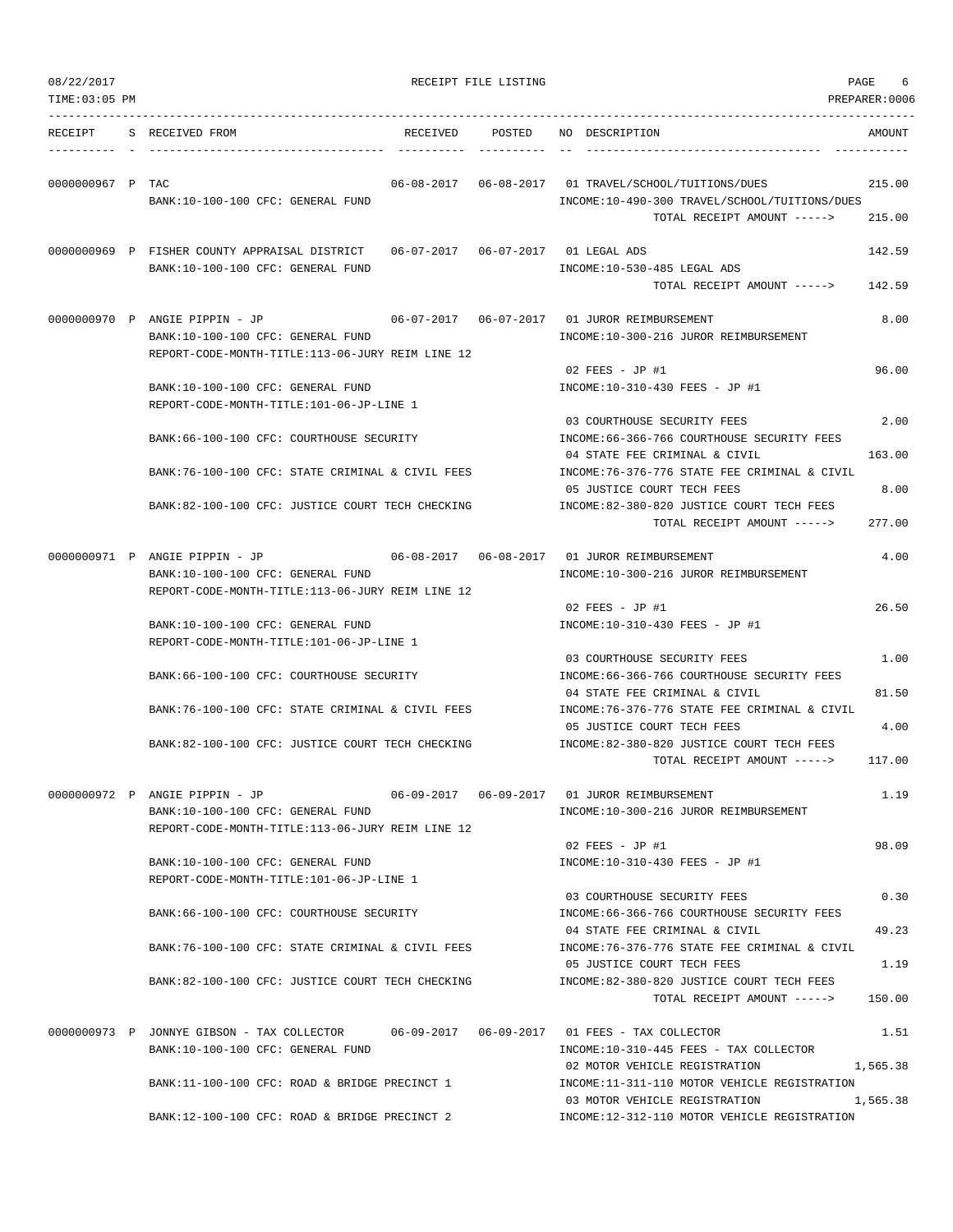## TIME:03:05 PM PREPARER:0006

### 08/22/2017 RECEIPT FILE LISTING PAGE 7

--------------------------------------------------------------------------------------------------------------------------------- RECEIPT S RECEIVED FROM THE RECEIVED POSTED NO DESCRIPTION THE RECEIVED AMOUNT ---------- - ----------------------------------- ---------- ---------- -- ----------------------------------- ----------- 0000000973 Continued 04 MOTOR VEHICLE REGISTRATION 1,565.38 BANK:13-100-100 CFC: ROAD & BRIDGE PRECINCT 3 INCOME:13-313-110 MOTOR VEHICLE REGISTRATION 05 MOTOR VEHICLE REGISTRATION 1,565.38 BANK:14-100-100 CFC: ROAD & BRIDGE PRECINCT 4 INCOME:14-314-110 MOTOR VEHICLE REGISTRATION 06 FEES - TITLE 40.00 BANK:10-100-100 CFC: GENERAL FUND INCOME:10-310-447 FEES - TITLE 07 FEES - TITLE 35.00 BANK:10-100-100 CFC: GENERAL FUND **INCOME:10-310-447 FEES - TITLE** 08 INTEREST EARNED 0.82 BANK:10-100-100 CFC: GENERAL FUND INCOME:10-300-180 INTEREST EARNED 09 OTHER INCOME 5,135.42 BANK:10-100-100 CFC: GENERAL FUND **INCOME:10-300-150 OTHER INCOME** TOTAL RECEIPT AMOUNT -----> 11,474.27 0000000974 P PAT THOMSON - COUNTY CLERK 06-09-2017 06-09-2017 01 TRAVEL & SCHOOL 426.20 BANK:10-100-100 CFC: GENERAL FUND INCOME:10-410-300 TRAVEL & SCHOOL 02 TRAVEL & SCHOOL 412.89 BANK:10-100-100 CFC: GENERAL FUND INCOME:10-410-300 TRAVEL & SCHOOL TOTAL RECEIPT AMOUNT -----> 839.09 0000000975 P EMILIA GARCIA - SENIOR CITIZENS 06-09-2017 06-09-2017 01 FOOD DONATIONS 35.00 BANK:78-100-100 CFC: SENIOR CITIZENS  $INCOME:78-378-712$  FOOD DONATIONS 02 FOOD DONATIONS 53.00 BANK:78-100-100 CFC: SENIOR CITIZENS INCOME:78-378-712 FOOD DONATIONS TOTAL RECEIPT AMOUNT -----> 88.00 0000000976 P PAT THOMSON - COUNTY CLERK 06-09-2017 06-09-2017 01 FEES - COUNTY CLERK 1,033.00 BANK:10-100-100 CFC: GENERAL FUND **INCOME:10-310-410 FEES - COUNTY CLERK** TOTAL RECEIPT AMOUNT -----> 1,033.00 0000000977 P PAT THOMSON - COUNTY CLERK 06-09-2017 06-09-2017 01 FEES - COUNTY CLERK 5.00 BANK:10-100-100 CFC: GENERAL FUND INCOME:10-310-410 FEES - COUNTY CLERK TOTAL RECEIPT AMOUNT -----> 5.00 0000000978 P PAT THOMSON - COUNTY CLERK 06-09-2017 06-09-2017 01 FEES - COUNTY CLERK 57.75 BANK:10-100-100 CFC: GENERAL FUND **INCOME:10-310-410 FEES - COUNTY CLERK** 02 FEES - COUNTY CLERK 40.00 BANK:10-100-100 CFC: GENERAL FUND INCOME:10-310-410 FEES - COUNTY CLERK 03 COUNTY CLERK ARCHIVE FEES 40.00 BANK:50-100-100 CFC: COUNTY CLERK ARCHIVES FUND INCOME:50-350-750 COUNTY CLERK ARCHIVE FEES 04 COUNTY CLERK PRESERVATION FEES 40.00 BANK:56-100-100 CFC: COUNTY CLERK PRESERVATION INCOME:56-356-756 COUNTY CLERK PRESERVATION FEES 05 COURTHOUSE SECURITY FEES 4.00 BANK:66-100-100 CFC: COURTHOUSE SECURITY INCOME:66-366-766 COURTHOUSE SECURITY FEES TOTAL RECEIPT AMOUNT -----> 181.75 0000000979 P ANGIE PIPPIN - JP 06-12-2017 06-12-2017 01 JUROR REIMBURSEMENT 16.32 BANK:10-100-100 CFC: GENERAL FUND INCOME:10-300-216 JUROR REIMBURSEMENT REPORT-CODE-MONTH-TITLE:113-06-JURY REIM LINE 12 02 FEES - JP #1 248.00 BANK:10-100-100 CFC: GENERAL FUND INCOME:10-310-430 FEES - JP #1 REPORT-CODE-MONTH-TITLE:101-06-JP-LINE 1 03 COURTHOUSE SECURITY FEES 7.50 BANK:66-100-100 CFC: COURTHOUSE SECURITY INCOME:66-366-766 COURTHOUSE SECURITY FEES 04 STATE FEE CRIMINAL & CIVIL 318.44 BANK:76-100-100 CFC: STATE CRIMINAL & CIVIL FEES INCOME:76-376-776 STATE FEE CRIMINAL & CIVIL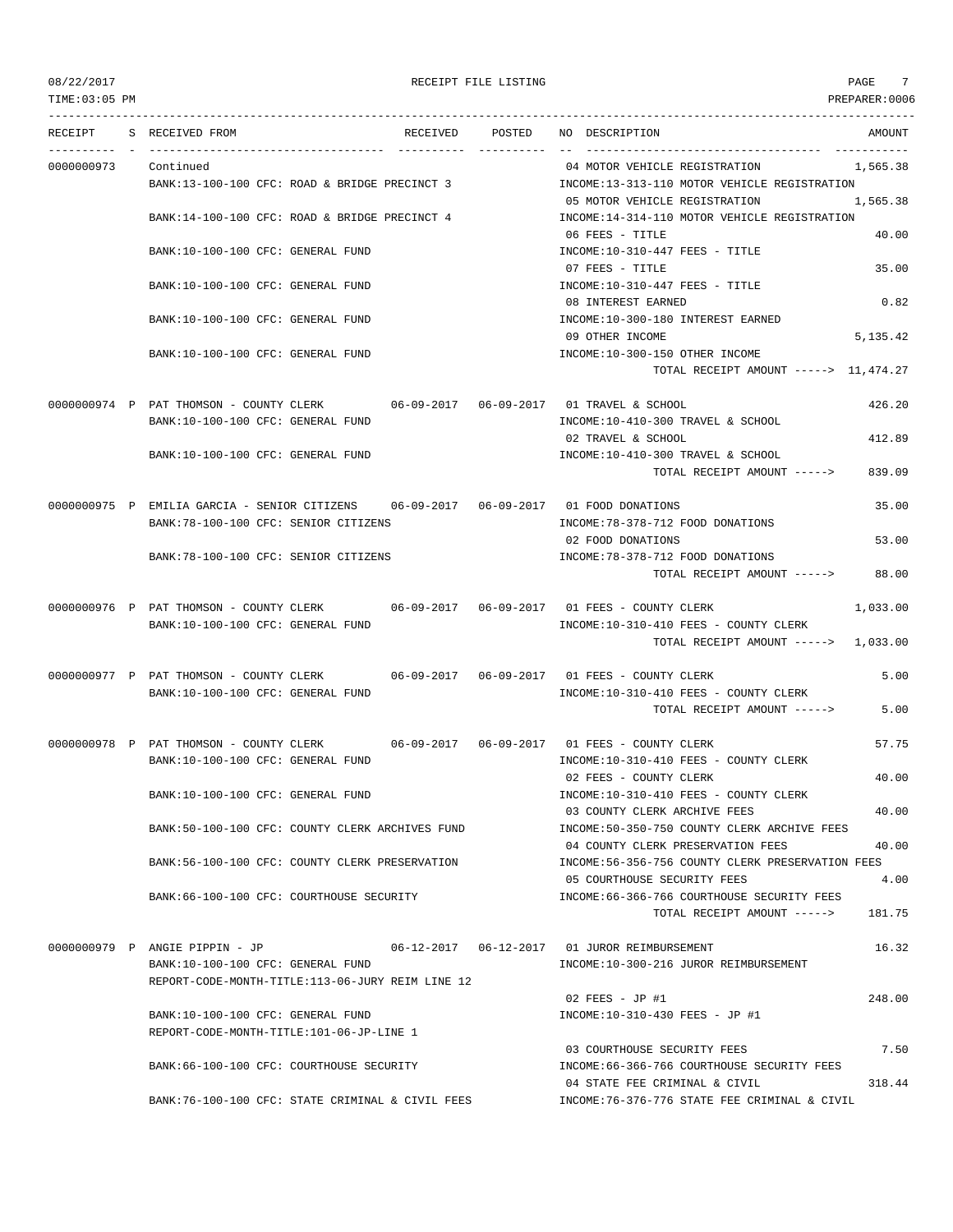| 08/22/2017 |
|------------|
|------------|

### RECEIPT FILE LISTING **EXECUTE A SECURE 2** 8

TIME:03:05 PM PREPARER:0006 --------------------------------------------------------------------------------------------------------------------------------- RECEIPT S RECEIVED FROM RECEIVED POSTED NO DESCRIPTION AMOUNT ---------- - ----------------------------------- ---------- ---------- -- ----------------------------------- ----------- 0000000979 Continued 05 JUSTICE COURT TECH FEES 19.74 BANK:82-100-100 CFC: JUSTICE COURT TECH CHECKING INCOME:82-380-820 JUSTICE COURT TECH FEES TOTAL RECEIPT AMOUNT -----> 610.00 0000000980 P ANGIE PIPPIN - JP 06-12-2017 06-12-2017 01 FEES - JP #1 438.49 BANK:10-100-100 CFC: GENERAL FUND **INCOME:10-310-430 FEES** - JP #1 REPORT-CODE-MONTH-TITLE:101-06-JP-LINE 1 TOTAL RECEIPT AMOUNT  $--- 5$  438.49 0000000981 P ANGIE PIPPIN - JP 06-13-2017 06-13-2017 01 FEES - JP #1 160.00 BANK:10-100-100 CFC: GENERAL FUND INCOME:10-310-430 FEES - JP #1 REPORT-CODE-MONTH-TITLE:101-06-JP-LINE 1 TOTAL RECEIPT AMOUNT -----> 160.00 0000000982 P ANGIE PIPPIN - JP 06-13-2017 06-13-2017 01 JUROR REIMBURSEMENT 12.25 BANK:10-100-100 CFC: GENERAL FUND INCOME:10-300-216 JUROR REIMBURSEMENT REPORT-CODE-MONTH-TITLE:113-06-JURY REIM LINE 12 02 FEES - JP #1 78.96 BANK:10-100-100 CFC: GENERAL FUND INCOME:10-310-430 FEES - JP #1 REPORT-CODE-MONTH-TITLE:101-06-JP-LINE 1 03 COURTHOUSE SECURITY FEES 3.06 BANK:66-100-100 CFC: COURTHOUSE SECURITY INCOME:66-366-766 COURTHOUSE SECURITY FEES 04 PARKS & WILDLIFE 253.48 BANK:76-100-100 CFC: STATE CRIMINAL & CIVIL FEES INCOME:76-376-704 PARKS & WILDLIFE 05 JUSTICE COURT TECH FEES 12.25 BANK:82-100-100 CFC: JUSTICE COURT TECH CHECKING INCOME:82-380-820 JUSTICE COURT TECH FEES TOTAL RECEIPT AMOUNT -----> 360.00 0000000983 P PAT THOMSON - COUNTY CLERK 06-12-2017 06-12-2017 01 FEES - COUNTY CLERK 53.00 BANK:10-100-100 CFC: GENERAL FUND SANK:10-310-410 FEES - COUNTY CLERK TOTAL RECEIPT AMOUNT -----> 53.00 0000000984 P PAT THOMSON - COUNTY CLERK 06-12-2017 06-12-2017 01 FEES - COUNTY CLERK 108.00 BANK:10-100-100 CFC: GENERAL FUND SANK:10-310-410 FEES - COUNTY CLERK 02 COUNTY CLERK ARCHIVE FEES 50.00 BANK:50-100-100 CFC: COUNTY CLERK ARCHIVES FUND INCOME:50-350-750 COUNTY CLERK ARCHIVE FEES 03 COUNTY CLERK PRESERVATION FEES 50.00 BANK:56-100-100 CFC: COUNTY CLERK PRESERVATION INCOME:56-356-756 COUNTY CLERK PRESERVATION FEES 04 COURTHOUSE SECURITY FEES 5.00 BANK:66-100-100 CFC: COURTHOUSE SECURITY INCOME:66-366-766 COURTHOUSE SECURITY FEES TOTAL RECEIPT AMOUNT -----> 213.00 0000000985 P GINA PASLEY - DISTRICT CLERK 06-09-2017 06-12-2017 01 FEES - DISTRICT CLERK 2.00 BANK:10-100-100 CFC: GENERAL FUND INCOME:10-310-425 FEES - DISTRICT CLERK 02 FEES - COUNTY & DISTRICT COURT 25.00 BANK:10-100-100 CFC: GENERAL FUND INCOME:10-310-420 FEES - COUNTY & DISTRICT COURT 03 FEES - DISTRICT CLERK 59.00 BANK:10-100-100 CFC: GENERAL FUND INCOME:10-310-425 FEES - DISTRICT CLERK 04 FEES - SHERIFF 15.00 BANK:10-100-100 CFC: GENERAL FUND INCOME:10-310-455 FEES - SHERIFF 05 RECORDS PRESERVATION FEES 10.00 BANK:30-100-100 CFC: COURT RECORDS PRES FUND INCOME:30-330-730 RECORDS PRESERVATION FEES 06 DIST COURT REC TECH FEES 10.00 BANK:36-100-100 CFC: DIST COURT RECORDS TECH FUND INCOME:36-336-736 DIST COURT REC TECH FEES 07 LAW LIBRARY FEES 35.00 BANK:60-100-100 CFC: LAW LIBRARY INCOME:60-360-760 LAW LIBRARY FEES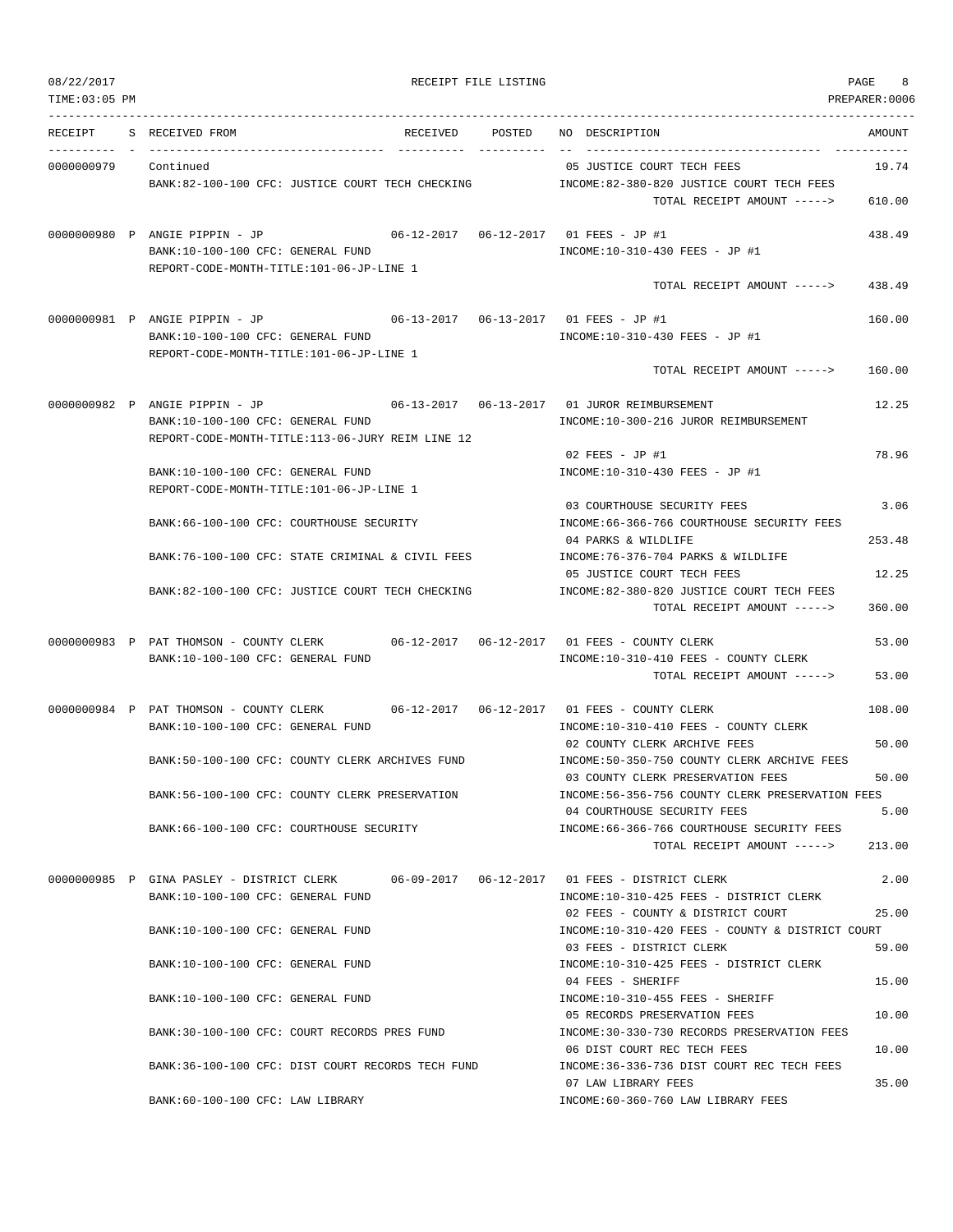## 08/22/2017 RECEIPT FILE LISTING PAGE 9 TIME:03:05 PM PREPARER:0006

--------------------------------------------------------------------------------------------------------------------------------- RECEIPT S RECEIVED FROM RECEIVED POSTED NO DESCRIPTION AMOUNT ---------- - ----------------------------------- ---------- ---------- -- ----------------------------------- ----------- 0000000985 Continued 08 DIST CLERK PRESERVATION FEES 5.00 BANK:63-100-100 CFC: DISTRICT CLERK PRESERVATION INCOME:63-363-763 DIST CLERK PRESERVATION FEES 09 COURTHOUSE SECURITY FEES 5.00 BANK:66-100-100 CFC: COURTHOUSE SECURITY INCOME:66-366-766 COURTHOUSE SECURITY FEES 10 COUNTY PRESERVATION FEES 5.00 BANK:68-100-100 CFC: COUNTY PRESERVATION INCOME:68-368-768 COUNTY PRESERVATION FEES 11 STATE FEE CRIMINAL & CIVIL 45.00 BANK:76-100-100 CFC: STATE CRIMINAL & CIVIL FEES INCOME:76-376-776 STATE FEE CRIMINAL & CIVIL 12 STATE FEE CRIMINAL & CIVIL 5.00 BANK:76-100-100 CFC: STATE CRIMINAL & CIVIL FEES INCOME:76-376-776 STATE FEE CRIMINAL & CIVIL 13 STATE FEE CRIMINAL & CIVIL 5.00 BANK:76-100-100 CFC: STATE CRIMINAL & CIVIL FEES INCOME:76-376-776 STATE FEE CRIMINAL & CIVIL 14 STATE FEE CRIMINAL & CIVIL 30.00 BANK:76-100-100 CFC: STATE CRIMINAL & CIVIL FEES INCOME:76-376-776 STATE FEE CRIMINAL & CIVIL 15 STATE FEE CRIMINAL & CIVIL 15.00 BANK:76-100-100 CFC: STATE CRIMINAL & CIVIL FEES INCOME:76-376-776 STATE FEE CRIMINAL & CIVIL 16 STATE FEE CRIMINAL & CIVIL 42.00 BANK:76-100-100 CFC: STATE CRIMINAL & CIVIL FEES INCOME:76-376-776 STATE FEE CRIMINAL & CIVIL TOTAL RECEIPT AMOUNT -----> 313.00 0000000986 P GINA PASLEY - DISTRICT CLERK 06-15-2017 06-15-2017 01 FEES - DISTRICT CLERK 16.00 BANK:10-100-100 CFC: GENERAL FUND **INCOME:10-310-425 FEES - DISTRICT CLERK** 02 FEES - DISTRICT CLERK 11.00 BANK:10-100-100 CFC: GENERAL FUND INCOME:10-310-425 FEES - DISTRICT CLERK 03 DIST COURT REC TECH FEES 5.00 BANK:36-100-100 CFC: DIST COURT RECORDS TECH FUND INCOME:36-336-736 DIST COURT REC TECH FEES TOTAL RECEIPT AMOUNT -----> 32.00 0000000987 P GINA PASLEY - DISTRICT CLERK 06-13-2017 06-13-2017 01 FEES - DISTRICT CLERK 614.00 BANK:10-100-100 CFC: GENERAL FUND INCOME:10-310-425 FEES - DISTRICT CLERK 02 FEES - SHERIFF 550.00 BANK:10-100-100 CFC: GENERAL FUND **INCOME:10-310-455 FEES - SHERIFF** 03 RECORDS PRESERVATION FEES 40.00 BANK:30-100-100 CFC: COURT RECORDS PRES FUND INCOME:30-330-730 RECORDS PRESERVATION FEES 04 DIST COURT REC TECH FEES 20.00 BANK:36-100-100 CFC: DIST COURT RECORDS TECH FUND INCOME:36-336-736 DIST COURT REC TECH FEES 05 DIST CLERK PRESERVATION FEES 20.00 BANK:63-100-100 CFC: DISTRICT CLERK PRESERVATION INCOME:63-363-763 DIST CLERK PRESERVATION FEES 06 COURTHOUSE SECURITY FEES 20.00 BANK:66-100-100 CFC: COURTHOUSE SECURITY INCOME:66-366-766 COURTHOUSE SECURITY FEES 07 COUNTY PRESERVATION FEES 20.00 BANK:68-100-100 CFC: COUNTY PRESERVATION INCOME:68-368-768 COUNTY PRESERVATION FEES 08 STATE FEE CRIMINAL & CIVIL 200.00 BANK:76-100-100 CFC: STATE CRIMINAL & CIVIL FEES **INCOME:76-376-776 STATE FEE CRIMINAL & CIVIL** 09 STATE FEE CRIMINAL & CIVIL 168.00 BANK:76-100-100 CFC: STATE CRIMINAL & CIVIL FEES INCOME:76-376-776 STATE FEE CRIMINAL & CIVIL 10 AD LITEM TAX SUIT T REES 2,250.00 BANK:10-100-100 CFC: GENERAL FUND INCOME:10-300-222 AD LITEM TAX SUIT T REES 11 COURT APPT ATTY - DIST CLERK 40.00 BANK:10-100-100 CFC: GENERAL FUND INCOME:10-300-214 COURT APPT ATTY - DIST CLERK 12 TAX RESEARCH FEE EXPENSE 200.00 BANK:10-100-100 CFC: GENERAL FUND INCOME:10-420-345 TAX RESEARCH FEE EXPENSE TOTAL RECEIPT AMOUNT -----> 4,142.00 0000000988 P PAT THOMSON - COUNTY CLERK 06-13-2017 06-13-2017 01 FEES - COUNTY CLERK 36.00 BANK:10-100-100 CFC: GENERAL FUND INCOME:10-310-410 FEES - COUNTY CLERK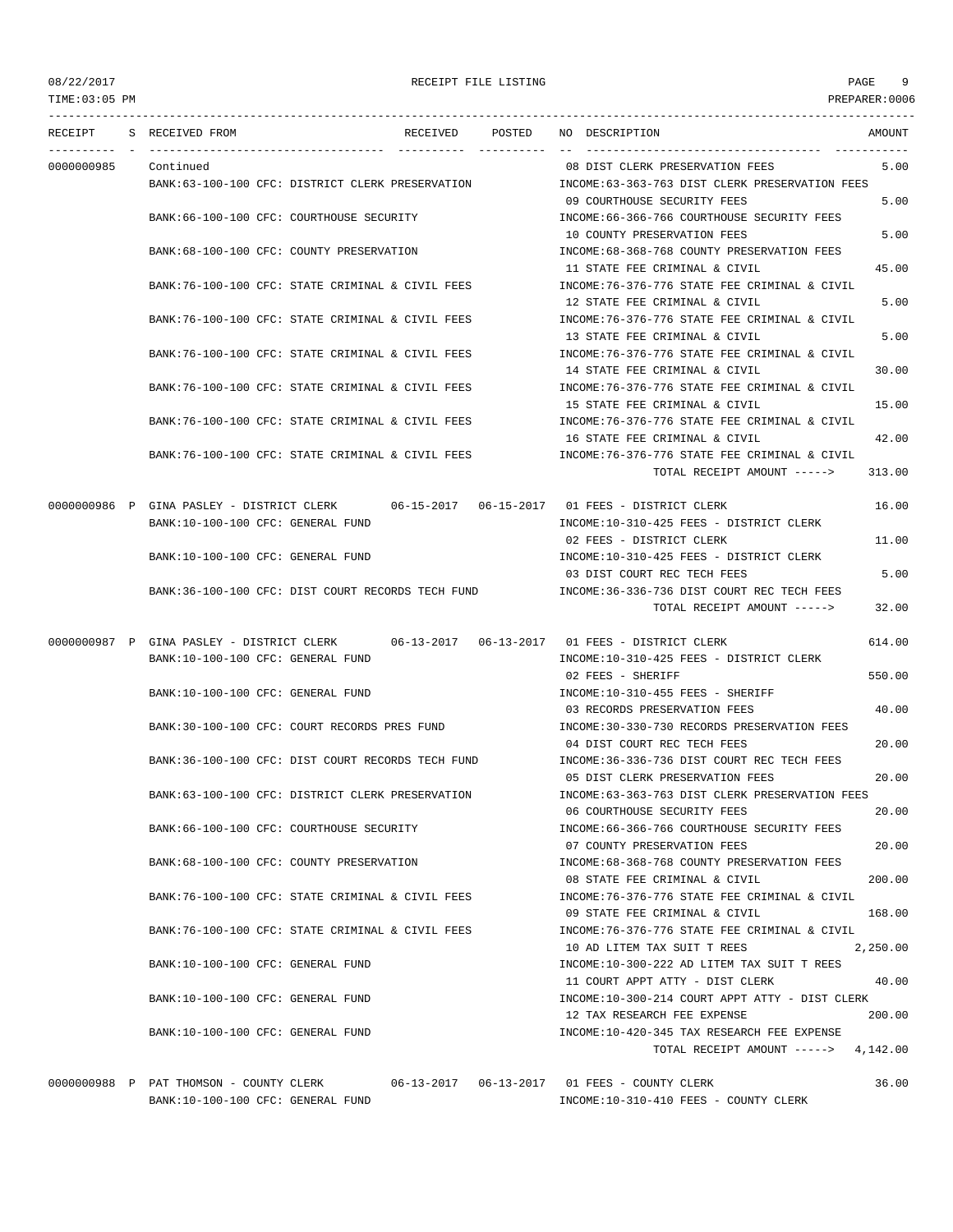| TIME: 03:05 PM |                                                                                       |                                                                                       | PREPARER:0006 |
|----------------|---------------------------------------------------------------------------------------|---------------------------------------------------------------------------------------|---------------|
| RECEIPT        | RECEIVED POSTED<br>S RECEIVED FROM                                                    | NO DESCRIPTION                                                                        | AMOUNT        |
| 0000000988     | Continued                                                                             | 02 COURTHOUSE SECURITY FEES                                                           | 1.00          |
|                | BANK:66-100-100 CFC: COURTHOUSE SECURITY                                              | INCOME: 66-366-766 COURTHOUSE SECURITY FEES                                           |               |
|                |                                                                                       | TOTAL RECEIPT AMOUNT ----->                                                           | 37.00         |
|                | 0000000989 P PAT THOMSON - COUNTY CLERK                                               |                                                                                       | 100.54        |
|                | BANK:10-100-100 CFC: GENERAL FUND                                                     | INCOME:10-310-410 FEES - COUNTY CLERK<br>02 COUNTY CLERK PRESERVATION FEES            | 3.00          |
|                | BANK:56-100-100 CFC: COUNTY CLERK PRESERVATION                                        | INCOME:56-356-756 COUNTY CLERK PRESERVATION FEES<br>03 STATE FEE CRIMINAL & CIVIL     | 0.80          |
|                | BANK:76-100-100 CFC: STATE CRIMINAL & CIVIL FEES                                      | INCOME:76-376-776 STATE FEE CRIMINAL & CIVIL                                          |               |
|                | BANK:76-100-100 CFC: STATE CRIMINAL & CIVIL FEES                                      | 04 STATE FEE CRIMINAL & CIVIL<br>INCOME:76-376-776 STATE FEE CRIMINAL & CIVIL         | 3.66          |
|                | BANK:10-100-100 CFC: GENERAL FUND                                                     | 05 FEES - COUNTY CLERK<br>INCOME:10-310-410 FEES - COUNTY CLERK                       | 165.00        |
|                |                                                                                       | 06 COUNTY CLERK ARCHIVE FEES                                                          | 90.00         |
|                | BANK:50-100-100 CFC: COUNTY CLERK ARCHIVES FUND                                       | INCOME:50-350-750 COUNTY CLERK ARCHIVE FEES<br>07 COUNTY CLERK PRESERVATION FEES      | 90.00         |
|                | BANK:56-100-100 CFC: COUNTY CLERK PRESERVATION                                        | INCOME:56-356-756 COUNTY CLERK PRESERVATION FEES                                      |               |
|                |                                                                                       | 08 COURTHOUSE SECURITY FEES                                                           | 9.00          |
|                | BANK:66-100-100 CFC: COURTHOUSE SECURITY                                              | INCOME: 66-366-766 COURTHOUSE SECURITY FEES<br>TOTAL RECEIPT AMOUNT ----->            | 462.00        |
|                | 0000000990 P ANGIE PIPPIN - JP<br>$06-14-2017$ $06-14-2017$ 01 FEES - JP #1           |                                                                                       | 250.00        |
|                | BANK:10-100-100 CFC: GENERAL FUND<br>REPORT-CODE-MONTH-TITLE:101-06-JP-LINE 1         | INCOME:10-310-430 FEES - JP #1                                                        |               |
|                |                                                                                       | TOTAL RECEIPT AMOUNT ----->                                                           | 250.00        |
|                | 0000000991 P ANGIE PIPPIN - JP<br>$06 - 14 - 2017$ $06 - 14 - 2017$                   | 01 JUROR REIMBURSEMENT                                                                | 8.00          |
|                | BANK:10-100-100 CFC: GENERAL FUND<br>REPORT-CODE-MONTH-TITLE:113-06-JURY REIM LINE 12 | INCOME:10-300-216 JUROR REIMBURSEMENT                                                 |               |
|                |                                                                                       | 02 FEES - JP #1                                                                       | 54.00         |
|                | BANK:10-100-100 CFC: GENERAL FUND<br>REPORT-CODE-MONTH-TITLE:101-06-JP-LINE 1         | INCOME:10-310-430 FEES - JP #1                                                        |               |
|                |                                                                                       | 03 COURTHOUSE SECURITY FEES                                                           | 2.00          |
|                | BANK: 66-100-100 CFC: COURTHOUSE SECURITY                                             | INCOME: 66-366-766 COURTHOUSE SECURITY FEES                                           |               |
|                | BANK: 76-100-100 CFC: STATE CRIMINAL & CIVIL FEES                                     | 04 STATE FEE CRIMINAL & CIVIL<br>INCOME:76-376-776 STATE FEE CRIMINAL & CIVIL         | 163.00        |
|                |                                                                                       | 05 JUSTICE COURT TECH FEES                                                            | 8.00          |
|                | BANK:82-100-100 CFC: JUSTICE COURT TECH CHECKING                                      | INCOME:82-380-820 JUSTICE COURT TECH FEES<br>TOTAL RECEIPT AMOUNT ----->              | 235.00        |
|                |                                                                                       |                                                                                       |               |
|                | 0000000992 P PAT THOMSON - COUNTY CLERK                                               |                                                                                       | 93.00         |
|                | BANK:10-100-100 CFC: GENERAL FUND                                                     | INCOME:10-310-410 FEES - COUNTY CLERK<br>02 COUNTY CLERK ARCHIVE FEES                 | 50.00         |
|                | BANK:50-100-100 CFC: COUNTY CLERK ARCHIVES FUND                                       | INCOME:50-350-750 COUNTY CLERK ARCHIVE FEES                                           |               |
|                | BANK:56-100-100 CFC: COUNTY CLERK PRESERVATION                                        | 03 COUNTY CLERK PRESERVATION FEES<br>INCOME:56-356-756 COUNTY CLERK PRESERVATION FEES | 55.00         |
|                |                                                                                       | 04 COURTHOUSE SECURITY FEES                                                           | 10.00         |
|                | BANK:66-100-100 CFC: COURTHOUSE SECURITY                                              | INCOME: 66-366-766 COURTHOUSE SECURITY FEES<br>TOTAL RECEIPT AMOUNT ----->            | 208.00        |
|                | 0000000993 P PAT THOMSON - COUNTY CLERK 06-14-2017 06-14-2017 01 FEES - COUNTY CLERK  |                                                                                       | 53.00         |
|                | BANK:10-100-100 CFC: GENERAL FUND                                                     | INCOME:10-310-410 FEES - COUNTY CLERK<br>TOTAL RECEIPT AMOUNT ----->                  | 53.00         |
|                |                                                                                       |                                                                                       |               |
|                | 0000000994 P PAT THOMSON - COUNTY CLERK<br>BANK:10-100-100 CFC: GENERAL FUND          | INCOME:10-310-410 FEES - COUNTY CLERK                                                 | 10.00         |
|                |                                                                                       |                                                                                       |               |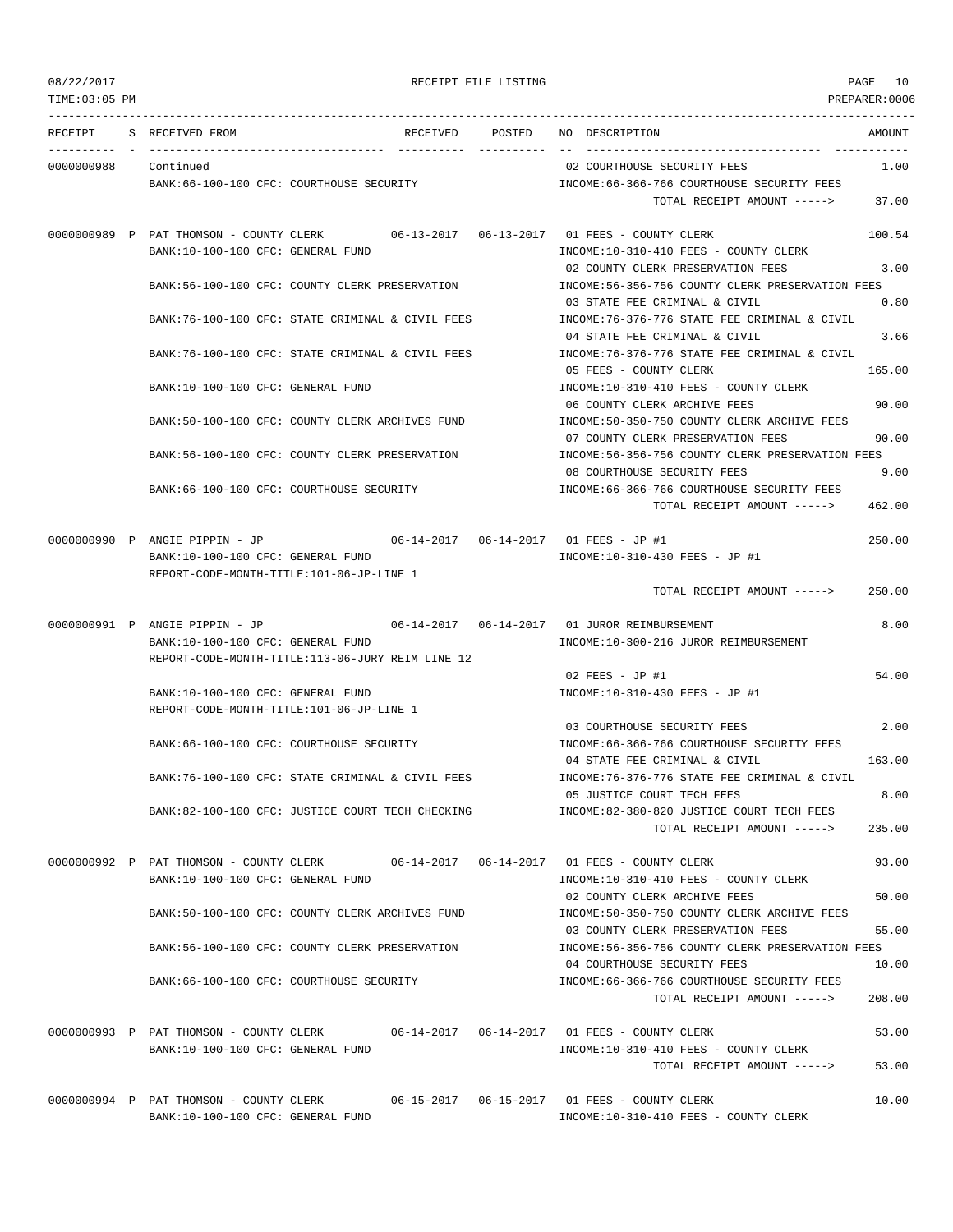TIME:03:05 PM PREPARER:0006 --------------------------------------------------------------------------------------------------------------------------------- RECEIPT S RECEIVED FROM RECEIVED POSTED NO DESCRIPTION AMOUNT ---------- - ----------------------------------- ---------- ---------- -- ----------------------------------- ----------- 0000000994 Continued 02 COUNTY CLERK ARCHIVE FEES 10.00 BANK:50-100-100 CFC: COUNTY CLERK ARCHIVES FUND INCOME:50-350-750 COUNTY CLERK ARCHIVE FEES 03 COUNTY CLERK PRESERVATION FEES 10.00 BANK:56-100-100 CFC: COUNTY CLERK PRESERVATION INCOME:56-356-756 COUNTY CLERK PRESERVATION FEES 04 PRESERVATION VS HB 1744 4.00 BANK:56-100-100 CFC: COUNTY CLERK PRESERVATION INCOME:56-356-757 PRESERVATION VS HB 1744 05 FEES - COUNTY CLERK 67.00 BANK:10-100-100 CFC: GENERAL FUND INCOME:10-310-410 FEES - COUNTY CLERK 06 COUNTY CLERK ARCHIVE FEES 30.00 BANK:50-100-100 CFC: COUNTY CLERK ARCHIVES FUND INCOME:50-350-750 COUNTY CLERK ARCHIVE FEES 07 COUNTY CLERK PRESERVATION FEES 30.00 BANK:56-100-100 CFC: COUNTY CLERK PRESERVATION INCOME:56-356-756 COUNTY CLERK PRESERVATION FEES 08 COURTHOUSE SECURITY FEES 3.00 BANK:66-100-100 CFC: COURTHOUSE SECURITY INCOME:66-366-766 COURTHOUSE SECURITY FEES TOTAL RECEIPT AMOUNT -----> 164.00 0000000995 P PAT THOMSON - COUNTY CLERK 06-15-2017 06-15-2017 01 FEES - COUNTY CLERK 223.20 BANK:10-100-100 CFC: GENERAL FUND INCOME:10-310-410 FEES - COUNTY CLERK 02 COURTHOUSE SECURITY FEES 1.00 BANK:66-100-100 CFC: COURTHOUSE SECURITY INCOME:66-366-766 COURTHOUSE SECURITY FEES 03 STATE FEE CRIMINAL & CIVIL 1.80 BANK:76-100-100 CFC: STATE CRIMINAL & CIVIL FEES INCOME:76-376-776 STATE FEE CRIMINAL & CIVIL 04 STATE FEE CRIMINAL & CIVIL 30 00 BANK:76-100-100 CFC: STATE CRIMINAL & CIVIL FEES INCOME:76-376-776 STATE FEE CRIMINAL & CIVIL TOTAL RECEIPT AMOUNT -----> 256.00 0000000996 P HASKELL COUNTY 06-15-2017 06-15-2017 01 SHERIFF - MISC INCOME 3,720.00 BANK:10-100-100 CFC: GENERAL FUND INCOME:10-300-236 SHERIFF - MISC INCOME TOTAL RECEIPT AMOUNT -----> 3,720.00 0000000997 P EMILIA GARCIA - SENIOR CITIZENS 06-15-2017 06-15-2017 01 FOOD DONATIONS 54.50 BANK:78-100-100 CFC: SENIOR CITIZENS INCOME:78-378-712 FOOD DONATIONS 02 FOOD DONATIONS 48.00 BANK:78-100-100 CFC: SENIOR CITIZENS INCOME:78-378-712 FOOD DONATIONS 03 FOOD DONATIONS 67.75 BANK:78-100-100 CFC: SENIOR CITIZENS INCOME:78-378-712 FOOD DONATIONS TOTAL RECEIPT AMOUNT -----> 170.25 0000000999 P GINA PASLEY - DISTRICT CLERK 06-15-2017 06-15-2017 01 FEES - DISTRICT CLERK 6.00 BANK:10-100-100 CFC: GENERAL FUND INCOME:10-310-425 FEES - DISTRICT CLERK 02 FEES - COUNTY & DISTRICT COURT 25.00 BANK:10-100-100 CFC: GENERAL FUND INCOME:10-310-420 FEES - COUNTY & DISTRICT COURT 03 FEES - DISTRICT CLERK 81.00 BANK:10-100-100 CFC: GENERAL FUND INCOME:10-310-425 FEES - DISTRICT CLERK  $04$  FEES - SHERIFF  $15.00$ BANK:10-100-100 CFC: GENERAL FUND INCOME:10-310-455 FEES - SHERIFF 05 RECORDS PRESERVATION FEES 10.00 BANK:30-100-100 CFC: COURT RECORDS PRES FUND INCOME:30-330-730 RECORDS PRESERVATION FEES 06 DIST COURT REC TECH FEES 30.00 BANK:36-100-100 CFC: DIST COURT RECORDS TECH FUND INCOME:36-336-736 DIST COURT REC TECH FEES 07 LAW LIBRARY FEES 35.00 BANK:60-100-100 CFC: LAW LIBRARY INCOME:60-360-760 LAW LIBRARY FEES 08 DIST CLERK PRESERVATION FEES 5.00 BANK:63-100-100 CFC: DISTRICT CLERK PRESERVATION INCOME:63-363-763 DIST CLERK PRESERVATION FEES 09 COURTHOUSE SECURITY FEES 5.00 BANK:66-100-100 CFC: COURTHOUSE SECURITY INCOME:66-366-766 COURTHOUSE SECURITY FEES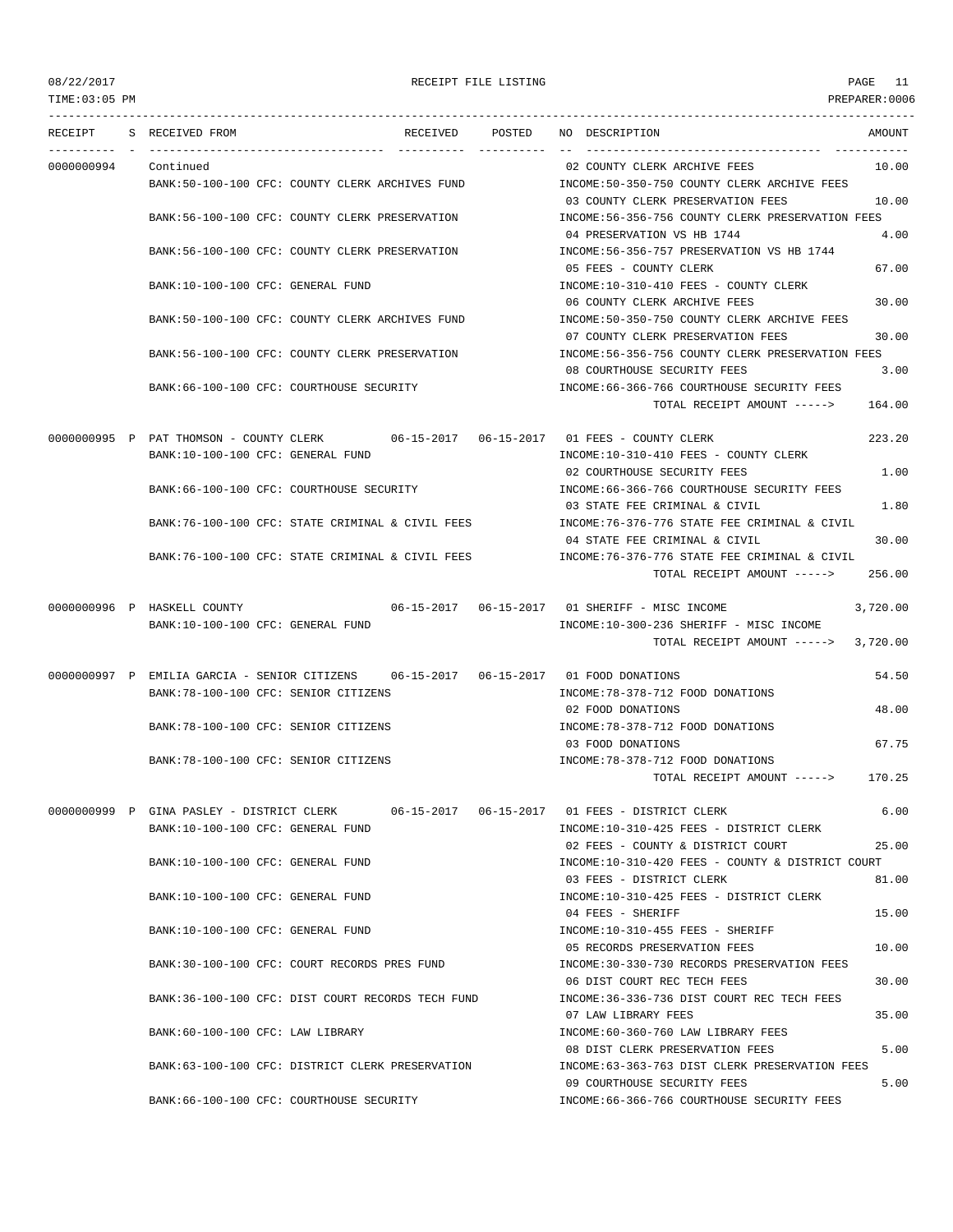TIME:03:05 PM PREPARER:0006 --------------------------------------------------------------------------------------------------------------------------------- RECEIPT S RECEIVED FROM RECEIVED POSTED NO DESCRIPTION AMOUNT ---------- - ----------------------------------- ---------- ---------- -- ----------------------------------- ----------- 0000000999 Continued 10 COUNTY PRESERVATION FEES 5.00 BANK:68-100-100 CFC: COUNTY PRESERVATION INCOME:68-368-768 COUNTY PRESERVATION FEES 11 STATE FEE CRIMINAL & CIVIL 45.00 BANK:76-100-100 CFC: STATE CRIMINAL & CIVIL FEES INCOME:76-376-776 STATE FEE CRIMINAL & CIVIL 12 STATE FEE CRIMINAL & CIVIL 15.00 BANK:76-100-100 CFC: STATE CRIMINAL & CIVIL FEES INCOME:76-376-776 STATE FEE CRIMINAL & CIVIL 13 STATE FEE CRIMINAL & CIVIL 5.00 BANK:76-100-100 CFC: STATE CRIMINAL & CIVIL FEES INCOME:76-376-776 STATE FEE CRIMINAL & CIVIL 14 STATE FEE CRIMINAL & CIVIL 30.00 BANK:76-100-100 CFC: STATE CRIMINAL & CIVIL FEES INCOME:76-376-776 STATE FEE CRIMINAL & CIVIL 15 STATE FEE CRIMINAL & CIVIL 15.00 BANK:76-100-100 CFC: STATE CRIMINAL & CIVIL FEES INCOME:76-376-776 STATE FEE CRIMINAL & CIVIL 16 STATE FEE CRIMINAL & CIVIL 42.00 BANK:76-100-100 CFC: STATE CRIMINAL & CIVIL FEES INCOME:76-376-776 STATE FEE CRIMINAL & CIVIL TOTAL RECEIPT AMOUNT -----> 369.00 0000001000 P FISHER COUNTY 06-15-2017 06-15-2017 01 CAPITAL OUTLAY LOAN PRINCIPAL 28,824.41 BANK:11-100-100 CFC: ROAD & BRIDGE PRECINCT 1 INCOME:11-611-622 CAPITAL OUTLAY LOAN PRINCIPAL TOTAL RECEIPT AMOUNT -----> 28,824.41 0000001001 P PAT THOMSON - COUNTY CLERK 06-16-2017 06-16-2017 01 FEES - COUNTY CLERK 117.18 BANK:10-100-100 CFC: GENERAL FUND **INCOME:10-310-410 FEES - COUNTY CLERK** 02 COUNTY CLERK PRESERVATION FEES 0.81 BANK:56-100-100 CFC: COUNTY CLERK PRESERVATION INCOME:56-356-756 COUNTY CLERK PRESERVATION FEES 03 COURTHOUSE SECURITY FEES 0.97 BANK:66-100-100 CFC: COURTHOUSE SECURITY **INCOME:66-366-766 COURTHOUSE SECURITY FEES** 04 STATE FEE CRIMINAL & CIVIL 26.87 BANK:76-100-100 CFC: STATE CRIMINAL & CIVIL FEES INCOME:76-376-776 STATE FEE CRIMINAL & CIVIL 05 STATE FEE CRIMINAL & CIVIL 1.62 BANK:76-100-100 CFC: STATE CRIMINAL & CIVIL FEES INCOME:76-376-776 STATE FEE CRIMINAL & CIVIL 06 STATE FEE CRIMINAL & CIVIL 0.65 BANK:76-100-100 CFC: STATE CRIMINAL & CIVIL FEES INCOME:76-376-776 STATE FEE CRIMINAL & CIVIL 07 STATE FEE CRIMINAL & CIVIL 4.86 BANK:76-100-100 CFC: STATE CRIMINAL & CIVIL FEES INCOME:76-376-776 STATE FEE CRIMINAL & CIVIL 08 FEES - COUNTY CLERK 30.20 BANK:10-100-100 CFC: GENERAL FUND INCOME:10-310-410 FEES - COUNTY CLERK 09 COUNTY CLERK ARCHIVE FEES 60.00 BANK:50-100-100 CFC: COUNTY CLERK ARCHIVES FUND INCOME:50-350-750 COUNTY CLERK ARCHIVE FEES 10 COUNTY CLERK PRESERVATION FEES 1.00 BANK:56-100-100 CFC: COUNTY CLERK PRESERVATION INCOME:56-356-756 COUNTY CLERK PRESERVATION FEES 11 FEES - COUNTY ATTORNEY 6.09 BANK:10-100-100 CFC: GENERAL FUND INCOME:10-310-440 FEES - COUNTY ATTORNEY 12 FEES - SHERIFF 24.29 BANK:10-100-100 CFC: GENERAL FUND INCOME:10-310-455 FEES - SHERIFF 13 C&D COURT TECH FEES 1.29 BANK:33-100-100 CFC: C&D COURT TECHNOLOGY FUND INCOME:33-333-733 C&D COURT TECH FEES 14 COUNTY PRESERVATION FEES 6 6 7.28 BANK:68-100-100 CFC: COUNTY PRESERVATION INCOME:68-368-768 COUNTY PRESERVATION FEES 15 STATE FEE CRIMINAL & CIVIL 1.29 BANK:76-100-100 CFC: STATE CRIMINAL & CIVIL FEES INCOME:76-376-776 STATE FEE CRIMINAL & CIVIL 16 STATE FEE CRIMINAL & CIVIL 1.75 BANK:76-100-100 CFC: STATE CRIMINAL & CIVIL FEES INCOME:76-376-776 STATE FEE CRIMINAL & CIVIL 17 STATE FEE CRIMINAL & CIVIL 4.05 BANK:76-100-100 CFC: STATE CRIMINAL & CIVIL FEES INCOME:76-376-776 STATE FEE CRIMINAL & CIVIL 18 STATE FEE CRIMINAL & CIVIL 1.80 BANK:76-100-100 CFC: STATE CRIMINAL & CIVIL FEES INCOME:76-376-776 STATE FEE CRIMINAL & CIVIL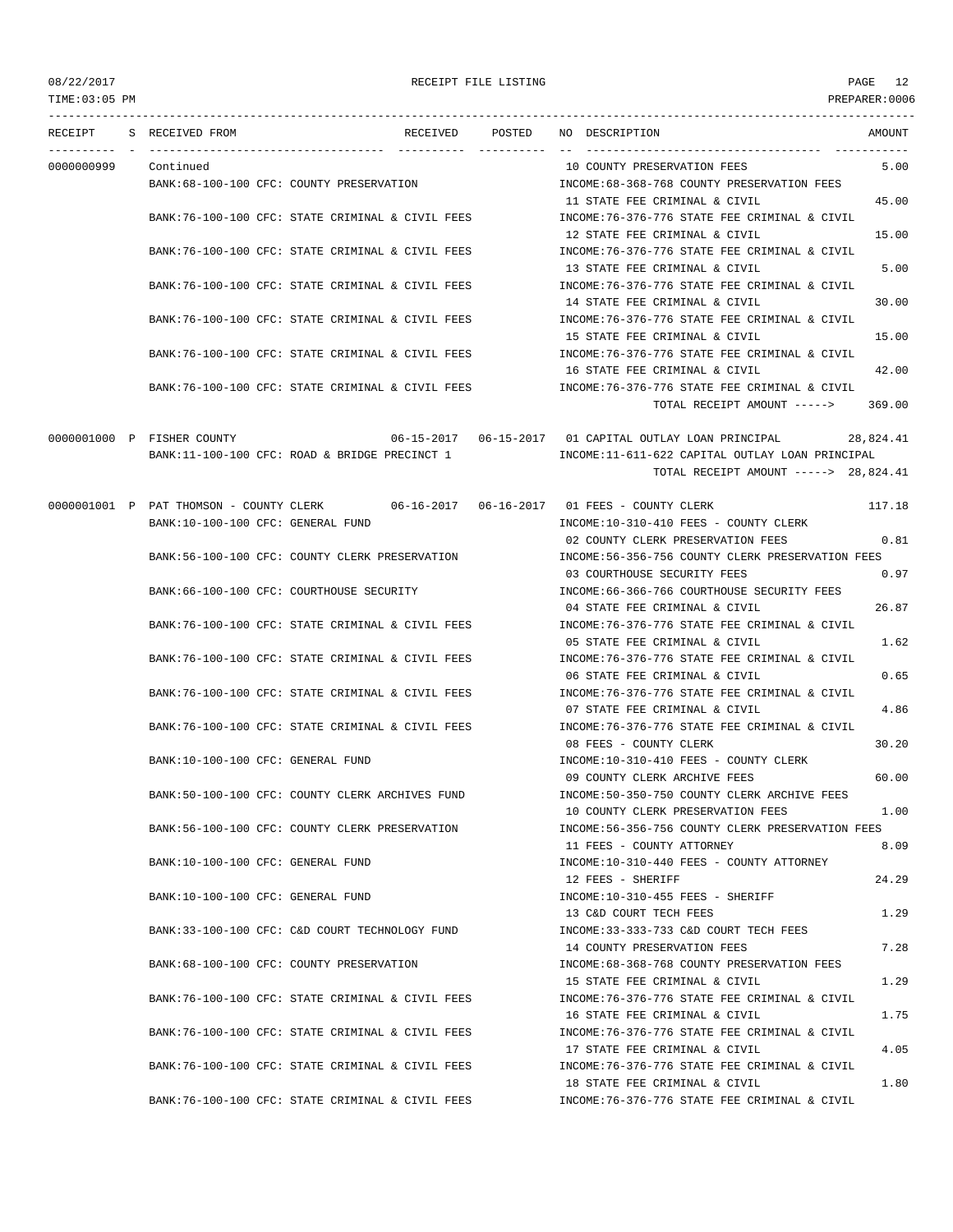TIME:03:05 PM PREPARER:0006 --------------------------------------------------------------------------------------------------------------------------------- RECEIPT S RECEIVED FROM THE RECEIVED POSTED NO DESCRIPTION THE RECEIVED AMOUNT ---------- - ----------------------------------- ---------- ---------- -- ----------------------------------- ----------- 0000001001 Continued 19 FEES - COUNTY CLERK 290.00 BANK:10-100-100 CFC: GENERAL FUND INCOME:10-310-410 FEES - COUNTY CLERK 20 COUNTY CLERK PRESERVATION FEES 60.00 BANK:56-100-100 CFC: COUNTY CLERK PRESERVATION INCOME:56-356-756 COUNTY CLERK PRESERVATION FEES 21 COURTHOUSE SECURITY FEES 6.00 BANK:66-100-100 CFC: COURTHOUSE SECURITY INCOME:66-366-766 COURTHOUSE SECURITY FEES TOTAL RECEIPT AMOUNT -----> 650.00 0000001002 P PAT THOMSON - COUNTY CLERK 06-16-2017 06-16-2017 01 FEES - COUNTY CLERK 10.00 BANK:10-100-100 CFC: GENERAL FUND INCOME:10-310-410 FEES - COUNTY CLERK TOTAL RECEIPT AMOUNT -----> 10.00 0000001003 P APPRAISAL DISTRICT - M&O 06-16-2017 06-16-2017 01 ADVALOREM TAXES 7,829.05 BANK:10-100-100 CFC: GENERAL FUND INCOME:10-300-100 ADVALOREM TAXES TOTAL RECEIPT AMOUNT -----> 7,829.05 0000001004 P FISHER COUNTY 06-15-2017 06-16-2017 01 CAPITAL OUTLAY LOAN PRINCIPAL 14,423.21 BANK:12-100-100 CFC: ROAD & BRIDGE PRECINCT 2 INCOME:12-612-622 CAPITAL OUTLAY LOAN PRINCIPAL TOTAL RECEIPT AMOUNT -----> 14,423.21 0000001005 P APPRAISAL DISTRICT - I&S 06-16-2017 06-16-2017 01 ADVALOREM TAXES 2,267.51 BANK:10-100-120 INTEREST & SINKING CHECKING INCOME:10-300-100 ADVALOREM TAXES TOTAL RECEIPT AMOUNT -----> 2,267.51 0000001015 P ANGIE PIPPIN - JP 06-15-2017 06-15-2017 01 JUROR REIMBURSEMENT 4.00 BANK:10-100-100 CFC: GENERAL FUND INCOME:10-300-216 JUROR REIMBURSEMENT REPORT-CODE-MONTH-TITLE:113-06-JURY REIM LINE 12 02 FEES - JP #1 84.50 BANK:10-100-100 CFC: GENERAL FUND **INCOME:10-310-430 FEES** - JP #1 REPORT-CODE-MONTH-TITLE:101-06-JP-LINE 1 03 COURTHOUSE SECURITY FEES 1.00 BANK:66-100-100 CFC: COURTHOUSE SECURITY INCOME:66-366-766 COURTHOUSE SECURITY FEES 04 STATE FEE CRIMINAL & CIVIL 81.50 BANK:76-100-100 CFC: STATE CRIMINAL & CIVIL FEES INCOME:76-376-776 STATE FEE CRIMINAL & CIVIL 05 JUSTICE COURT TECH FEES 4.00 BANK:82-100-100 CFC: JUSTICE COURT TECH CHECKING INCOME:82-380-820 JUSTICE COURT TECH FEES TOTAL RECEIPT AMOUNT -----> 175.00 0000001016 P ANGIE PIPPIN - JP 06-15-2017 06-15-2017 01 JUROR REIMBURSEMENT 8.00 BANK:10-100-100 CFC: GENERAL FUND INCOME:10-300-216 JUROR REIMBURSEMENT REPORT-CODE-MONTH-TITLE:113-06-JURY REIM LINE 12 02 FEES - JP #1 144.00 BANK:10-100-100 CFC: GENERAL FUND INCOME:10-310-430 FEES - JP #1 REPORT-CODE-MONTH-TITLE:101-06-JP-LINE 1 03 COURTHOUSE SECURITY FEES 2.00 BANK:66-100-100 CFC: COURTHOUSE SECURITY INCOME:66-366-766 COURTHOUSE SECURITY FEES 04 STATE FEE CRIMINAL & CIVIL 163.00 BANK:76-100-100 CFC: STATE CRIMINAL & CIVIL FEES INCOME:76-376-776 STATE FEE CRIMINAL & CIVIL 05 JUSTICE COURT TECH FEES 8.00 BANK:82-100-100 CFC: JUSTICE COURT TECH CHECKING INCOME:82-380-820 JUSTICE COURT TECH FEES TOTAL RECEIPT AMOUNT -----> 325.00 0000001017 P PAT THOMSON - COUNTY CLERK 06-19-2017 06-19-2017 01 FEES - COUNTY CLERK 17.00 BANK:10-100-100 CFC: GENERAL FUND INCOME:10-310-410 FEES - COUNTY CLERK TOTAL RECEIPT AMOUNT -----> 17.00 0000001018 P PAT THOMSON - COUNTY CLERK 06-19-2017 06-19-2017 01 FEES - COUNTY CLERK 94.00

BANK:10-100-100 CFC: GENERAL FUND INCOME:10-310-410 FEES - COUNTY CLERK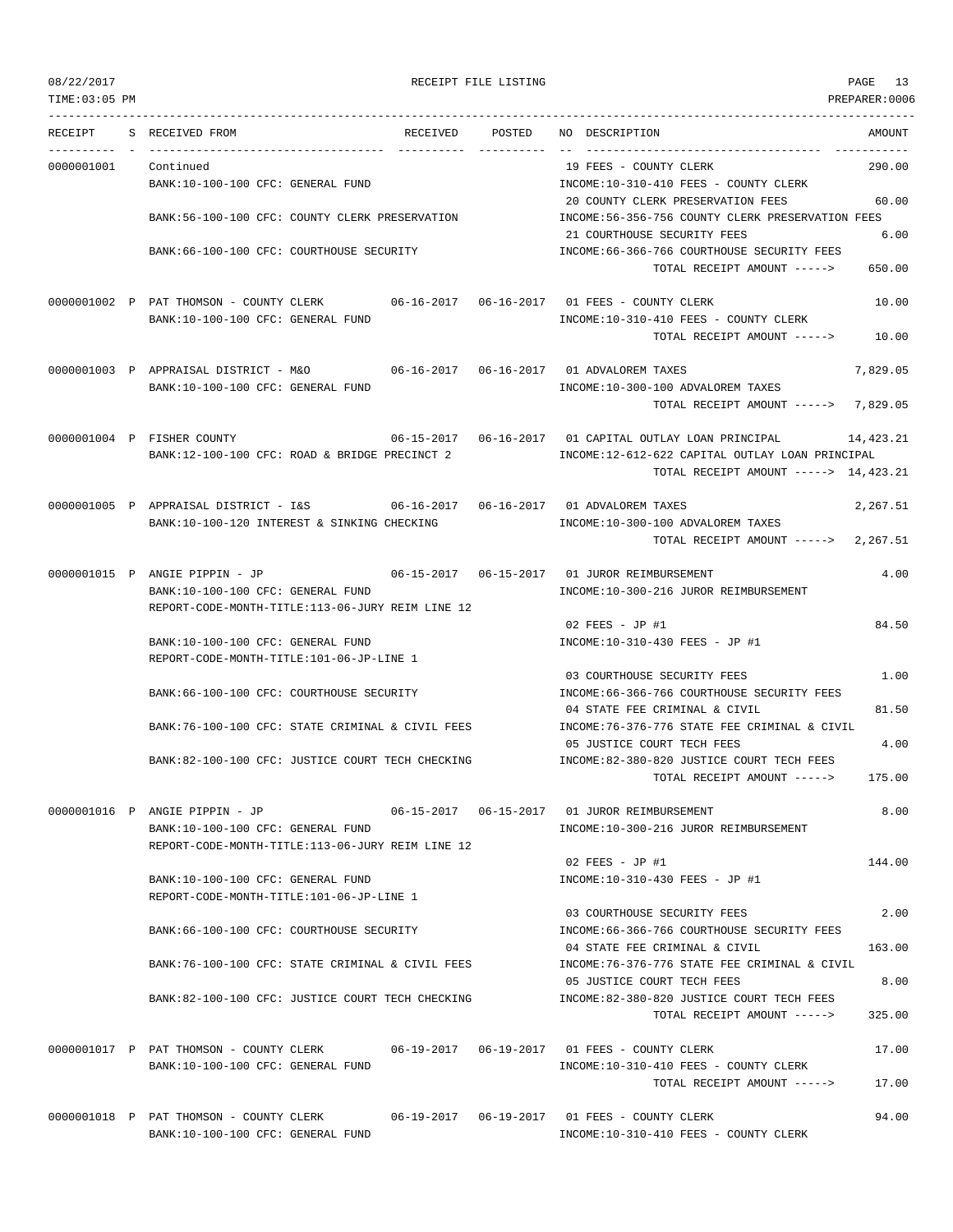TIME:03:05 PM PREPARER:0006 --------------------------------------------------------------------------------------------------------------------------------- RECEIPT S RECEIVED FROM THE RECEIVED POSTED NO DESCRIPTION THE RECEIVED AMOUNT ---------- - ----------------------------------- ---------- ---------- -- ----------------------------------- ----------- 0000001018 Continued 02 COUNTY CLERK ARCHIVE FEES 20.00 BANK:50-100-100 CFC: COUNTY CLERK ARCHIVES FUND INCOME:50-350-750 COUNTY CLERK ARCHIVE FEES 03 COUNTY CLERK PRESERVATION FEES 20.00 BANK:56-100-100 CFC: COUNTY CLERK PRESERVATION INCOME:56-356-756 COUNTY CLERK PRESERVATION FEES 04 COURTHOUSE SECURITY FEES 2.00 BANK:66-100-100 CFC: COURTHOUSE SECURITY INCOME:66-366-766 COURTHOUSE SECURITY FEES TOTAL RECEIPT AMOUNT -----> 136.00 0000001019 P ANGIE PIPPIN - JP 06-19-2017 06-19-2017 01 JUROR REIMBURSEMENT 16.00 BANK:10-100-100 CFC: GENERAL FUND INCOME:10-300-216 JUROR REIMBURSEMENT REPORT-CODE-MONTH-TITLE:113-06-JURY REIM LINE 12 02 FEES - JP #1 448.00 BANK:10-100-100 CFC: GENERAL FUND INCOME:10-310-430 FEES - JP #1 REPORT-CODE-MONTH-TITLE:101-06-JP-LINE 1 03 STATE FEE CRIMINAL & CIVIL 351.00 BANK:76-100-100 CFC: STATE CRIMINAL & CIVIL FEES INCOME:76-376-776 STATE FEE CRIMINAL & CIVIL 04 STATE FEE CRIMINAL & CIVIL 4.00 BANK:76-100-100 CFC: STATE CRIMINAL & CIVIL FEES INCOME:76-376-776 STATE FEE CRIMINAL & CIVIL 05 JUSTICE COURT TECH FEES 16.00 BANK:82-100-100 CFC: JUSTICE COURT TECH CHECKING INCOME:82-380-820 JUSTICE COURT TECH FEES TOTAL RECEIPT AMOUNT -----> 835.00 0000001020 P ANGIE PIPPIN - JP 06-19-2017 06-19-2017 01 JUROR REIMBURSEMENT 11.12 BANK:10-100-100 CFC: GENERAL FUND INCOME:10-300-216 JUROR REIMBURSEMENT REPORT-CODE-MONTH-TITLE:113-06-JURY REIM LINE 12 02 FEES - JP #1 226.04 BANK:10-100-100 CFC: GENERAL FUND INCOME:10-310-430 FEES - JP #1 REPORT-CODE-MONTH-TITLE:101-06-JP-LINE 1 03 COURTHOUSE SECURITY FEES 2.93 BANK:66-100-100 CFC: COURTHOUSE SECURITY INCOME:66-366-766 COURTHOUSE SECURITY FEES 04 STATE FEE CRIMINAL & CIVIL 238.63 BANK:76-100-100 CFC: STATE CRIMINAL & CIVIL FEES INCOME:76-376-776 STATE FEE CRIMINAL & CIVIL 05 JUSTICE COURT TECH FEES 11.28 BANK:82-100-100 CFC: JUSTICE COURT TECH CHECKING INCOME:82-380-820 JUSTICE COURT TECH FEES TOTAL RECEIPT AMOUNT -----> 490.00 0000001021 P EMILIA GARCIA - SENIOR CITIZENS 06-20-2017 06-21-2017 01 FOOD DONATIONS 52.50 BANK:78-100-100 CFC: SENIOR CITIZENS INCOME:78-378-712 FOOD DONATIONS 02 FOOD DONATIONS 168.00 BANK:78-100-100 CFC: SENIOR CITIZENS INCOME:78-378-712 FOOD DONATIONS TOTAL RECEIPT AMOUNT -----> 220.50 0000001022 P JONNYE GIBSON - TAX COLLECTOR 06-20-2017 06-20-2017 01 MOTOR VEHICLE REGISTRATION 1,544.02 BANK:11-100-100 CFC: ROAD & BRIDGE PRECINCT 1 INCOME:11-311-110 MOTOR VEHICLE REGISTRATION 02 MOTOR VEHICLE REGISTRATION 1,544.02 BANK:12-100-100 CFC: ROAD & BRIDGE PRECINCT 2 INCOME:12-312-110 MOTOR VEHICLE REGISTRATION 03 MOTOR VEHICLE REGISTRATION 1.544.02 BANK:13-100-100 CFC: ROAD & BRIDGE PRECINCT 3 INCOME:13-313-110 MOTOR VEHICLE REGISTRATION 04 MOTOR VEHICLE REGISTRATION 1,544.02 BANK:14-100-100 CFC: ROAD & BRIDGE PRECINCT 4 INCOME:14-314-110 MOTOR VEHICLE REGISTRATION 05 FEES - TITLE 110.00 BANK:10-100-100 CFC: GENERAL FUND INCOME:10-310-447 FEES - TITLE 06 FEES - TITLE 30.00 BANK:10-100-100 CFC: GENERAL FUND INCOME:10-310-447 FEES - TITLE TOTAL RECEIPT AMOUNT -----> 6,316.08

0000001023 P PAT THOMSON, COUNTY CLERK 06-20-2017 06-20-2017 01 FEES - COUNTY JUDGE 6.00 BANK:10-100-100 CFC: GENERAL FUND INCOME:10-310-400 FEES - COUNTY JUDGE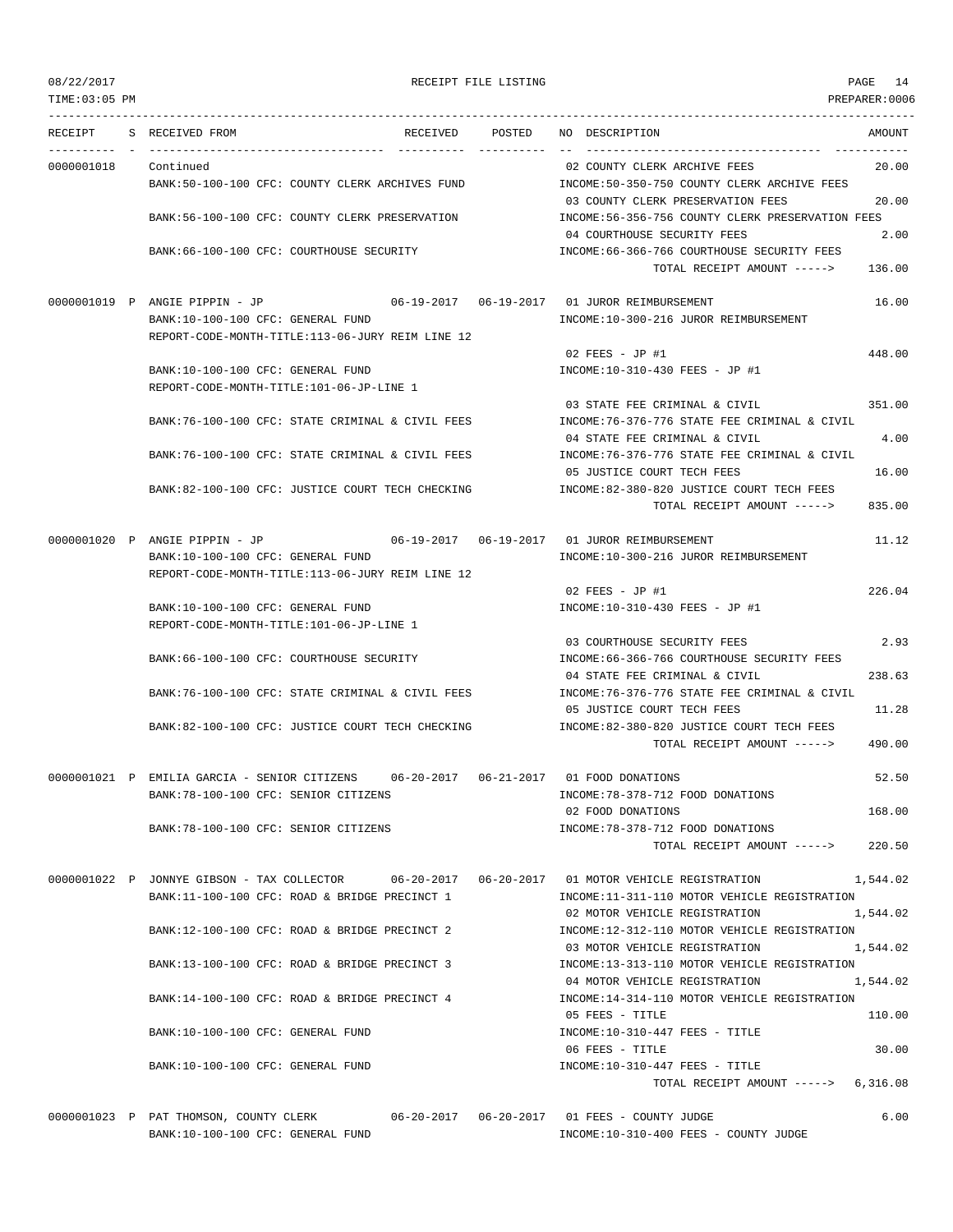| RECEIPT    | S RECEIVED FROM                                                                     | RECEIVED | POSTED | NO DESCRIPTION                                    | AMOUNT |
|------------|-------------------------------------------------------------------------------------|----------|--------|---------------------------------------------------|--------|
| 0000001023 | Continued                                                                           |          |        | 02 FEES - COUNTY CLERK                            | 46.00  |
|            | BANK:10-100-100 CFC: GENERAL FUND                                                   |          |        | INCOME:10-310-410 FEES - COUNTY CLERK             |        |
|            |                                                                                     |          |        | 03 FEES - SHERIFF                                 | 100.00 |
|            | BANK:10-100-100 CFC: GENERAL FUND                                                   |          |        | INCOME:10-310-455 FEES - SHERIFF                  |        |
|            |                                                                                     |          |        | 04 RECORDS PRESERVATION FEES                      | 10.00  |
|            | BANK:30-100-100 CFC: COURT RECORDS PRES FUND                                        |          |        | INCOME: 30-330-730 RECORDS PRESERVATION FEES      |        |
|            |                                                                                     |          |        | 05 COUNTY CLERK ARCHIVE FEES                      | 10.00  |
|            | BANK:50-100-100 CFC: COUNTY CLERK ARCHIVES FUND                                     |          |        | INCOME:50-350-750 COUNTY CLERK ARCHIVE FEES       |        |
|            |                                                                                     |          |        | 06 JUDICIAL TRAINING FEES                         | 5.00   |
|            | BANK: 53-100-100 JUDICIAL TRAINING FUND                                             |          |        | INCOME: 53-353-753 JUDICIAL TRAINING FEES         |        |
|            |                                                                                     |          |        | 07 LAW LIBRARY FEES                               | 35.00  |
|            | BANK:60-100-100 CFC: LAW LIBRARY                                                    |          |        | INCOME:60-360-760 LAW LIBRARY FEES                |        |
|            |                                                                                     |          |        | 08 COURTHOUSE SECURITY FEES                       | 5.00   |
|            | BANK:66-100-100 CFC: COURTHOUSE SECURITY                                            |          |        | INCOME: 66-366-766 COURTHOUSE SECURITY FEES       |        |
|            |                                                                                     |          |        | 09 COUNTY PRESERVATION FEES                       | 5.00   |
|            | BANK:68-100-100 CFC: COUNTY PRESERVATION                                            |          |        | INCOME: 68-368-768 COUNTY PRESERVATION FEES       |        |
|            |                                                                                     |          |        | 10 GUARDIANSHIP                                   | 20.00  |
|            | BANK:76-100-100 CFC: STATE CRIMINAL & CIVIL FEES                                    |          |        | INCOME: 76-376-702 GUARDIANSHIP                   |        |
|            |                                                                                     |          |        | 11 STATE FEE CRIMINAL & CIVIL                     | 42.00  |
|            | BANK:76-100-100 CFC: STATE CRIMINAL & CIVIL FEES                                    |          |        | INCOME:76-376-776 STATE FEE CRIMINAL & CIVIL      |        |
|            |                                                                                     |          |        | 12 STATE FEE CRIMINAL & CIVIL                     | 10.00  |
|            | BANK:76-100-100 CFC: STATE CRIMINAL & CIVIL FEES                                    |          |        | INCOME: 76-376-776 STATE FEE CRIMINAL & CIVIL     |        |
|            |                                                                                     |          |        | 13 STATE FEE CRIMINAL & CIVIL                     | 40.00  |
|            | BANK:76-100-100 CFC: STATE CRIMINAL & CIVIL FEES                                    |          |        | INCOME: 76-376-776 STATE FEE CRIMINAL & CIVIL     |        |
|            |                                                                                     |          |        | 14 STATE FEE CRIMINAL & CIVIL                     | 5.00   |
|            | BANK:76-100-100 CFC: STATE CRIMINAL & CIVIL FEES                                    |          |        | INCOME:76-376-776 STATE FEE CRIMINAL & CIVIL      |        |
|            |                                                                                     |          |        | 15 STATE FEE CRIMINAL & CIVIL                     | 30.00  |
|            | BANK:76-100-100 CFC: STATE CRIMINAL & CIVIL FEES                                    |          |        | INCOME:76-376-776 STATE FEE CRIMINAL & CIVIL      |        |
|            |                                                                                     |          |        | TOTAL RECEIPT AMOUNT ----->                       | 369.00 |
|            | 0000001024 P PAT THOMSON, COUNTY CLERK 06-20-2017 06-20-2017 01 FEES - COUNTY CLERK |          |        |                                                   | 131.00 |
|            | BANK:10-100-100 CFC: GENERAL FUND                                                   |          |        | INCOME:10-310-410 FEES - COUNTY CLERK             |        |
|            |                                                                                     |          |        | TOTAL RECEIPT AMOUNT ----->                       | 131.00 |
|            |                                                                                     |          |        |                                                   |        |
|            | 0000001025 P PAT THOMSON. COUNTY CLERK 06-20-2017 06-20-2017 01 FEES - COUNTY CLERK |          |        |                                                   | 12.40  |
|            | BANK:10-100-100 CFC: GENERAL FUND                                                   |          |        | INCOME:10-310-410 FEES - COUNTY CLERK             |        |
|            |                                                                                     |          |        | 02 PRESERVATION VS HB 1744                        | 2.00   |
|            | BANK:56-100-100 CFC: COUNTY CLERK PRESERVATION                                      |          |        | INCOME: 56-356-757 PRESERVATION VS HB 1744        |        |
|            |                                                                                     |          |        | 03 STATE FEE CRIMINAL & CIVIL                     | 3.60   |
|            | BANK:76-100-100 CFC: STATE CRIMINAL & CIVIL FEES                                    |          |        | INCOME:76-376-776 STATE FEE CRIMINAL & CIVIL      |        |
|            |                                                                                     |          |        | 04 FEES - COUNTY CLERK                            | 267.00 |
|            | BANK:10-100-100 CFC: GENERAL FUND                                                   |          |        | INCOME:10-310-410 FEES - COUNTY CLERK             |        |
|            |                                                                                     |          |        | 05 COUNTY CLERK ARCHIVE FEES                      | 70.00  |
|            | BANK:50-100-100 CFC: COUNTY CLERK ARCHIVES FUND                                     |          |        | INCOME: 50-350-750 COUNTY CLERK ARCHIVE FEES      |        |
|            |                                                                                     |          |        | 06 COUNTY CLERK PRESERVATION FEES                 | 70.00  |
|            | BANK:56-100-100 CFC: COUNTY CLERK PRESERVATION                                      |          |        | INCOME: 56-356-756 COUNTY CLERK PRESERVATION FEES |        |
|            |                                                                                     |          |        | 07 COURTHOUSE SECURITY FEES                       | 7.00   |
|            | BANK:66-100-100 CFC: COURTHOUSE SECURITY                                            |          |        | INCOME:66-366-766 COURTHOUSE SECURITY FEES        |        |
|            |                                                                                     |          |        | TOTAL RECEIPT AMOUNT ----->                       | 432.00 |
|            |                                                                                     |          |        |                                                   |        |
|            | 0000001026 P ANGIE PIPPIN - JP<br>BANK:10-100-100 CFC: GENERAL FUND                 |          |        | INCOME:10-300-216 JUROR REIMBURSEMENT             | 4.00   |
|            | REPORT-CODE-MONTH-TITLE:113-06-JURY REIM LINE 12                                    |          |        |                                                   |        |
|            |                                                                                     |          |        | $02$ FEES - JP #1                                 | 84.50  |
|            | BANK:10-100-100 CFC: GENERAL FUND                                                   |          |        | INCOME:10-310-430 FEES - JP #1                    |        |
|            | REPORT-CODE-MONTH-TITLE:101-06-JP-LINE 1                                            |          |        |                                                   |        |

TIME:03:05 PM PREPARER:0006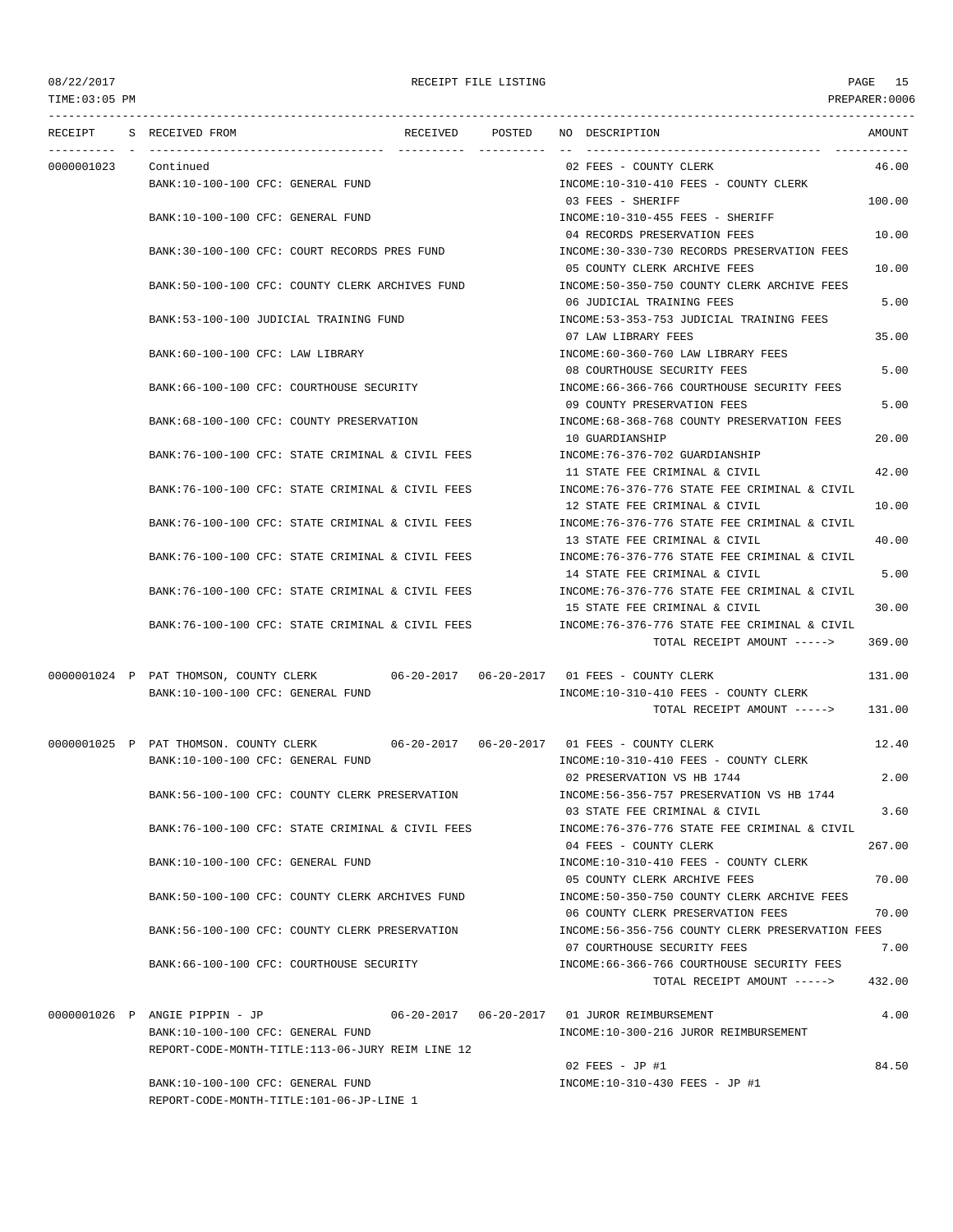TIME:03:05 PM PREPARER:0006 --------------------------------------------------------------------------------------------------------------------------------- RECEIPT S RECEIVED FROM RECEIVED POSTED NO DESCRIPTION AMOUNT ---------- - ----------------------------------- ---------- ---------- -- ----------------------------------- ----------- 0000001026 Continued 03 COURTHOUSE SECURITY FEES 1.00 BANK:66-100-100 CFC: COURTHOUSE SECURITY INCOME:66-366-766 COURTHOUSE SECURITY FEES 04 STATE FEE CRIMINAL & CIVIL 81.50 BANK:76-100-100 CFC: STATE CRIMINAL & CIVIL FEES INCOME:76-376-776 STATE FEE CRIMINAL & CIVIL 05 JUSTICE COURT TECH FEES 4.00 BANK:82-100-100 CFC: JUSTICE COURT TECH CHECKING INCOME:82-380-820 JUSTICE COURT TECH FEES TOTAL RECEIPT AMOUNT -----> 175.00 0000001027 P ANGIE PIPPIN - JP 06-20-2017 06-20-2017 01 JUROR REIMBURSEMENT 12.00 BANK:10-100-100 CFC: GENERAL FUND INCOME:10-300-216 JUROR REIMBURSEMENT REPORT-CODE-MONTH-TITLE:113-06-JURY REIM LINE 12 02 FEES - JP #1 278.90 BANK:10-100-100 CFC: GENERAL FUND INCOME:10-310-430 FEES - JP #1 REPORT-CODE-MONTH-TITLE:101-06-JP-LINE 1 03 COURTHOUSE SECURITY FEES 3.00 BANK:66-100-100 CFC: COURTHOUSE SECURITY INCOME:66-366-766 COURTHOUSE SECURITY FEES 04 STATE FEE CRIMINAL & CIVIL 214.10 BANK:76-100-100 CFC: STATE CRIMINAL & CIVIL FEES INCOME:76-376-776 STATE FEE CRIMINAL & CIVIL 05 JUSTICE COURT TECH FEES 12.00 BANK:82-100-100 CFC: JUSTICE COURT TECH CHECKING INCOME:82-380-820 JUSTICE COURT TECH FEES TOTAL RECEIPT AMOUNT -----> 520.00 0000001028 P PAT THOMSON - COUNTY CLERK 06-21-2017 06-21-2017 01 FEES - COUNTY CLERK 7.00 BANK:10-100-100 CFC: GENERAL FUND INCOME:10-310-410 FEES - COUNTY CLERK TOTAL RECEIPT AMOUNT -----> 7.00 0000001029 P PAT THOMSON - COUNTY CLERK 06-21-2017 06-21-2017 01 FEES - COUNTY CLERK 124.00 BANK:10-100-100 CFC: GENERAL FUND INCOME:10-310-410 FEES - COUNTY CLERK 02 FEES - COUNTY CLERK 5.00 BANK:10-100-100 CFC: GENERAL FUND INCOME:10-310-410 FEES - COUNTY CLERK 03 COUNTY CLERK ARCHIVE FEES 10.00 BANK:50-100-100 CFC: COUNTY CLERK ARCHIVES FUND INCOME:50-350-750 COUNTY CLERK ARCHIVE FEES 04 COUNTY CLERK PRESERVATION FEES 10.00 BANK:56-100-100 CFC: COUNTY CLERK PRESERVATION INCOME:56-356-756 COUNTY CLERK PRESERVATION FEES 05 COURTHOUSE SECURITY FEES 1.00 BANK:66-100-100 CFC: COURTHOUSE SECURITY INCOME:66-366-766 COURTHOUSE SECURITY FEES TOTAL RECEIPT AMOUNT -----> 150.00 0000001030 P TOM GREEN COUNTY 06-22-2017 06-22-2017 01 SHERIFF - MISC INCOME 7,720.00 BANK:10-100-100 CFC: GENERAL FUND INCOME:10-300-236 SHERIFF - MISC INCOME TOTAL RECEIPT AMOUNT -----> 7,720.00 0000001031 P PAT THOMSON - COUNTY CLERK 06-22-2017 06-22-2017 01 FEES - COUNTY CLERK 342.00 BANK:10-100-100 CFC: GENERAL FUND INCOME:10-310-410 FEES - COUNTY CLERK TOTAL RECEIPT AMOUNT -----> 342.00 0000001032 P PAT THOMSON - COUNTY CLERK 06-22-2017 06-22-2017 01 FEES - COUNTY CLERK 9.80 BANK:10-100-100 CFC: GENERAL FUND INCOME:10-310-410 FEES - COUNTY CLERK 02 COUNTY CLERK ARCHIVE FEES 30.00 BANK:50-100-100 CFC: COUNTY CLERK ARCHIVES FUND INCOME:50-350-750 COUNTY CLERK ARCHIVE FEES 03 COUNTY CLERK PRESERVATION FEES 30.00 BANK:56-100-100 CFC: COUNTY CLERK PRESERVATION INCOME:56-356-756 COUNTY CLERK PRESERVATION FEES 04 PRESERVATION VS HB 1744 13.00 BANK:56-100-100 CFC: COUNTY CLERK PRESERVATION INCOME:56-356-757 PRESERVATION VS HB 1744 05 COURTHOUSE SECURITY FEES 3.00

BANK:66-100-100 CFC: COURTHOUSE SECURITY INCOME:66-366-766 COURTHOUSE SECURITY FEES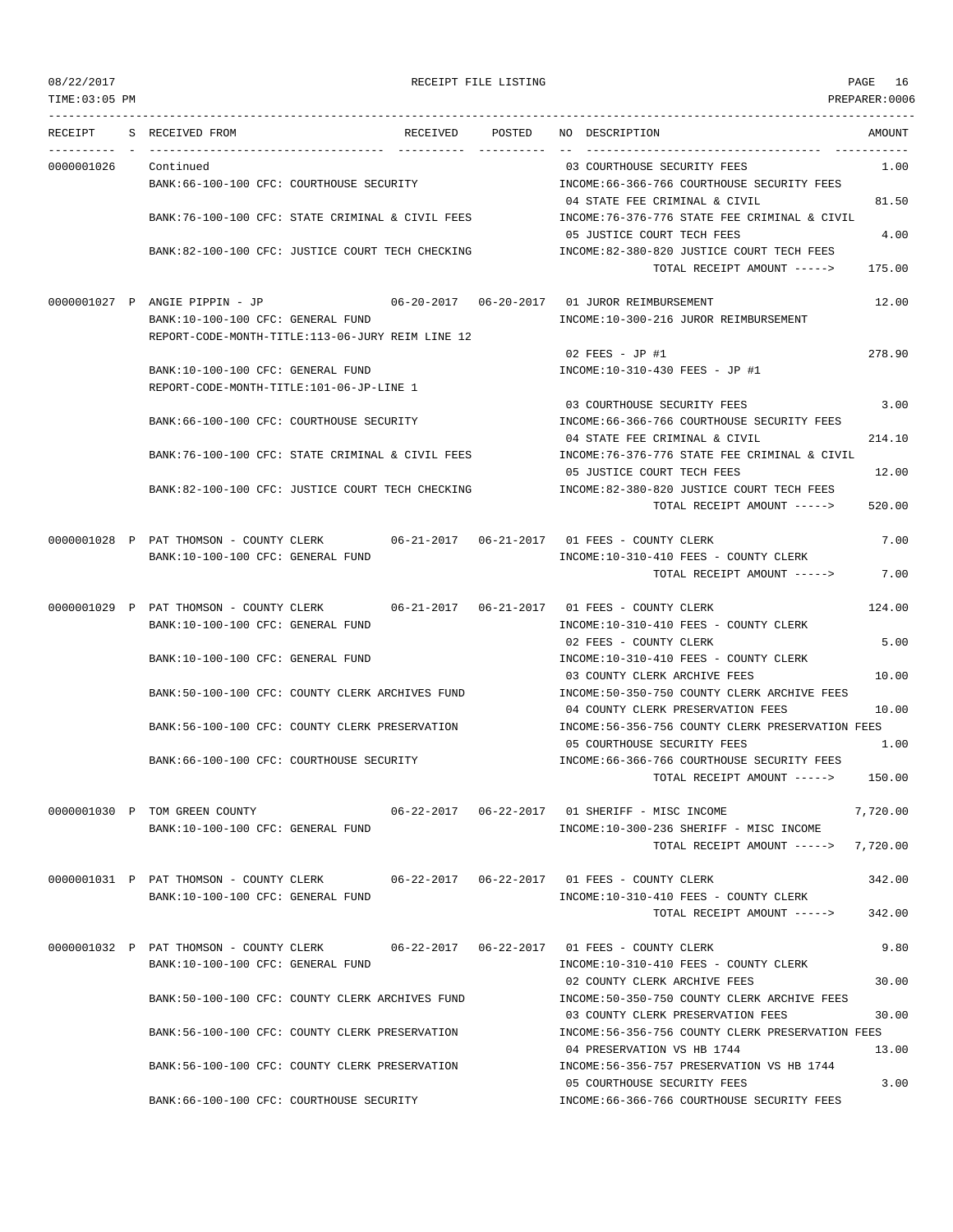TIME:03:05 PM PREPARER:0006 --------------------------------------------------------------------------------------------------------------------------------- RECEIPT S RECEIVED FROM THE RECEIVED POSTED NO DESCRIPTION THE RECEIVED AMOUNT ---------- - ----------------------------------- ---------- ---------- -- ----------------------------------- ----------- 0000001032 Continued 06 STATE FEE CRIMINAL & CIVIL 7.20 BANK:76-100-100 CFC: STATE CRIMINAL & CIVIL FEES INCOME:76-376-776 STATE FEE CRIMINAL & CIVIL 07 STATE FEE CRIMINAL & CIVIL 90.00 BANK:76-100-100 CFC: STATE CRIMINAL & CIVIL FEES INCOME:76-376-776 STATE FEE CRIMINAL & CIVIL 08 FEES - COUNTY CLERK 18.00 BANK:10-100-100 CFC: GENERAL FUND INCOME:10-310-410 FEES - COUNTY CLERK 09 COUNTY CLERK ARCHIVE FEES 20.00 BANK:50-100-100 CFC: COUNTY CLERK ARCHIVES FUND INCOME:50-350-750 COUNTY CLERK ARCHIVE FEES 10 COUNTY CLERK PRESERVATION FEES 20.00 BANK:56-100-100 CFC: COUNTY CLERK PRESERVATION INCOME:56-356-756 COUNTY CLERK PRESERVATION FEES 11 COURTHOUSE SECURITY FEES 2.00 BANK:66-100-100 CFC: COURTHOUSE SECURITY COME:66-366-766 COURTHOUSE SECURITY FEES TOTAL RECEIPT AMOUNT -----> 243.00 0000001033 P ANGIE PIPPIN - JP 06-21-2017 06-21-2017 01 JUROR REIMBURSEMENT 4.00 BANK:10-100-100 CFC: GENERAL FUND INCOME:10-300-216 JUROR REIMBURSEMENT REPORT-CODE-MONTH-TITLE:113-06-JURY REIM LINE 12  $02$  FEES - JP #1 84.50 BANK:10-100-100 CFC: GENERAL FUND INCOME:10-310-430 FEES - JP #1 REPORT-CODE-MONTH-TITLE:101-06-JP-LINE 1 03 COURTHOUSE SECURITY FEES 1.00 BANK:66-100-100 CFC: COURTHOUSE SECURITY INCOME:66-366-766 COURTHOUSE SECURITY FEES 04 STATE FEE CRIMINAL & CIVIL 81.50 BANK:76-100-100 CFC: STATE CRIMINAL & CIVIL FEES INCOME:76-376-776 STATE FEE CRIMINAL & CIVIL 05 STATE FEE CRIMINAL & CIVIL 4.00 BANK:76-100-100 CFC: STATE CRIMINAL & CIVIL FEES INCOME:76-376-776 STATE FEE CRIMINAL & CIVIL TOTAL RECEIPT AMOUNT -----> 175.00 0000001034 P GINA PASLEY - DISTRICT CLERK 06-21-2017 06-26-2017 01 FEES - DISTRICT CLERK 22.00 BANK:10-100-100 CFC: GENERAL FUND **INCOME:10-310-425 FEES - DISTRICT CLERK** 02 FEES - DISTRICT CLERK 47.00 BANK:10-100-100 CFC: GENERAL FUND INCOME:10-310-425 FEES - DISTRICT CLERK 03 FEES - SHERIFF 32.00 BANK:10-100-100 CFC: GENERAL FUND **INCOME:10-310-455 FEES - SHERIFF** TOTAL RECEIPT AMOUNT -----> 101.00 0000001035 P GINA PASLEY - DISTRICT CLERK 06-21-2017 06-26-2017 01 FEES - SHERIFF 1.00 BANK:10-100-100 CFC: GENERAL FUND INCOME:10-310-455 FEES - SHERIFF 02 STATE FEE CRIMINAL & CIVIL 2.00 BANK:76-100-100 CFC: STATE CRIMINAL & CIVIL FEES INCOME:76-376-776 STATE FEE CRIMINAL & CIVIL TOTAL RECEIPT AMOUNT -----> 3.00 0000001036 P GINA PASLEY - DISTRICT CLERK 06-21-2017 06-26-2017 01 DIST COURT REC TECH FEES 10.00 BANK:36-100-100 CFC: DIST COURT RECORDS TECH FUND INCOME:36-336-736 DIST COURT REC TECH FEES 02 DIST CLERK PRESERVATION FEES 6.00 BANK:63-100-100 CFC: DISTRICT CLERK PRESERVATION INCOME:63-363-763 DIST CLERK PRESERVATION FEES 03 COUNTY PRESERVATION FEES 5.00 BANK:68-100-100 CFC: COUNTY PRESERVATION INCOME:68-368-768 COUNTY PRESERVATION FEES 04 STATE FEE CRIMINAL & CIVIL 6 BANK:76-100-100 CFC: STATE CRIMINAL & CIVIL FEES INCOME:76-376-776 STATE FEE CRIMINAL & CIVIL 05 STATE FEE CRIMINAL & CIVIL 40.00 BANK:76-100-100 CFC: STATE CRIMINAL & CIVIL FEES INCOME:76-376-776 STATE FEE CRIMINAL & CIVIL 06 FEES - DISTRICT CLERK 4.00 BANK:10-100-100 CFC: GENERAL FUND INCOME:10-310-425 FEES - DISTRICT CLERK TOTAL RECEIPT AMOUNT -----> 69.00

0000001037 P GINA PASLEY - DISTRICT CLERK 06-22-2017 06-26-2017 01 FEES - DISTRICT CLERK 4.00 BANK:10-100-100 CFC: GENERAL FUND INCOME:10-310-425 FEES - DISTRICT CLERK TOTAL RECEIPT AMOUNT -----> 4.00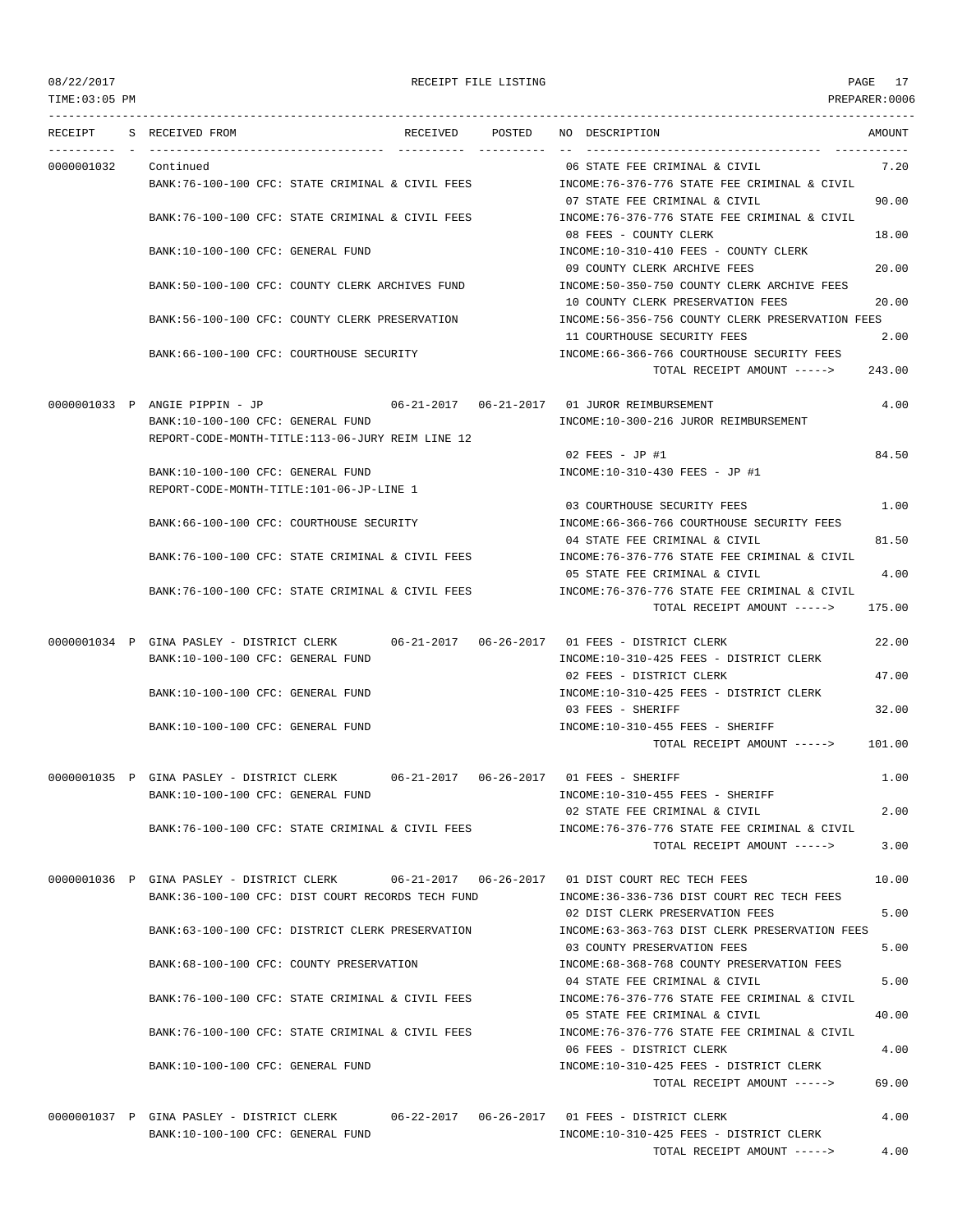|  |  | 08/22/2017 |  |
|--|--|------------|--|
|--|--|------------|--|

## RECEIPT FILE LISTING **PAGE** 18

| TIME:03:05 PM |                                                                              |          |        |                                                                                        | PREPARER:0006 |
|---------------|------------------------------------------------------------------------------|----------|--------|----------------------------------------------------------------------------------------|---------------|
| RECEIPT       | S RECEIVED FROM                                                              | RECEIVED | POSTED | NO DESCRIPTION                                                                         | AMOUNT        |
|               | 0000001038 P ANGIE PIPPIN - JP                                               |          |        | 06-22-2017  06-26-2017  01 FEES - JP #1                                                | 95.96         |
|               | BANK:10-100-100 CFC: GENERAL FUND                                            |          |        | INCOME:10-310-430 FEES - JP #1<br>02 STATE FEE CRIMINAL & CIVIL                        | 111.71        |
|               | BANK:76-100-100 CFC: STATE CRIMINAL & CIVIL FEES                             |          |        | INCOME: 76-376-776 STATE FEE CRIMINAL & CIVIL<br>03 COURTHOUSE SECURITY FEES           |               |
|               | BANK:66-100-100 CFC: COURTHOUSE SECURITY                                     |          |        | INCOME: 66-366-766 COURTHOUSE SECURITY FEES                                            | 1.37          |
|               |                                                                              |          |        | 04 JUSTICE COURT TECH FEES                                                             | 5.48          |
|               | BANK:82-100-100 CFC: JUSTICE COURT TECH CHECKING                             |          |        | INCOME:82-380-820 JUSTICE COURT TECH FEES<br>05 JUROR REIMBURSEMENT                    | 5.48          |
|               | BANK:10-100-100 CFC: GENERAL FUND                                            |          |        | INCOME:10-300-216 JUROR REIMBURSEMENT<br>TOTAL RECEIPT AMOUNT ----->                   | 220.00        |
|               | 0000001039 P ANGIE PIPPIN - JP                                               |          |        | 06-22-2017  06-26-2017  01 FEES - JP #1                                                | 135.94        |
|               | BANK:10-100-100 CFC: GENERAL FUND                                            |          |        | INCOME:10-310-430 FEES - JP #1                                                         |               |
|               | BANK:76-100-100 CFC: STATE CRIMINAL & CIVIL FEES                             |          |        | 02 STATE FEE CRIMINAL & CIVIL<br>INCOME: 76-376-776 STATE FEE CRIMINAL & CIVIL         | 98.45         |
|               |                                                                              |          |        | 03 COURTHOUSE SECURITY FEES                                                            | 1.17          |
|               | BANK:66-100-100 CFC: COURTHOUSE SECURITY                                     |          |        | INCOME: 66-366-766 COURTHOUSE SECURITY FEES<br>04 JUSTICE COURT TECH FEES              | 4.72          |
|               | BANK:82-100-100 CFC: JUSTICE COURT TECH CHECKING                             |          |        | INCOME:82-380-820 JUSTICE COURT TECH FEES                                              |               |
|               | BANK:10-100-100 CFC: GENERAL FUND                                            |          |        | 05 JUROR REIMBURSEMENT<br>INCOME:10-300-216 JUROR REIMBURSEMENT                        | 4.72          |
|               |                                                                              |          |        | TOTAL RECEIPT AMOUNT ----->                                                            | 245.00        |
|               | 0000001040 P GINA PASLEY - DISTRICT CLERK                                    |          |        |                                                                                        | 6.00          |
|               | BANK:10-100-100 CFC: GENERAL FUND                                            |          |        | INCOME:10-310-425 FEES - DISTRICT CLERK<br>02 FEES - DISTRICT CLERK                    | 23.00         |
|               | BANK:10-100-100 CFC: GENERAL FUND                                            |          |        | INCOME:10-310-425 FEES - DISTRICT CLERK                                                |               |
|               | BANK: 36-100-100 CFC: DIST COURT RECORDS TECH FUND                           |          |        | 03 DIST COURT REC TECH FEES<br>INCOME: 36-336-736 DIST COURT REC TECH FEES             | 10.00         |
|               |                                                                              |          |        | 04 DIST CLERK PRESERVATION FEES                                                        | 5.00          |
|               | BANK:63-100-100 CFC: DISTRICT CLERK PRESERVATION                             |          |        | INCOME:63-363-763 DIST CLERK PRESERVATION FEES                                         | 5.00          |
|               | BANK:68-100-100 CFC: COUNTY PRESERVATION                                     |          |        | 05 COUNTY PRESERVATION FEES<br>INCOME: 68-368-768 COUNTY PRESERVATION FEES             |               |
|               |                                                                              |          |        | 06 STATE FEE CRIMINAL & CIVIL                                                          | 10.00         |
|               | BANK:76-100-100 CFC: STATE CRIMINAL & CIVIL FEES                             |          |        | INCOME:76-376-776 STATE FEE CRIMINAL & CIVIL<br>07 STATE FEE CRIMINAL & CIVIL          | 30.00         |
|               | BANK:76-100-100 CFC: STATE CRIMINAL & CIVIL FEES                             |          |        | INCOME: 76-376-776 STATE FEE CRIMINAL & CIVIL                                          |               |
|               |                                                                              |          |        | TOTAL RECEIPT AMOUNT ----->                                                            | 89.00         |
|               |                                                                              |          |        | 0000001041 P PAT THOMSON - COUNTY CLERK 06-23-2017 06-26-2017 01 FEES - COUNTY CLERK   | 94.00         |
|               | BANK:10-100-100 CFC: GENERAL FUND                                            |          |        | INCOME:10-310-410 FEES - COUNTY CLERK<br>TOTAL RECEIPT AMOUNT ----->                   | 94.00         |
|               |                                                                              |          |        |                                                                                        |               |
|               | 0000001042 P PAT THOMSON - COUNTY CLERK<br>BANK:10-100-100 CFC: GENERAL FUND |          |        | INCOME:10-310-410 FEES - COUNTY CLERK                                                  | 12.00         |
|               |                                                                              |          |        | 02 FEES - COUNTY CLERK                                                                 | 97.25         |
|               | BANK:10-100-100 CFC: GENERAL FUND                                            |          |        | INCOME:10-310-410 FEES - COUNTY CLERK<br>03 COUNTY CLERK ARCHIVE FEES                  | 50.00         |
|               | BANK:50-100-100 CFC: COUNTY CLERK ARCHIVES FUND                              |          |        | INCOME:50-350-750 COUNTY CLERK ARCHIVE FEES                                            |               |
|               | BANK: 56-100-100 CFC: COUNTY CLERK PRESERVATION                              |          |        | 04 COUNTY CLERK PRESERVATION FEES<br>INCOME: 56-356-756 COUNTY CLERK PRESERVATION FEES | 50.00         |
|               |                                                                              |          |        | 05 COURTHOUSE SECURITY FEES                                                            | 5.00          |
|               | BANK:66-100-100 CFC: COURTHOUSE SECURITY                                     |          |        | INCOME: 66-366-766 COURTHOUSE SECURITY FEES<br>TOTAL RECEIPT AMOUNT ----->             | 214.25        |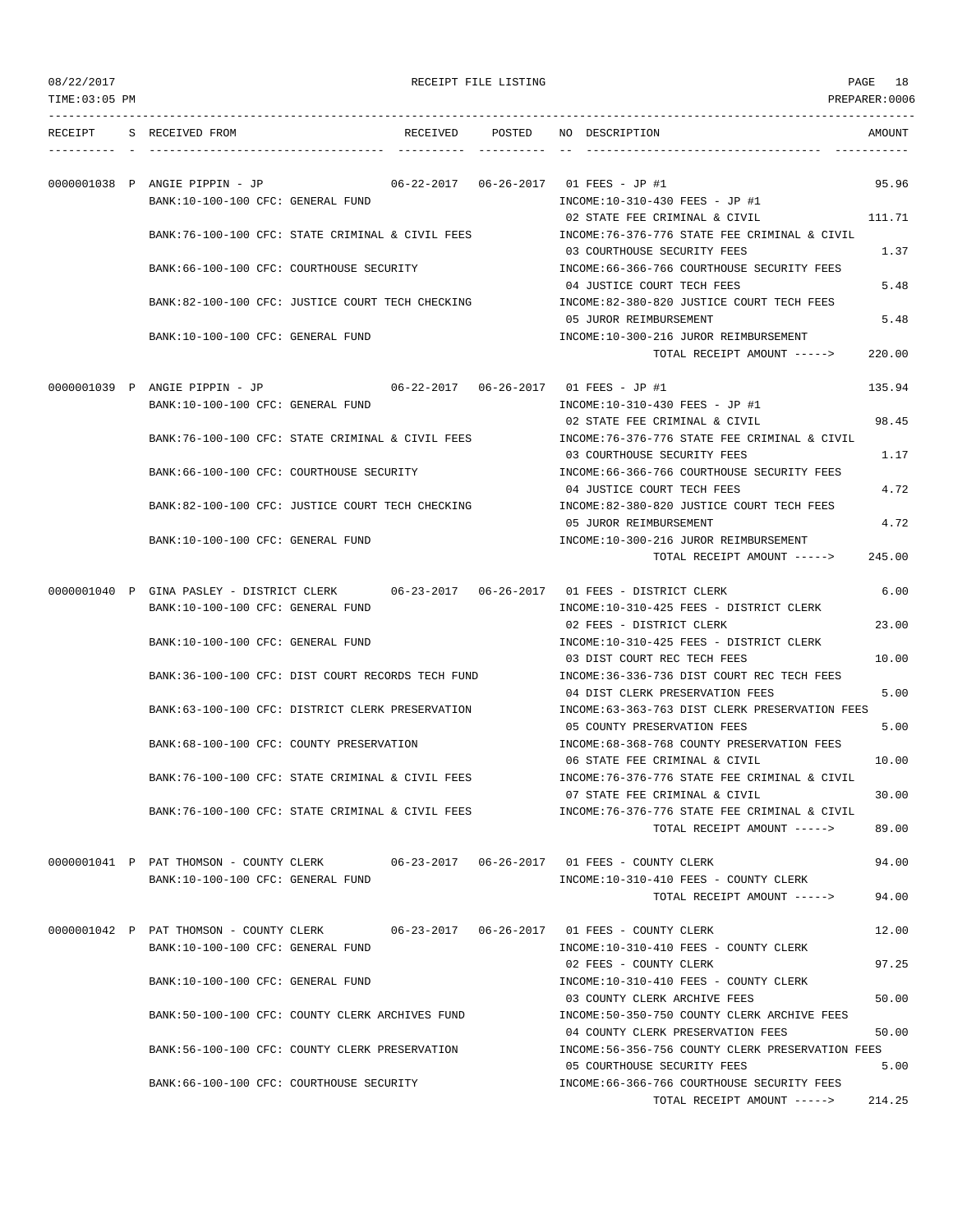|  | 08/22/2017 |  |
|--|------------|--|
|  |            |  |

PAGE THE LISTING RECEIPT FILE LISTING

| TIME: 03:05 PM |                                                                                                                                                 |                                   |                                                                                                             | PREPARER: 0006 |
|----------------|-------------------------------------------------------------------------------------------------------------------------------------------------|-----------------------------------|-------------------------------------------------------------------------------------------------------------|----------------|
| RECEIPT        | S RECEIVED FROM                                                                                                                                 | RECEIVED POSTED                   | NO DESCRIPTION                                                                                              | AMOUNT         |
|                | 0000001043 P ANGIE PIPPIN - JP<br>BANK:10-100-100 CFC: GENERAL FUND                                                                             |                                   | INCOME:10-300-216 JUROR REIMBURSEMENT                                                                       | 8.00           |
|                | REPORT-CODE-MONTH-TITLE:113-06-JURY REIM LINE 12                                                                                                |                                   | 02 FEES - JP #1                                                                                             | 214.00         |
|                | BANK:10-100-100 CFC: GENERAL FUND<br>REPORT-CODE-MONTH-TITLE:101-06-JP-LINE 1                                                                   |                                   | INCOME:10-310-430 FEES - JP #1                                                                              |                |
|                | BANK:66-100-100 CFC: COURTHOUSE SECURITY                                                                                                        |                                   | 03 COURTHOUSE SECURITY FEES<br>INCOME: 66-366-766 COURTHOUSE SECURITY FEES<br>04 STATE FEE CRIMINAL & CIVIL | 2.00<br>163.00 |
|                | BANK:76-100-100 CFC: STATE CRIMINAL & CIVIL FEES                                                                                                |                                   | INCOME:76-376-776 STATE FEE CRIMINAL & CIVIL                                                                |                |
|                | BANK:82-100-100 CFC: JUSTICE COURT TECH CHECKING                                                                                                |                                   | 05 JUSTICE COURT TECH FEES<br>INCOME:82-380-820 JUSTICE COURT TECH FEES<br>TOTAL RECEIPT AMOUNT ----->      | 8.00<br>395.00 |
|                | 0000001044 P PAT THOMSON - COUNTY CLERK                                                                                                         | $06 - 26 - 2017$ $06 - 26 - 2017$ | 01 FEES - COUNTY CLERK                                                                                      | 22.00          |
|                | BANK:10-100-100 CFC: GENERAL FUND                                                                                                               |                                   | INCOME:10-310-410 FEES - COUNTY CLERK<br>TOTAL RECEIPT AMOUNT ----->                                        | 22.00          |
|                | 0000001045 P PAT THOMSON - COUNTY CLERK                                                                                                         |                                   |                                                                                                             | 70.00          |
|                | BANK:10-100-100 CFC: GENERAL FUND                                                                                                               |                                   | INCOME:10-310-410 FEES - COUNTY CLERK<br>02 COUNTY CLERK ARCHIVE FEES                                       | 30.00          |
|                | BANK:50-100-100 CFC: COUNTY CLERK ARCHIVES FUND                                                                                                 |                                   | INCOME:50-350-750 COUNTY CLERK ARCHIVE FEES<br>03 COUNTY CLERK PRESERVATION FEES                            | 30.00          |
|                | BANK: 56-100-100 CFC: COUNTY CLERK PRESERVATION                                                                                                 |                                   | INCOME: 56-356-756 COUNTY CLERK PRESERVATION FEES<br>04 COURTHOUSE SECURITY FEES                            | 3.00           |
|                | BANK:66-100-100 CFC: COURTHOUSE SECURITY                                                                                                        |                                   | INCOME: 66-366-766 COURTHOUSE SECURITY FEES<br>TOTAL RECEIPT AMOUNT ----->                                  | 133.00         |
|                | 0000001046 P H.T. FILLINGIM - SHERIFF                                                                                                           | $06 - 26 - 2017$ $06 - 26 - 2017$ | 01 BAIL BOND FEES                                                                                           | 30.00          |
|                | BANK:74-100-100 CFC: BAIL BOND FUND                                                                                                             |                                   | INCOME: 74-374-774 BAIL BOND FEES<br>02 BAIL BOND FEES                                                      | 15.00          |
|                | BANK:74-100-100 CFC: BAIL BOND FUND                                                                                                             |                                   | INCOME: 74-374-774 BAIL BOND FEES<br>03 BAIL BOND FEES                                                      | 15.00          |
|                | BANK: 74-100-100 CFC: BAIL BOND FUND                                                                                                            |                                   | INCOME: 74-374-774 BAIL BOND FEES<br>04 BAIL BOND FEES                                                      | 15.00          |
|                | BANK:74-100-100 CFC: BAIL BOND FUND                                                                                                             |                                   | INCOME: 74-374-774 BAIL BOND FEES<br>TOTAL RECEIPT AMOUNT ----->                                            | 75.00          |
|                | 0000001047 P JONNYE GIBSON - TAX COLLECTOR 06-26-2017 06-26-2017 01 MOTOR VEHICLE REGISTRATION<br>BANK:11-100-100 CFC: ROAD & BRIDGE PRECINCT 1 |                                   | INCOME:11-311-110 MOTOR VEHICLE REGISTRATION                                                                | 1,112.25       |
|                | BANK:12-100-100 CFC: ROAD & BRIDGE PRECINCT 2                                                                                                   |                                   | 02 MOTOR VEHICLE REGISTRATION<br>INCOME:12-312-110 MOTOR VEHICLE REGISTRATION                               | 1,112.25       |
|                | BANK:13-100-100 CFC: ROAD & BRIDGE PRECINCT 3                                                                                                   |                                   | 03 MOTOR VEHICLE REGISTRATION<br>INCOME:13-313-110 MOTOR VEHICLE REGISTRATION                               | 1,112.25       |
|                | BANK:14-100-100 CFC: ROAD & BRIDGE PRECINCT 4                                                                                                   |                                   | 04 MOTOR VEHICLE REGISTRATION<br>INCOME:14-314-110 MOTOR VEHICLE REGISTRATION                               | 1,112.25       |
|                | BANK:10-100-100 CFC: GENERAL FUND                                                                                                               |                                   | 05 FEES - TITLE<br>$INCOME: 10-310-447$ FEES - TITLE                                                        | 20.00          |
|                |                                                                                                                                                 |                                   | TOTAL RECEIPT AMOUNT -----> 4,469.00                                                                        |                |
|                | 0000001048 P SUNOCO PARTNERS<br>BANK:10-100-100 CFC: GENERAL FUND                                                                               |                                   | 06-26-2017  06-26-2017  01 OIL & GAS INCOME<br>INCOME:10-300-204 OIL & GAS INCOME                           | 11.70          |
|                | BANK:10-100-100 CFC: GENERAL FUND                                                                                                               |                                   | 02 OIL & GAS INCOME<br>INCOME:10-300-204 OIL & GAS INCOME                                                   | 20.31          |
|                | BANK:10-100-100 CFC: GENERAL FUND                                                                                                               |                                   | 03 OIL & GAS INCOME<br>INCOME:10-300-204 OIL & GAS INCOME                                                   | 20.29          |
|                |                                                                                                                                                 |                                   | TOTAL RECEIPT AMOUNT ----->                                                                                 | 52.30          |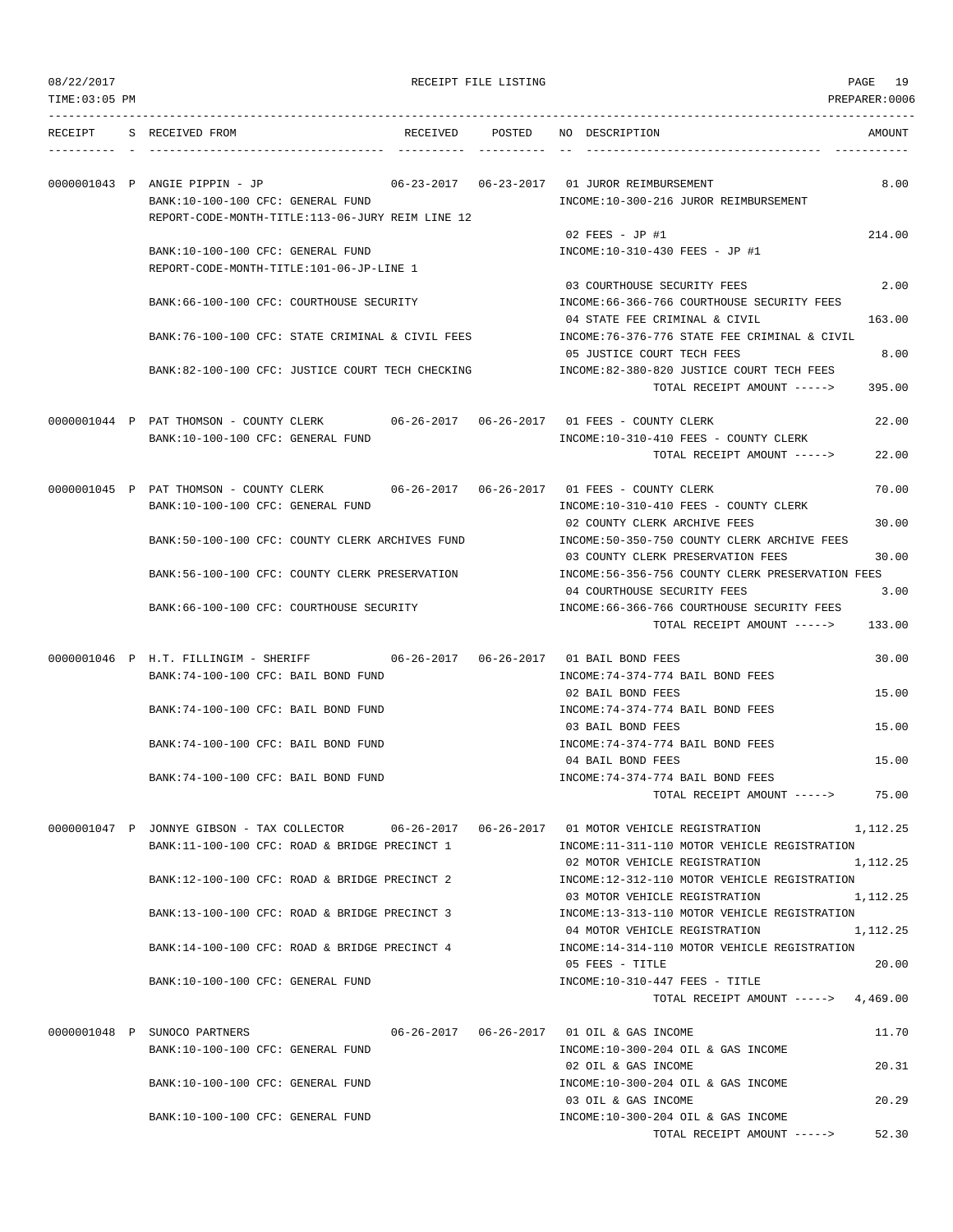| TIME:03:05 PM |                                                                                                                               |                                   |                                                                                                                                      | PREPARER:0006        |
|---------------|-------------------------------------------------------------------------------------------------------------------------------|-----------------------------------|--------------------------------------------------------------------------------------------------------------------------------------|----------------------|
| RECEIPT       | S RECEIVED FROM                                                                                                               | RECEIVED POSTED                   | NO DESCRIPTION                                                                                                                       | AMOUNT               |
|               | 0000001049 P INMATE PHONE<br>BANK: 70-100-110 INMATE PHONE CHECKING                                                           |                                   | 06-23-2017  06-27-2017  01 INMATE PHONE REVENUES<br>INCOME: 70-370-770 INMATE PHONE REVENUES<br>TOTAL RECEIPT AMOUNT ----->          | 231.13<br>231.13     |
|               | BANK:10-100-100 CFC: GENERAL FUND                                                                                             |                                   | INCOME:10-300-100 ADVALOREM TAXES<br>TOTAL RECEIPT AMOUNT ----->                                                                     | 8,976.33<br>8,976.33 |
|               | 0000001051 P APPRAISAL DISTRICT - I&S 66-27-2017 06-27-2017 01 ADVALOREM TAXES<br>BANK:10-100-120 INTEREST & SINKING CHECKING |                                   | INCOME:10-300-100 ADVALOREM TAXES<br>TOTAL RECEIPT AMOUNT ----->                                                                     | 2,630.73<br>2,630.73 |
|               | 0000001052 P PAT THOMSON - COUNTY CLERK<br>BANK:10-100-100 CFC: GENERAL FUND                                                  |                                   | INCOME:10-310-410 FEES - COUNTY CLERK<br>02 COUNTY CLERK ARCHIVE FEES                                                                | 5.00<br>10.00        |
|               | BANK:50-100-100 CFC: COUNTY CLERK ARCHIVES FUND<br>BANK:56-100-100 CFC: COUNTY CLERK PRESERVATION                             |                                   | INCOME:50-350-750 COUNTY CLERK ARCHIVE FEES<br>03 COUNTY CLERK PRESERVATION FEES<br>INCOME:56-356-756 COUNTY CLERK PRESERVATION FEES | 10.00                |
|               | BANK: 66-100-100 CFC: COURTHOUSE SECURITY                                                                                     |                                   | 04 COURTHOUSE SECURITY FEES<br>INCOME:66-366-766 COURTHOUSE SECURITY FEES<br>TOTAL RECEIPT AMOUNT ----->                             | 1.00<br>26.00        |
|               | 0000001053 P PAT THOMSON - COUNTY CLERK<br>BANK:10-100-100 CFC: GENERAL FUND                                                  |                                   | INCOME:10-310-410 FEES - COUNTY CLERK<br>02 COUNTY CLERK ARCHIVE FEES                                                                | 208.00<br>90.00      |
|               | BANK:50-100-100 CFC: COUNTY CLERK ARCHIVES FUND                                                                               |                                   | INCOME: 50-350-750 COUNTY CLERK ARCHIVE FEES<br>03 COUNTY CLERK PRESERVATION FEES                                                    | 90.00                |
|               | BANK:56-100-100 CFC: COUNTY CLERK PRESERVATION<br>BANK:56-100-100 CFC: COUNTY CLERK PRESERVATION                              |                                   | INCOME:56-356-756 COUNTY CLERK PRESERVATION FEES<br>04 PRESERVATION VS HB 1744<br>INCOME: 56-356-757 PRESERVATION VS HB 1744         | 1.00                 |
|               | BANK:66-100-100 CFC: COURTHOUSE SECURITY                                                                                      |                                   | 05 COURTHOUSE SECURITY FEES<br>INCOME:66-366-766 COURTHOUSE SECURITY FEES<br>TOTAL RECEIPT AMOUNT ----->                             | 9.00<br>398.00       |
|               | 0000001054 P STERLING COMMISSARY<br>BANK:39-100-170 COMMISSARY CHECKING                                                       | $06 - 27 - 2017$ $06 - 27 - 2017$ | 01 REVENUE COMMISSARY<br>INCOME: 39-300-110 REVENUE COMMISSARY                                                                       | 219.72               |
|               | BANK:39-100-170 COMMISSARY CHECKING                                                                                           |                                   | 02 REVENUE COMMISSARY<br>INCOME: 39-300-110 REVENUE COMMISSARY<br>TOTAL RECEIPT AMOUNT ----->                                        | 194.99<br>414.71     |
|               | 0000001055 P ANGIE PIPPIN - JP<br>BANK:10-100-100 CFC: GENERAL FUND<br>REPORT-CODE-MONTH-TITLE:101-06-JP-LINE 1               |                                   | INCOME:10-310-430 FEES - JP #1                                                                                                       | 266.37               |
|               | BANK:76-100-100 CFC: STATE CRIMINAL & CIVIL FEES                                                                              |                                   | 02 STATE FEE CRIMINAL & CIVIL<br>INCOME: 76-376-776 STATE FEE CRIMINAL & CIVIL                                                       | 208.59               |
|               | BANK:66-100-100 CFC: COURTHOUSE SECURITY                                                                                      |                                   | 03 COURTHOUSE SECURITY FEES<br>INCOME: 66-366-766 COURTHOUSE SECURITY FEES                                                           | 2.56                 |
|               | BANK:82-100-100 CFC: JUSTICE COURT TECH CHECKING                                                                              |                                   | 04 JUSTICE COURT TECH FEES<br>INCOME:82-380-820 JUSTICE COURT TECH FEES<br>05 JUROR REIMBURSEMENT                                    | 10.24<br>10.24       |
|               | BANK:10-100-100 CFC: GENERAL FUND<br>REPORT-CODE-MONTH-TITLE:113-06-JURY REIM LINE 12                                         |                                   | INCOME:10-300-216 JUROR REIMBURSEMENT<br>TOTAL RECEIPT AMOUNT ----->                                                                 | 498.00               |
|               |                                                                                                                               |                                   |                                                                                                                                      |                      |

0000001056 P ANGIE PIPPIN - JP 06-26-2017 06-28-2017 01 FEES - JP #1 56.50 BANK:10-100-100 CFC: GENERAL FUND INCOME:10-310-430 FEES - JP #1 REPORT-CODE-MONTH-TITLE:101-06-JP-LINE 1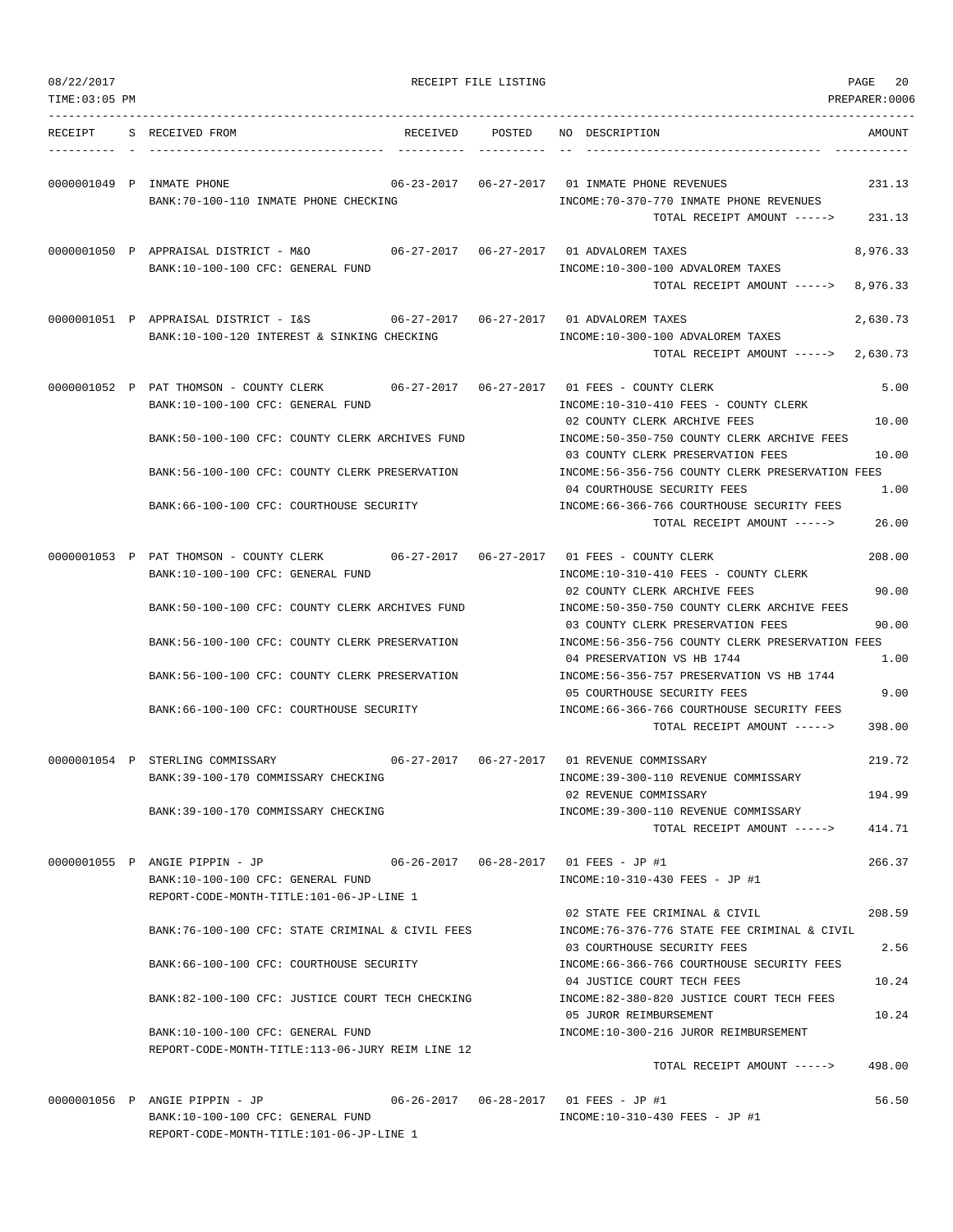TIME:03:05 PM PREPARER:0006 --------------------------------------------------------------------------------------------------------------------------------- RECEIPT S RECEIVED FROM RECEIVED POSTED NO DESCRIPTION AMOUNT ---------- - ----------------------------------- ---------- ---------- -- ----------------------------------- ----------- 0000001056 Continued 02 STATE FEE CRIMINAL & CIVIL 81.50 BANK:76-100-100 CFC: STATE CRIMINAL & CIVIL FEES INCOME:76-376-776 STATE FEE CRIMINAL & CIVIL 03 COURTHOUSE SECURITY FEES 1.00 BANK:66-100-100 CFC: COURTHOUSE SECURITY INCOME:66-366-766 COURTHOUSE SECURITY FEES 04 JUSTICE COURT TECH FEES 4.00 BANK:82-100-100 CFC: JUSTICE COURT TECH CHECKING INCOME:82-380-820 JUSTICE COURT TECH FEES 05 JUROR REIMBURSEMENT 4.00 BANK:10-100-100 CFC: GENERAL FUND INCOME:10-300-216 JUROR REIMBURSEMENT REPORT-CODE-MONTH-TITLE:113-06-JURY REIM LINE 12 06 FEES - JP #1 139.00 BANK:10-100-100 CFC: GENERAL FUND INCOME:10-310-430 FEES - JP #1 07 STATE FEE CRIMINAL & CIVIL 163.00 BANK:76-100-100 CFC: STATE CRIMINAL & CIVIL FEES INCOME:76-376-776 STATE FEE CRIMINAL & CIVIL 08 COURTHOUSE SECURITY FEES 2.00 BANK:66-100-100 CFC: COURTHOUSE SECURITY INCOME:66-366-766 COURTHOUSE SECURITY FEES 09 JUSTICE COURT TECH FEES 8.00 BANK:82-100-100 CFC: JUSTICE COURT TECH CHECKING INCOME:82-380-820 JUSTICE COURT TECH FEES 10 JUROR REIMBURSEMENT 8.00 BANK:10-100-100 CFC: GENERAL FUND INCOME:10-300-216 JUROR REIMBURSEMENT 11 FEES - JP #1 100.00 BANK:10-100-100 CFC: GENERAL FUND INCOME:10-310-430 FEES - JP #1 12 STATE FEE CRIMINAL & CIVIL 10.00 BANK:76-100-100 CFC: STATE CRIMINAL & CIVIL FEES INCOME:76-376-776 STATE FEE CRIMINAL & CIVIL 13 STATE FEE CRIMINAL & CIVIL 6.00 BANK:76-100-100 CFC: STATE CRIMINAL & CIVIL FEES INCOME:76-376-776 STATE FEE CRIMINAL & CIVIL 14 STATE FEE CRIMINAL & CIVIL 25.00 BANK:76-100-100 CFC: STATE CRIMINAL & CIVIL FEES INCOME:76-376-776 STATE FEE CRIMINAL & CIVIL TOTAL RECEIPT AMOUNT -----> 608.00 0000001057 P ANGIE PIPPIN - JP 06-27-2017 06-28-2017 01 FEES - JP #1 44.22 BANK:10-100-100 CFC: GENERAL FUND **INCOME:10-310-430 FEES** - JP #1 REPORT-CODE-MONTH-TITLE:101-06-JP-LINE 1 02 STATE FEE CRIMINAL & CIVIL 5.49 BANK:76-100-100 CFC: STATE CRIMINAL & CIVIL FEES INCOME:76-376-776 STATE FEE CRIMINAL & CIVIL 03 COURTHOUSE SECURITY FEES 0.03 BANK:66-100-100 CFC: COURTHOUSE SECURITY INCOME:66-366-766 COURTHOUSE SECURITY FEES 04 JUSTICE COURT TECH FEES 0.13 BANK:82-100-100 CFC: JUSTICE COURT TECH CHECKING INCOME:82-380-820 JUSTICE COURT TECH FEES 05 JUROR REIMBURSEMENT 0.13 BANK:10-100-100 CFC: GENERAL FUND INCOME:10-300-216 JUROR REIMBURSEMENT REPORT-CODE-MONTH-TITLE:113-06-JURY REIM LINE 12 TOTAL RECEIPT AMOUNT -----> 50.00 0000001058 P ANGIE PIPPIN - JP 06-27-2017 06-28-2017 01 FEES - JP #1 107.70 BANK:10-100-100 CFC: GENERAL FUND INCOME:10-310-430 FEES - JP #1 REPORT-CODE-MONTH-TITLE:101-06-JP-LINE 1 02 STATE FEE CRIMINAL & CIVIL 244.50 BANK:76-100-100 CFC: STATE CRIMINAL & CIVIL FEES INCOME:76-376-776 STATE FEE CRIMINAL & CIVIL 03 COURTHOUSE SECURITY FEES 3.00 BANK:66-100-100 CFC: COURTHOUSE SECURITY INCOME:66-366-766 COURTHOUSE SECURITY FEES 04 JUSTICE COURT TECH FEES 12.00 BANK:82-100-100 CFC: JUSTICE COURT TECH CHECKING INCOME:82-380-820 JUSTICE COURT TECH FEES 05 JUROR REIMBURSEMENT 12.00 BANK:10-100-100 CFC: GENERAL FUND INCOME:10-300-216 JUROR REIMBURSEMENT REPORT-CODE-MONTH-TITLE:113-06-JURY REIM LINE 12 TOTAL RECEIPT AMOUNT -----> 379.20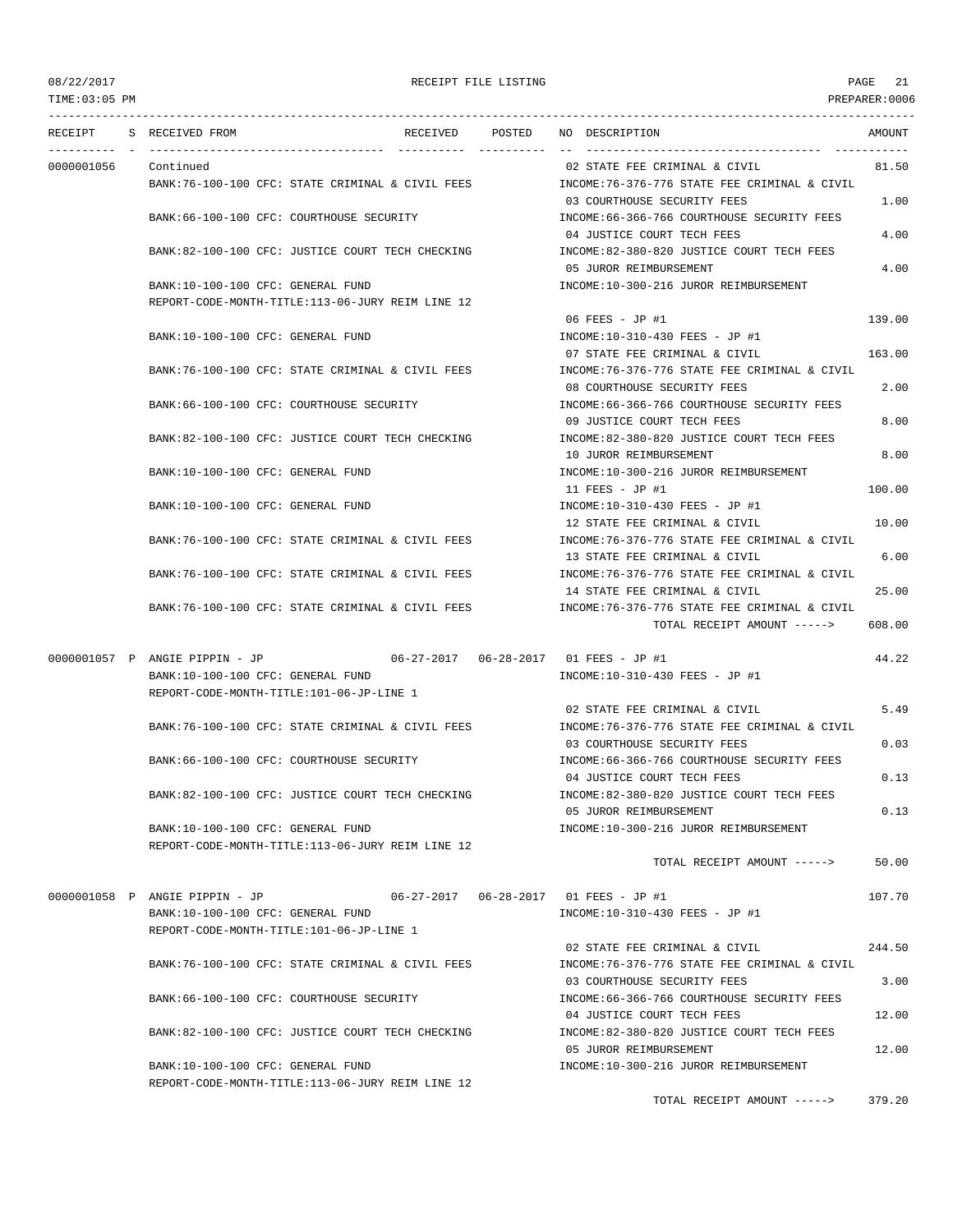| 08/22/2017 |  |
|------------|--|
|------------|--|

| 08/22/2017     |                                                                                                                                   | RECEIPT FILE LISTING |                                                                                                          | 22<br>PAGE    |
|----------------|-----------------------------------------------------------------------------------------------------------------------------------|----------------------|----------------------------------------------------------------------------------------------------------|---------------|
| TIME: 03:05 PM |                                                                                                                                   |                      |                                                                                                          | PREPARER:0006 |
|                | RECEIPT S RECEIVED FROM                                                                                                           | RECEIVED POSTED      | NO DESCRIPTION                                                                                           | AMOUNT        |
|                | 0000001059 P EMILIA GARCIA - SENIOR CITIZENS 06-28-2017 06-28-2017 01 FOOD DONATIONS                                              |                      |                                                                                                          | 51.50         |
|                | BANK: 78-100-100 CFC: SENIOR CITIZENS                                                                                             |                      | INCOME: 78-378-712 FOOD DONATIONS<br>02 FOOD DONATIONS                                                   | 145.00        |
|                | BANK: 78-100-100 CFC: SENIOR CITIZENS                                                                                             |                      | INCOME: 78-378-712 FOOD DONATIONS<br>03 FOOD DONATIONS                                                   | 57.50         |
|                | BANK: 78-100-100 CFC: SENIOR CITIZENS                                                                                             |                      | INCOME: 78-378-712 FOOD DONATIONS<br>TOTAL RECEIPT AMOUNT ----->                                         | 254.00        |
|                | 0000001060 P PAT THOMSON - COUNTY CLERK 06-28-2017 06-28-2017 01 FEES - COUNTY CLERK                                              |                      |                                                                                                          | 13.00         |
|                | BANK:10-100-100 CFC: GENERAL FUND                                                                                                 |                      | INCOME:10-310-410 FEES - COUNTY CLERK<br>02 COUNTY CLERK ARCHIVE FEES                                    | 10.00         |
|                | BANK:50-100-100 CFC: COUNTY CLERK ARCHIVES FUND                                                                                   |                      | INCOME:50-350-750 COUNTY CLERK ARCHIVE FEES<br>03 COUNTY CLERK PRESERVATION FEES                         | 10.00         |
|                | BANK:56-100-100 CFC: COUNTY CLERK PRESERVATION                                                                                    |                      | INCOME:56-356-756 COUNTY CLERK PRESERVATION FEES                                                         |               |
|                | BANK: 66-100-100 CFC: COURTHOUSE SECURITY                                                                                         |                      | 04 COURTHOUSE SECURITY FEES<br>INCOME:66-366-766 COURTHOUSE SECURITY FEES<br>TOTAL RECEIPT AMOUNT -----> | 1.00<br>34.00 |
|                | 0000001061 P PAT THOMSON - COUNTY CLERK 06-28-2017 06-28-2017 01 FEES - COUNTY CLERK                                              |                      |                                                                                                          | 10.00         |
|                | BANK:10-100-100 CFC: GENERAL FUND                                                                                                 |                      | INCOME:10-310-410 FEES - COUNTY CLERK<br>TOTAL RECEIPT AMOUNT ----->                                     | 10.00         |
|                |                                                                                                                                   |                      |                                                                                                          |               |
|                | 0000001062 P HEALTH & HUMAN SERVICES 66-23-2017 06-28-2017 01 DEPT OF AGING & DISABILITY<br>BANK: 78-100-100 CFC: SENIOR CITIZENS |                      | INCOME: 78-378-714 DEPT OF AGING & DISABILITY<br>TOTAL RECEIPT AMOUNT -----> 2,291.85                    | 2,291.85      |
|                | 0000001063 P HEALTH & HUMAN SERVICES                                                                                              |                      |                                                                                                          | 336.60        |
|                | BANK: 78-100-100 CFC: SENIOR CITIZENS                                                                                             |                      | INCOME:78-378-714 DEPT OF AGING & DISABILITY<br>TOTAL RECEIPT AMOUNT ----->                              | 336.60        |
|                | 0000001064 P ANGIE PIPPIN - JP 06-28-2017 06-28-2017 01 FEES - JP #1                                                              |                      |                                                                                                          | 181.00        |
|                | BANK:10-100-100 CFC: GENERAL FUND<br>REPORT-CODE-MONTH-TITLE:101-06-JP-LINE 1                                                     |                      | INCOME:10-310-430 FEES - JP #1                                                                           |               |
|                | BANK:76-100-100 CFC: STATE CRIMINAL & CIVIL FEES                                                                                  |                      | 02 STATE FEE CRIMINAL & CIVIL<br>INCOME:76-376-776 STATE FEE CRIMINAL & CIVIL                            | 163.00        |
|                | BANK:66-100-100 CFC: COURTHOUSE SECURITY                                                                                          |                      | 03 COURTHOUSE SECURITY FEES<br>INCOME:66-366-766 COURTHOUSE SECURITY FEES                                | 2.00          |
|                | BANK:82-100-100 CFC: JUSTICE COURT TECH CHECKING                                                                                  |                      | 04 JUSTICE COURT TECH FEES<br>INCOME:82-380-820 JUSTICE COURT TECH FEES                                  | 8.00          |
|                | BANK:10-100-100 CFC: GENERAL FUND                                                                                                 |                      | 05 JUROR REIMBURSEMENT<br>INCOME:10-300-216 JUROR REIMBURSEMENT                                          | 8.00          |
|                | REPORT-CODE-MONTH-TITLE:113-06-JURY REIM LINE 12                                                                                  |                      | TOTAL RECEIPT AMOUNT ----->                                                                              | 362.00        |
|                | 0000001065 P ANGIE PIPPIN - JP                                                                                                    |                      |                                                                                                          | 263.50        |
|                | BANK:10-100-100 CFC: GENERAL FUND<br>REPORT-CODE-MONTH-TITLE:101-06-JP-LINE 1                                                     |                      | INCOME:10-310-430 FEES - JP #1                                                                           |               |
|                | BANK:76-100-100 CFC: STATE CRIMINAL & CIVIL FEES                                                                                  |                      | 02 STATE FEE CRIMINAL & CIVIL<br>INCOME: 76-376-776 STATE FEE CRIMINAL & CIVIL                           | 244.50        |
|                | BANK:66-100-100 CFC: COURTHOUSE SECURITY                                                                                          |                      | 03 COURTHOUSE SECURITY FEES<br>INCOME: 66-366-766 COURTHOUSE SECURITY FEES                               | 3.00          |
|                | BANK:82-100-100 CFC: JUSTICE COURT TECH CHECKING                                                                                  |                      | 04 JUSTICE COURT TECH FEES<br>INCOME:82-380-820 JUSTICE COURT TECH FEES                                  | 12.00         |
|                |                                                                                                                                   |                      | 05 JUROR REIMBURSEMENT                                                                                   | 12.00         |
|                | BANK:10-100-100 CFC: GENERAL FUND<br>REPORT-CODE-MONTH-TITLE:113-06-JURY REIM LINE 12                                             |                      | INCOME:10-300-216 JUROR REIMBURSEMENT                                                                    |               |

TOTAL RECEIPT AMOUNT -----> 535.00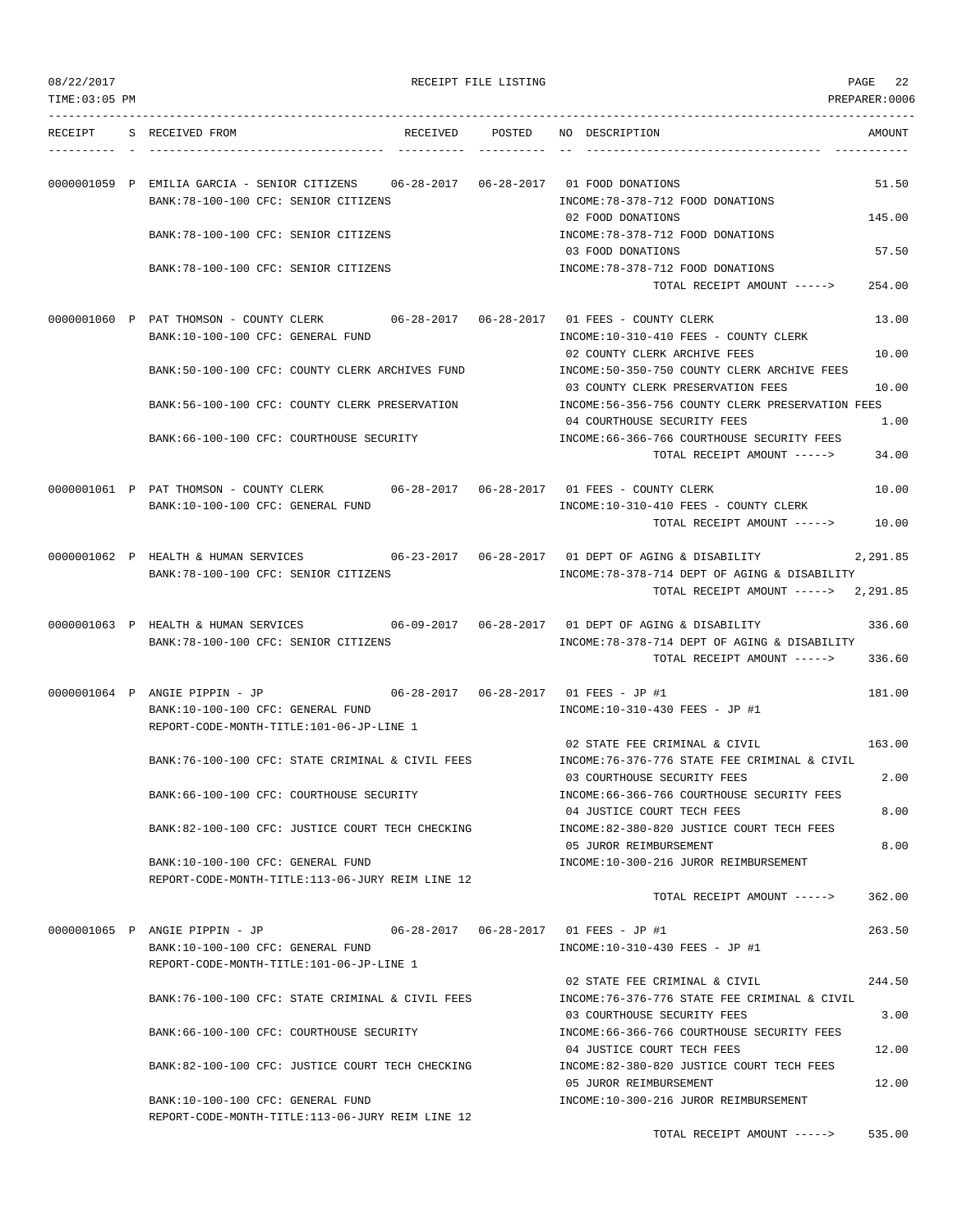|  | 08/22/2017 |  |
|--|------------|--|
|  |            |  |

| 08/22/2017<br>TIME: 03:05 PM |                                                                                                                               | RECEIPT FILE LISTING |                                                                                                                  | 23<br>PAGE<br>PREPARER:0006 |
|------------------------------|-------------------------------------------------------------------------------------------------------------------------------|----------------------|------------------------------------------------------------------------------------------------------------------|-----------------------------|
|                              | RECEIPT S RECEIVED FROM                                                                                                       |                      | RECEIVED POSTED NO DESCRIPTION                                                                                   | AMOUNT                      |
|                              | 0000001066 P PAT THOMSON - COUNTY CLERK 06-29-2017 06-29-2017 01 FEES - COUNTY CLERK<br>BANK:10-100-100 CFC: GENERAL FUND     |                      | INCOME:10-310-410 FEES - COUNTY CLERK                                                                            | 110.00                      |
|                              | BANK:50-100-100 CFC: COUNTY CLERK ARCHIVES FUND                                                                               |                      | 02 COUNTY CLERK ARCHIVE FEES<br>INCOME:50-350-750 COUNTY CLERK ARCHIVE FEES<br>03 COUNTY CLERK PRESERVATION FEES | 10.00<br>10.00              |
|                              | BANK:56-100-100 CFC: COUNTY CLERK PRESERVATION                                                                                |                      | INCOME:56-356-756 COUNTY CLERK PRESERVATION FEES                                                                 |                             |
|                              | BANK:56-100-100 CFC: COUNTY CLERK PRESERVATION                                                                                |                      | 04 PRESERVATION VS HB 1744<br>INCOME: 56-356-757 PRESERVATION VS HB 1744<br>05 COURTHOUSE SECURITY FEES          | 3.00<br>1.00                |
|                              | BANK:66-100-100 CFC: COURTHOUSE SECURITY                                                                                      |                      | INCOME: 66-366-766 COURTHOUSE SECURITY FEES<br>06 STATE FEE CRIMINAL & CIVIL                                     | 30.00                       |
|                              | BANK:76-100-100 CFC: STATE CRIMINAL & CIVIL FEES                                                                              |                      | INCOME:76-376-776 STATE FEE CRIMINAL & CIVIL<br>TOTAL RECEIPT AMOUNT ----->                                      | 164.00                      |
|                              | 0000001067 P PAT THOMSON - COUNTY CLERK                                                                                       |                      |                                                                                                                  | 262.50                      |
|                              | BANK:10-100-100 CFC: GENERAL FUND                                                                                             |                      | INCOME:10-310-410 FEES - COUNTY CLERK                                                                            |                             |
|                              | BANK:50-100-100 CFC: COUNTY CLERK ARCHIVES FUND                                                                               |                      | 02 COUNTY CLERK ARCHIVE FEES<br>INCOME:50-350-750 COUNTY CLERK ARCHIVE FEES                                      | 380.00                      |
|                              | BANK:56-100-100 CFC: COUNTY CLERK PRESERVATION                                                                                |                      | 03 COUNTY CLERK PRESERVATION FEES<br>INCOME:56-356-756 COUNTY CLERK PRESERVATION FEES                            | 380.00                      |
|                              | BANK:66-100-100 CFC: COURTHOUSE SECURITY                                                                                      |                      | 04 COURTHOUSE SECURITY FEES<br>INCOME: 66-366-766 COURTHOUSE SECURITY FEES                                       | 38.00                       |
|                              |                                                                                                                               |                      | TOTAL RECEIPT AMOUNT -----> 1,060.50                                                                             |                             |
|                              | 0000001068 P GINA PASLEY - DISTRICT CLERK 06-27-2017 06-29-2017 01 FEES - DISTRICT CLERK<br>BANK:10-100-100 CFC: GENERAL FUND |                      | INCOME:10-310-425 FEES - DISTRICT CLERK                                                                          | 8.00                        |
|                              |                                                                                                                               |                      | 02 FEES - DISTRICT CLERK                                                                                         | 23.00                       |
|                              | BANK:10-100-100 CFC: GENERAL FUND                                                                                             |                      | INCOME:10-310-425 FEES - DISTRICT CLERK<br>03 DIST COURT REC TECH FEES                                           | 10.00                       |
|                              | BANK:36-100-100 CFC: DIST COURT RECORDS TECH FUND                                                                             |                      | INCOME: 36-336-736 DIST COURT REC TECH FEES<br>04 STATE FEE CRIMINAL & CIVIL                                     | 5.00                        |
|                              | BANK:76-100-100 CFC: STATE CRIMINAL & CIVIL FEES                                                                              |                      | INCOME:76-376-776 STATE FEE CRIMINAL & CIVIL<br>TOTAL RECEIPT AMOUNT ----->                                      | 46.00                       |
|                              | 0000001069 P GINA PASLEY - DISTRICT CLERK                                                                                     |                      |                                                                                                                  | 2.00                        |
|                              | BANK:10-100-100 CFC: GENERAL FUND                                                                                             |                      | INCOME:10-310-425 FEES - DISTRICT CLERK<br>TOTAL RECEIPT AMOUNT ----->                                           | 2.00                        |
|                              | 0000001070 P HASKELL COUNTY                                                                                                   |                      |                                                                                                                  | 148.58                      |
|                              | BANK:10-100-100 CFC: GENERAL FUND                                                                                             |                      | INCOME:10-580-614 INMATE MEDICAL<br>TOTAL RECEIPT AMOUNT ----->                                                  | 148.58                      |
|                              | 0000001071 P GINA PASLEY - DISTRICT CLERK<br>BANK:10-100-100 CFC: GENERAL FUND                                                |                      | 06-29-2017  07-05-2017  01 FEES - DISTRICT CLERK<br>INCOME:10-310-425 FEES - DISTRICT CLERK                      | 6.00                        |
|                              | BANK:10-100-100 CFC: GENERAL FUND                                                                                             |                      | 02 FEES - DISTRICT CLERK<br>INCOME:10-310-425 FEES - DISTRICT CLERK                                              | 15.00                       |
|                              |                                                                                                                               |                      | 03 DIST COURT REC TECH FEES                                                                                      | 10.00                       |
|                              | BANK:36-100-100 CFC: DIST COURT RECORDS TECH FUND                                                                             |                      | INCOME: 36-336-736 DIST COURT REC TECH FEES<br>04 STATE FEE CRIMINAL & CIVIL                                     | 5.00                        |
|                              | BANK:76-100-100 CFC: STATE CRIMINAL & CIVIL FEES                                                                              |                      | INCOME:76-376-776 STATE FEE CRIMINAL & CIVIL<br>TOTAL RECEIPT AMOUNT ----->                                      | 36.00                       |
|                              | 0000001072 P ANGIE PIPPIN - JP                                                                                                |                      | 06-29-2017  06-29-2017  01 FEES - JP #1                                                                          | 26.50                       |

BANK:10-100-100 CFC: GENERAL FUND INCOME:10-310-430 FEES - JP #1

REPORT-CODE-MONTH-TITLE:101-06-JP-LINE 1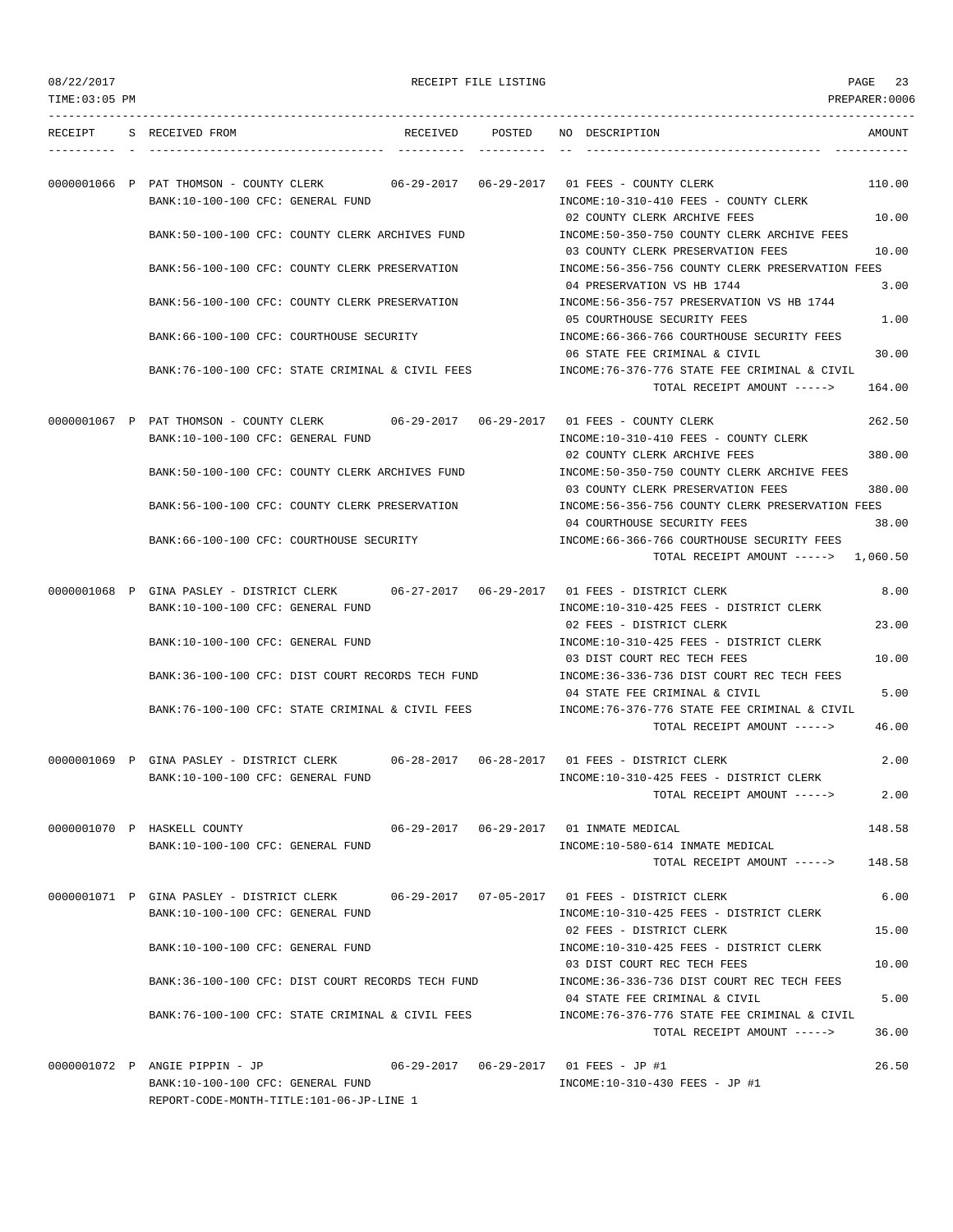TIME:03:05 PM PREPARER:0006 --------------------------------------------------------------------------------------------------------------------------------- RECEIPT S RECEIVED FROM RECEIVED POSTED NO DESCRIPTION AMOUNT ---------- - ----------------------------------- ---------- ---------- -- ----------------------------------- ----------- 0000001072 Continued 02 STATE FEE CRIMINAL & CIVIL 81.50 BANK:76-100-100 CFC: STATE CRIMINAL & CIVIL FEES INCOME:76-376-776 STATE FEE CRIMINAL & CIVIL 03 COURTHOUSE SECURITY FEES 1.00 BANK:66-100-100 CFC: COURTHOUSE SECURITY INCOME:66-366-766 COURTHOUSE SECURITY FEES 04 JUSTICE COURT TECH FEES 4.00 BANK:82-100-100 CFC: JUSTICE COURT TECH CHECKING INCOME:82-380-820 JUSTICE COURT TECH FEES 05 JUROR REIMBURSEMENT 4.00 BANK:10-100-100 CFC: GENERAL FUND INCOME:10-300-216 JUROR REIMBURSEMENT REPORT-CODE-MONTH-TITLE:113-06-JURY REIM LINE 12 TOTAL RECEIPT AMOUNT -----> 117.00 0000001073 P PAT THOMSON - COUNTY CLERK 06-30-2017 07-03-2017 01 FEES - COUNTY CLERK 48.00 BANK:10-100-100 CFC: GENERAL FUND INCOME:10-310-410 FEES - COUNTY CLERK 02 COUNTY CLERK ARCHIVE FEES 10.00 BANK:50-100-100 CFC: COUNTY CLERK ARCHIVES FUND INCOME:50-350-750 COUNTY CLERK ARCHIVE FEES 03 COUNTY CLERK PRESERVATION FEES 10.00 BANK:56-100-100 CFC: COUNTY CLERK PRESERVATION INCOME:56-356-756 COUNTY CLERK PRESERVATION FEES 04 COURTHOUSE SECURITY FEES 1.00 BANK:66-100-100 CFC: COURTHOUSE SECURITY INCOME:66-366-766 COURTHOUSE SECURITY FEES 05 FEES - COUNTY CLERK 9.00 BANK:10-100-100 CFC: GENERAL FUND INCOME:10-310-410 FEES - COUNTY CLERK TOTAL RECEIPT AMOUNT -----> 78.00 0000001074 P PAT THOMSON - COUNTY CLERK 06-30-2017 06-30-2017 01 FEES - COUNTY CLERK 22.20 BANK:10-100-100 CFC: GENERAL FUND INCOME:10-310-410 FEES - COUNTY CLERK 02 PRESERVATION VS HB 1744 1.00 BANK:56-100-100 CFC: COUNTY CLERK PRESERVATION INCOME:56-356-757 PRESERVATION VS HB 1744 03 STATE FEE CRIMINAL & CIVIL 1.80 BANK:76-100-100 CFC: STATE CRIMINAL & CIVIL FEES INCOME:76-376-776 STATE FEE CRIMINAL & CIVIL 04 FEES - COUNTY CLERK 59.00 BANK:10-100-100 CFC: GENERAL FUND INCOME:10-310-410 FEES - COUNTY CLERK 05 COUNTY CLERK ARCHIVE FEES 70.00 BANK:50-100-100 CFC: COUNTY CLERK ARCHIVES FUND INCOME:50-350-750 COUNTY CLERK ARCHIVE FEES 06 COUNTY CLERK PRESERVATION FEES 70.00 BANK:56-100-100 CFC: COUNTY CLERK PRESERVATION INCOME:56-356-756 COUNTY CLERK PRESERVATION FEES 07 COURTHOUSE SECURITY FEES 7.00 BANK:66-100-100 CFC: COURTHOUSE SECURITY INCOME:66-366-766 COURTHOUSE SECURITY FEES TOTAL RECEIPT AMOUNT -----> 231.00 0000001075 P APPRAISAL DISTRICT - M&O 06-30-2017 06-30-2017 01 ADVALOREM TAXES 2,656.64 BANK:10-100-100 CFC: GENERAL FUND **INCOME:10-300-100 ADVALOREM TAXES** TOTAL RECEIPT AMOUNT -----> 2,656.64 0000001076 P APPRAISAL DISTRICT - I&S 06-30-2017 06-30-2017 01 ADVALOREM TAXES 759.31 BANK:10-100-120 INTEREST & SINKING CHECKING INCOME:10-300-100 ADVALOREM TAXES TOTAL RECEIPT AMOUNT -----> 759.31 0000001077 P APACHE 06-27-2017 06-29-2017 01 OIL & GAS INCOME 137.81 BANK:10-100-100 CFC: GENERAL FUND INCOME:10-300-204 OIL & GAS INCOME TOTAL RECEIPT AMOUNT -----> 137.81 0000001078 P MMA - BANK INTEREST 06-29-2017 06-29-2017 01 MONEY MARKET CHECKING 29.46 BANK:10-100-130 MONEY MARKET CHECKING **INCOME:10-300-180 INTEREST EARNED** TOTAL RECEIPT AMOUNT -----> 29.46 0000001079 P BANK INTEREST 06-29-2017 06-29-2017 01 GENERAL FUND 212.02

BANK:10-100-100 CFC: GENERAL FUND INCOME:10-300-180 INTEREST EARNED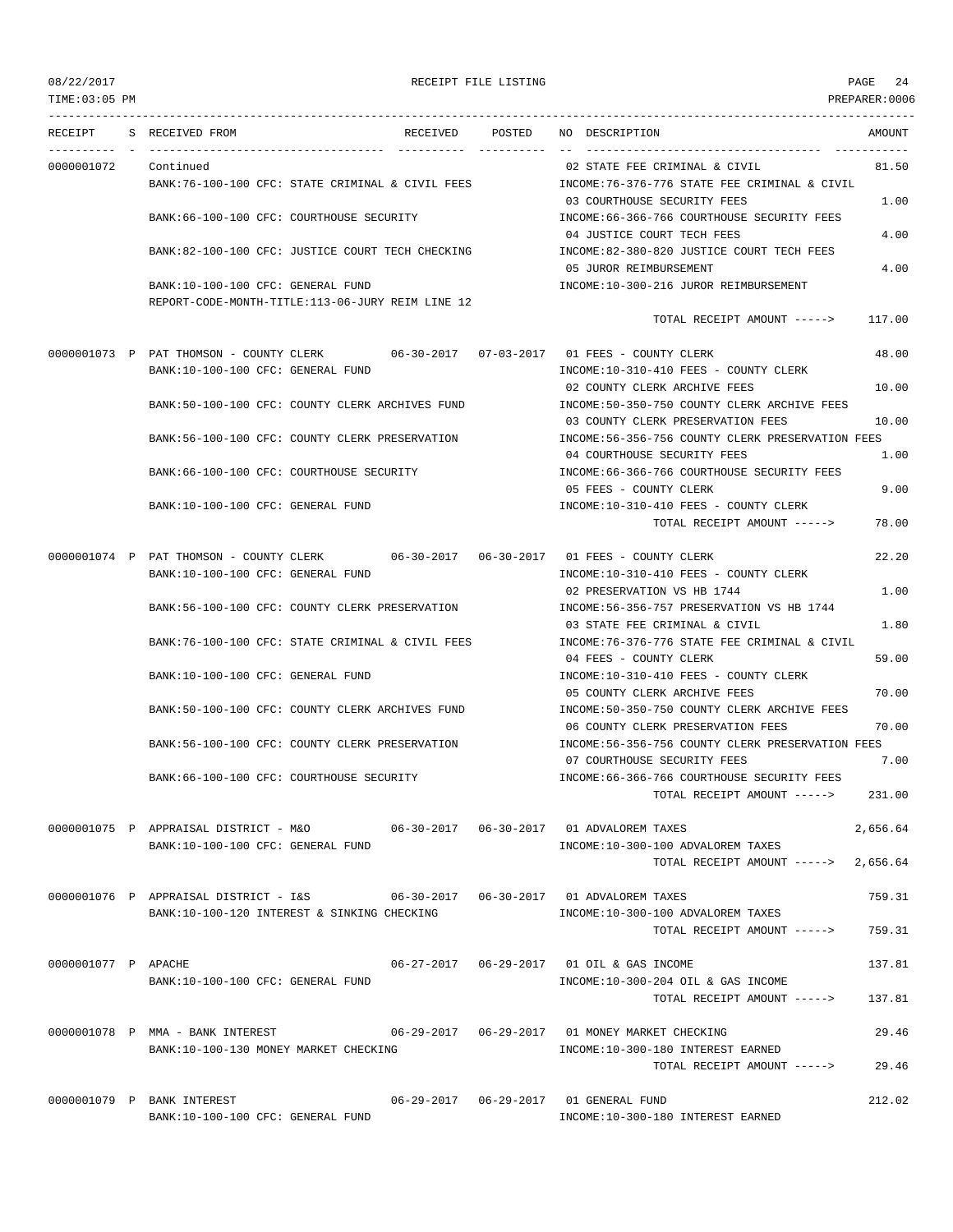TIME:03:05 PM PREPARER:0006

## 08/22/2017 RECEIPT FILE LISTING PAGE 25

| RECEIPT    | S RECEIVED FROM                                                                                                                    | RECEIVED POSTED | NO DESCRIPTION                                                                 | AMOUNT |
|------------|------------------------------------------------------------------------------------------------------------------------------------|-----------------|--------------------------------------------------------------------------------|--------|
| 0000001079 | Continued<br>BANK:30-100-100 CFC: COURT RECORDS PRES FUND                                                                          |                 | 02 COURT RECORDS PRESERVATION<br>INCOME: 30-330-180 INTEREST EARNED            | 0.09   |
|            | BANK:36-100-100 CFC: DIST COURT RECORDS TECH FUND                                                                                  |                 | 03 DISTRICT COURT TECH FUND<br>INCOME: 36-336-180 INTEREST EARNED              | 0.03   |
|            |                                                                                                                                    |                 | 04 COUNTY CLERK ARCHIVES FUND                                                  | 0.95   |
|            | BANK:50-100-100 CFC: COUNTY CLERK ARCHIVES FUND                                                                                    |                 | INCOME: 50-350-180 INTEREST EARNED<br>05 COUNTY CLERK PRESERVATION             | 2.97   |
|            | BANK:56-100-100 CFC: COUNTY CLERK PRESERVATION                                                                                     |                 | INCOME: 56-356-180 INTEREST EARNED<br>06 DISTRICT CLERK PRESERVATION           | 1.04   |
|            | BANK:63-100-100 CFC: DISTRICT CLERK PRESERVATION                                                                                   |                 | INCOME: 63-363-180 INTEREST EARNED<br>07 COUNTY PRESERVATION                   | 0.13   |
|            | BANK:68-100-100 CFC: COUNTY PRESERVATION                                                                                           |                 | INCOME: 68-368-180 INTEREST EARNED<br>08 HOT CHECK                             | 0.44   |
|            | BANK: 72-100-100 CFC: HOT CHECK FUND                                                                                               |                 | INCOME: 72-372-180 INTEREST EARNED<br>09 JP COURT TECH FUND                    | 0.14   |
|            | BANK:82-100-100 CFC: JUSTICE COURT TECH CHECKING                                                                                   |                 | INCOME:82-380-180 INTEREST EARNED<br>TOTAL RECEIPT AMOUNT ----->               | 217.81 |
|            | 0000001080 P DRUG FORFEITURE INTEREST 06-30-2017 06-30-2017 01 INTEREST EARNED<br>BANK:84-100-150 CFC: FC DRUG FORFEITURE CHECKING |                 | INCOME: 84-384-180 INTEREST EARNED                                             | 9.13   |
|            |                                                                                                                                    |                 | TOTAL RECEIPT AMOUNT ----->                                                    | 9.13   |
|            | 0000001081 P GRANT INTEREST                                                                                                        |                 |                                                                                | 0.49   |
|            | BANK:10-100-140 GRANT FUND CHECKING                                                                                                |                 | INCOME:10-300-180 INTEREST EARNED<br>TOTAL RECEIPT AMOUNT ----->               | 0.49   |
|            | 0000001082 P FEMA INTEREST                                                                                                         |                 | 06-30-2017  06-30-2017  01 FEMA INTEREST EARNED                                | 2.30   |
|            | BANK: 38-100-160 FEMA CHECKING                                                                                                     |                 | INCOME: 38-300-150 FEMA INTEREST EARNED<br>TOTAL RECEIPT AMOUNT ----->         | 2.30   |
|            | 0000001083 P BANK ANALYSIS CHARGE REFUND 06-07-2017 06-30-2017 01 OTHER INCOME<br>BANK:10-100-100 CFC: GENERAL FUND                |                 | INCOME:10-300-150 OTHER INCOME                                                 | 25.00  |
|            |                                                                                                                                    |                 | 02 OTHER INCOME                                                                | 25.00  |
|            | BANK:10-100-100 CFC: GENERAL FUND                                                                                                  |                 | INCOME:10-300-150 OTHER INCOME<br>TOTAL RECEIPT AMOUNT ----->                  | 50.00  |
|            | 0000001084 P ANGIE PIPPIN - JP<br>BANK:10-100-100 CFC: GENERAL FUND<br>REPORT-CODE-MONTH-TITLE:101-07-JP-LINE 1                    |                 | 06-30-2017  07-05-2017  01 FEES - JP #1<br>INCOME:10-310-430 FEES - JP #1      | 44.19  |
|            | BANK:76-100-100 CFC: STATE CRIMINAL & CIVIL FEES                                                                                   |                 | 02 STATE FEE CRIMINAL & CIVIL<br>INCOME: 76-376-776 STATE FEE CRIMINAL & CIVIL | 3.95   |
|            | BANK:66-100-100 CFC: COURTHOUSE SECURITY                                                                                           |                 | 03 COURTHOUSE SECURITY FEES<br>INCOME:66-366-766 COURTHOUSE SECURITY FEES      | 0.54   |
|            | BANK:82-100-100 CFC: JUSTICE COURT TECH CHECKING                                                                                   |                 | 04 JUSTICE COURT TECH FEES<br>INCOME:82-380-820 JUSTICE COURT TECH FEES        | 1.01   |
|            | BANK:10-100-100 CFC: GENERAL FUND<br>REPORT-CODE-MONTH-TITLE:113-07-JURY REIM LINE 12                                              |                 | 05 JUROR REIMBURSEMENT<br>INCOME:10-300-216 JUROR REIMBURSEMENT                | 0.62   |
|            | BANK:10-100-100 CFC: GENERAL FUND                                                                                                  |                 | 06 FEES - JP #1<br>INCOME:10-310-430 FEES - JP #1                              | 0.77   |
|            | BANK:10-100-100 CFC: GENERAL FUND                                                                                                  |                 | 07 FEES - JP #1<br>INCOME:10-310-430 FEES - JP #1                              | 0.39   |
|            | BANK:10-100-100 CFC: GENERAL FUND                                                                                                  |                 | 08 FEES - JP #1<br>INCOME:10-310-430 FEES - JP #1                              | 4.49   |
|            | BANK:76-100-100 CFC: STATE CRIMINAL & CIVIL FEES                                                                                   |                 | 09 STATE FEE CRIMINAL & CIVIL<br>INCOME: 76-376-776 STATE FEE CRIMINAL & CIVIL | 14.04  |
|            |                                                                                                                                    |                 | TOTAL RECEIPT AMOUNT ----->                                                    | 70.00  |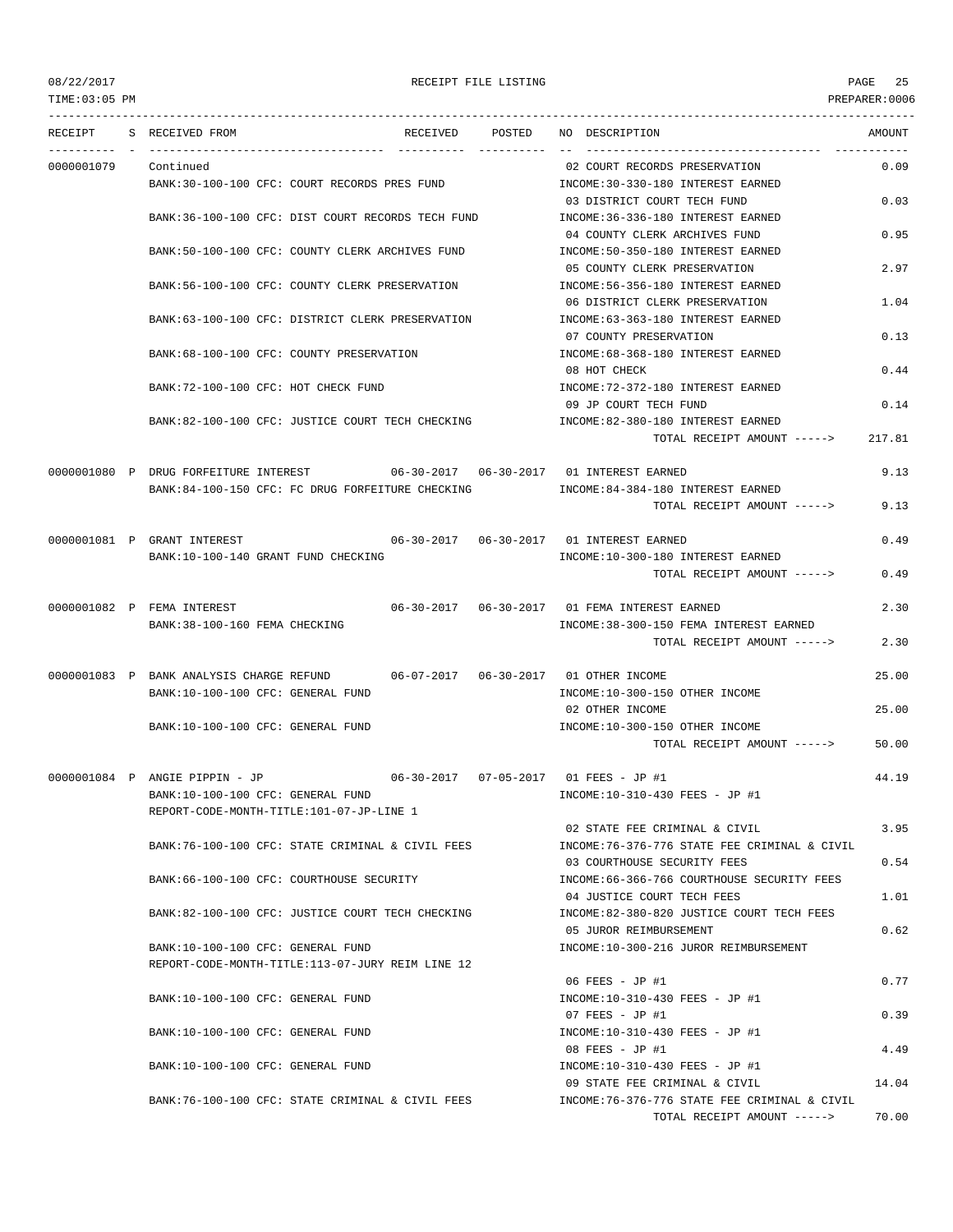RECEIPT FILE LISTING **PAGE 26** 

| TIME: 03:05 PM |                                                                                                                               |          |        | PREPARER:0006                                                                                |          |
|----------------|-------------------------------------------------------------------------------------------------------------------------------|----------|--------|----------------------------------------------------------------------------------------------|----------|
| RECEIPT        | S RECEIVED FROM                                                                                                               | RECEIVED | POSTED | NO DESCRIPTION                                                                               | AMOUNT   |
|                | 0000001085 P ANGIE PIPPIN - JP<br>BANK:10-100-100 CFC: GENERAL FUND<br>REPORT-CODE-MONTH-TITLE:101-07-JP-LINE 1               |          |        | INCOME:10-310-430 FEES - JP #1                                                               | 69.50    |
|                | BANK:76-100-100 CFC: STATE CRIMINAL & CIVIL FEES                                                                              |          |        | 02 STATE FEE CRIMINAL & CIVIL<br>INCOME: 76-376-776 STATE FEE CRIMINAL & CIVIL               | 81.50    |
|                | BANK: 66-100-100 CFC: COURTHOUSE SECURITY                                                                                     |          |        | 03 COURTHOUSE SECURITY FEES<br>INCOME: 66-366-766 COURTHOUSE SECURITY FEES                   | 1.00     |
|                | BANK:82-100-100 CFC: JUSTICE COURT TECH CHECKING                                                                              |          |        | 04 JUSTICE COURT TECH FEES<br>INCOME:82-380-820 JUSTICE COURT TECH FEES                      | 4.00     |
|                | BANK:10-100-100 CFC: GENERAL FUND                                                                                             |          |        | 05 JUROR REIMBURSEMENT<br>INCOME:10-300-216 JUROR REIMBURSEMENT                              | 4.00     |
|                | REPORT-CODE-MONTH-TITLE:113-07-JURY REIM LINE 12                                                                              |          |        | TOTAL RECEIPT AMOUNT ----->                                                                  | 160.00   |
|                | 0000001153 P TRANSFER FROM<br>BANK:10-100-100 CFC: GENERAL FUND                                                               |          |        | INCOME:10-200-900 TRANSFER IN                                                                | 3,864.92 |
|                |                                                                                                                               |          |        | TOTAL RECEIPT AMOUNT $--- 2$ 3,864.92                                                        |          |
|                | 0000001160 P INMATE PHONE<br>BANK: 70-100-110 INMATE PHONE CHECKING                                                           |          |        | 06-16-2017  06-16-2017  01 INMATE PHONE REVENUES<br>INCOME: 70-370-770 INMATE PHONE REVENUES | 261.71   |
|                |                                                                                                                               |          |        | TOTAL RECEIPT AMOUNT ----->                                                                  | 261.71   |
|                | 0000001191 P GINA PASLEY - DISTRICT CLERK 06-06-2017 06-13-2017 01 FEES - DISTRICT CLERK<br>BANK:10-100-100 CFC: GENERAL FUND |          |        | INCOME:10-310-425 FEES - DISTRICT CLERK                                                      | 4.00     |
|                | BANK:10-100-100 CFC: GENERAL FUND                                                                                             |          |        | 02 FEES - DISTRICT CLERK<br>INCOME:10-310-425 FEES - DISTRICT CLERK                          | 23.00    |
|                | BANK:36-100-100 CFC: DIST COURT RECORDS TECH FUND                                                                             |          |        | 03 DIST COURT REC TECH FEES<br>INCOME: 36-336-736 DIST COURT REC TECH FEES                   | 10.00    |
|                | BANK:76-100-100 CFC: STATE CRIMINAL & CIVIL FEES                                                                              |          |        | 04 STATE FEE CRIMINAL & CIVIL<br>INCOME:76-376-776 STATE FEE CRIMINAL & CIVIL                | 5.00     |
|                |                                                                                                                               |          |        | TOTAL RECEIPT AMOUNT ----->                                                                  | 42.00    |
|                | 0000001286 P GINA PASLEY - DISTRICT CLERK 06-28-2017 07-05-2017 01 FEES - DISTRICT CLERK<br>BANK:10-100-100 CFC: GENERAL FUND |          |        | INCOME:10-310-425 FEES - DISTRICT CLERK                                                      | 4.00     |
|                |                                                                                                                               |          |        | TOTAL RECEIPT AMOUNT ----->                                                                  | 4.00     |

REPORT TOTAL 163,793.24